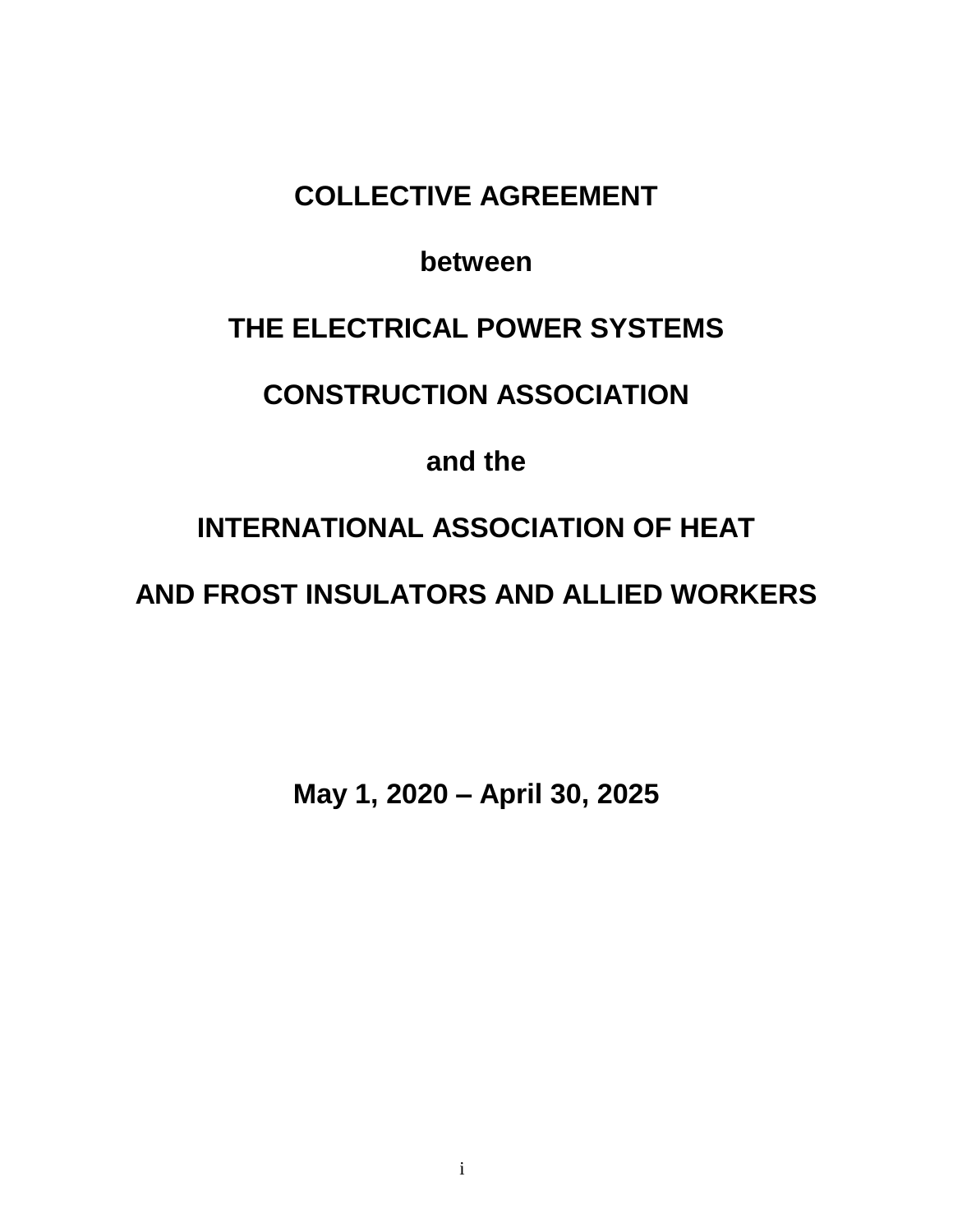#### **EPSCA/INTERNATIONAL ASSOCIATION OF HEAT AND FROST INSULATORS' AND ALLIED WORKERS' COLLECTIVE AGREEMENT**

## **INDEX**

Page

| Article 1         | Recognition                                                            | 1                       |
|-------------------|------------------------------------------------------------------------|-------------------------|
| <b>Article 2</b>  | Foremen                                                                | $\mathbf 1$             |
| Article 3         | <b>Accredited Union Representatives</b>                                | 3                       |
| Article 4         | <b>Union Stewards</b>                                                  | 3                       |
| Article 5         | <b>Advance Notice</b>                                                  | $\overline{\mathbf{4}}$ |
| Article 6         | <b>Work Assignment</b>                                                 | $\overline{4}$          |
| <b>Article 7</b>  | <b>Jurisdictional Disputes</b>                                         | $6\phantom{1}6$         |
| <b>Article 8</b>  | <b>Union Security</b>                                                  | 8                       |
|                   |                                                                        | 9                       |
| <b>Article 9</b>  | <b>Benefits</b>                                                        |                         |
| <b>Article 10</b> | Employment                                                             | 10                      |
| Article 11        | <b>Employment - Emergency Situations</b>                               | 12                      |
| <b>Article 12</b> | <b>Employment - Asbestos Removal Operations</b>                        | 12                      |
| Article 13        | <b>Layoff Procedure</b>                                                | 13                      |
| Article 14        | <b>Wages</b>                                                           | 13                      |
| Article 15        | <b>Shift Differential</b>                                              | 13                      |
| Article 16        | <b>Overtime Rates</b>                                                  | 14                      |
| Article 17        | <b>Pay Procedure</b>                                                   | 14                      |
| Article 18        | <b>Inclement Weather Pay</b>                                           | 16                      |
| Article 19        | <b>Premiums</b>                                                        | 16                      |
| Article 20        | <b>Call in Pay</b>                                                     | 17                      |
| Article 21        | <b>Reporting Pay</b>                                                   | 17                      |
| <b>Article 22</b> | <b>Vacation Pay</b>                                                    | 18                      |
| <b>Article 23</b> | <b>Statutory Holidays</b>                                              | 18                      |
| <b>Article 24</b> | Generation Projects Daily Travel Allowance and Room and Board          | 19                      |
| Article 25        | Hydro One (Lines and Stations Construction) Daily Travel Allowance and | 22                      |
|                   | Room and Board                                                         |                         |
| Article 26        | Hydro One (Lines and Stations Construction) Daily Travel Time          | 24                      |
| <b>Article 27</b> | <b>Generation Projects-Travel and Transportation</b>                   | 25                      |
| Article 28        | Hydro One (Lines and Stations Construction) Travel and Transportation  | 26                      |
| Article 29        | <b>Standoff</b>                                                        | 27                      |
| Article 30        | <b>Rest Period</b>                                                     | 28                      |
| Article 31        | <b>Lunchroom Facilities</b>                                            | 29                      |
| <b>Article 32</b> | <b>Meals on Overtime</b>                                               | 29                      |
|                   |                                                                        |                         |
| <b>Article 33</b> | <b>Tools and Clothing</b>                                              | 30                      |
| Article 34        | <b>Protective Clothing and Equipment</b>                               | 31                      |
| Article 35        | <b>Apprentices and Training Programs</b>                               | 31                      |
| <b>Article 36</b> | <b>Hours of Work</b>                                                   | 32                      |
| Article 37        | <b>Grievance Procedure</b>                                             | 34                      |
| <b>Article 38</b> | Arbitration                                                            | 36                      |
| <b>Article 39</b> | No Strike - No Lockout                                                 | 37                      |
| Article 40        | <b>Association Fund</b>                                                | 37                      |
| Article 41        | De Novo                                                                | 37                      |
| Article 42        | <b>Radiation Work</b>                                                  | 38                      |
| <b>Article 43</b> | <b>Aboriginal Commitment</b>                                           | 38                      |
| Article 44        | Term of Agreement                                                      | 38                      |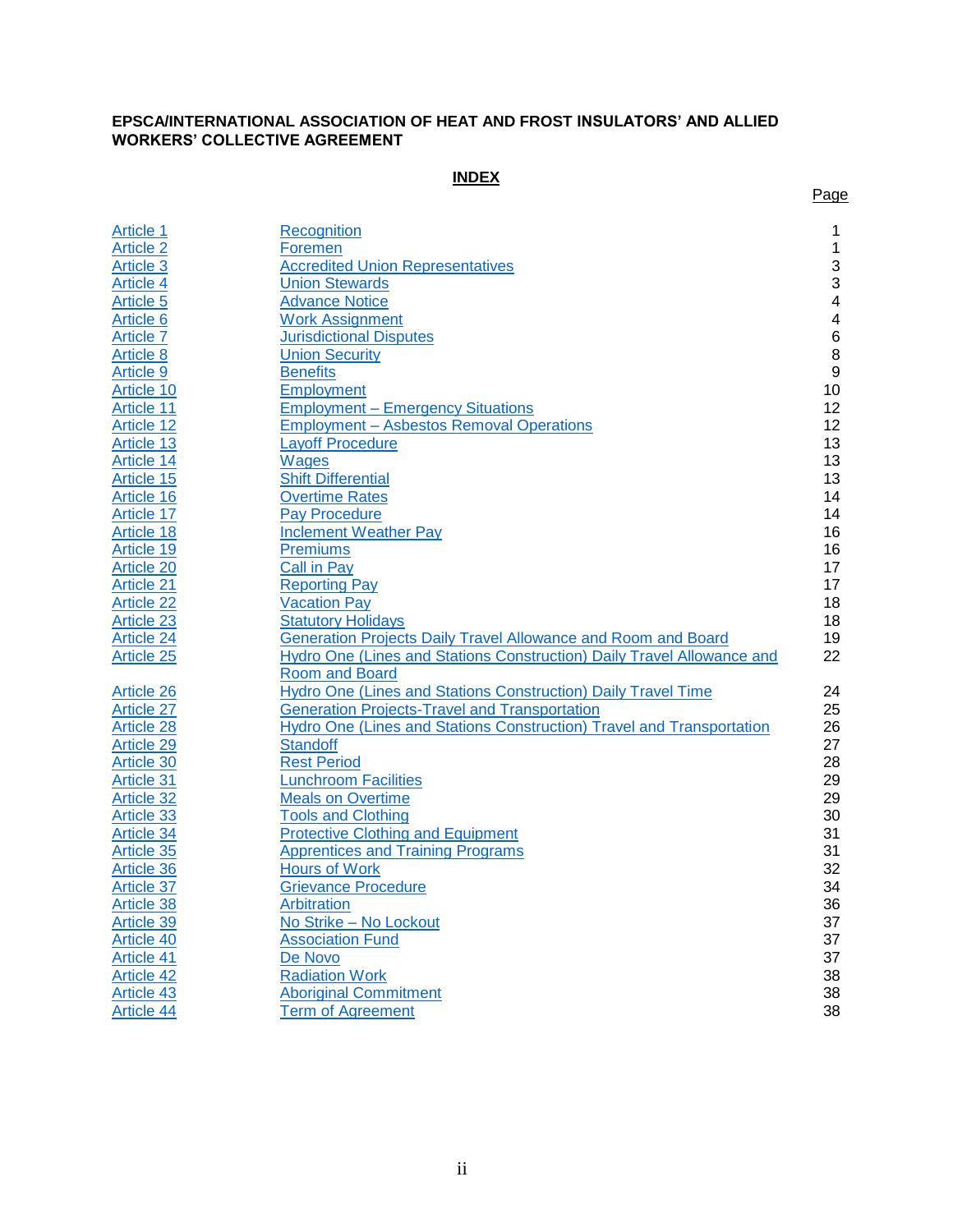#### **EPSCA/INTERNATIONAL ASSOCIATION OF HEAT AND FROST INSULATORS' AND ALLIED WORKERS' COLLECTIVE AGREEMENT**

## **INDEX (continued)**

Page

| Appendix A                                                                     | Moose River Basin - Northern Ontario            | 40 |
|--------------------------------------------------------------------------------|-------------------------------------------------|----|
| Appendix B                                                                     | 7 – Day Coverage Hydro One (Lines and Stations) | 42 |
| Appendix C                                                                     | <b>Nuclear Appendix</b>                         | 44 |
| <b>Appendix D</b>                                                              | 7 – Day Coverage                                | 45 |
| Statement of Understanding No. 1 – Employment Referrals                        |                                                 | 47 |
| Statement of Understanding No. 2                                               |                                                 | 48 |
| Letter of Understanding No. 3                                                  |                                                 | 49 |
| Letter of Understanding No. 4 – Hydro One Direct Hires                         |                                                 |    |
| Letter of Understanding No. 5 - Implementation of Wage Schedules and Agreement |                                                 |    |
| Letter of Understanding No. 6 - Helmets to Hardhats                            |                                                 |    |
| Letter of Understanding No. 7 – 6X3 Schedule (Nuclear Only)                    |                                                 |    |
| <b>Tool List</b>                                                               |                                                 | 55 |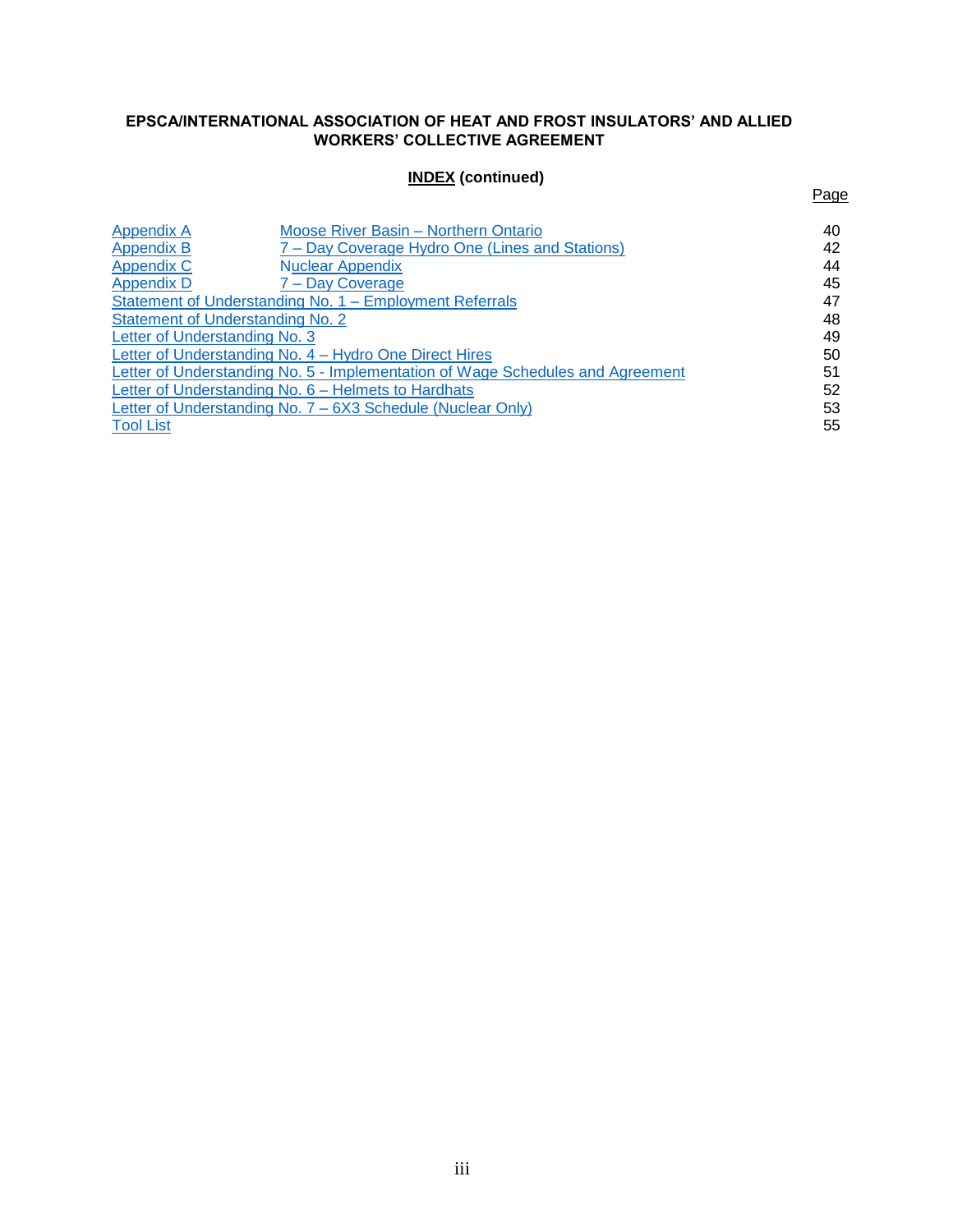#### **COLLECTIVE AGREEMENT**

#### **by and between**

## **THE ELECTRICAL POWER SYSTEMS CONSTRUCTION ASSOCIATION (hereinafter called "EPSCA")**

#### **and the**

#### **INTERNATIONAL ASSOCIATION OF HEAT AND FROST INSULATORS AND ALLIED WORKERS (hereinafter called the "Union")**

WHEREAS EPSCA is an Association formed to represent Employers in collective bargaining and on their behalf enter into collective agreements covering those of their employees in the bargaining unit as hereinafter defined;

AND WHEREAS the Union and the Association desire to mutually establish and stabilize wages, hours and working conditions for journeymen and apprentices employed by Employers within the Electrical Power Systems Sector of the construction industry, in the Province of Ontario and further to encourage closer co-operation and understanding between the Association and the Union to the end that a satisfactory, continuous and harmonious relationship will exist between the parties to this Agreement;

NOW THEREFORE the parties hereby agree as follows: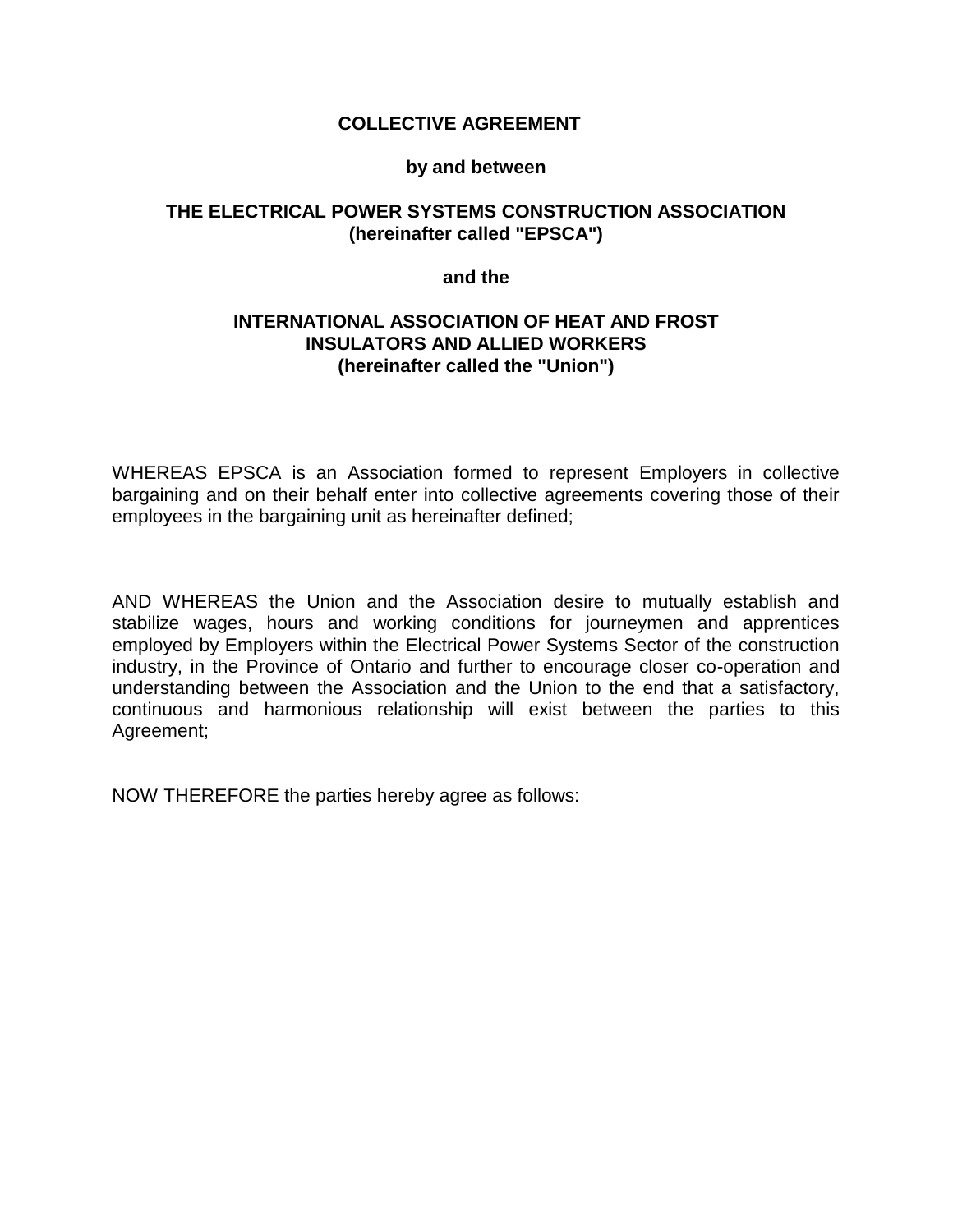### **RECOGNITION**

<span id="page-4-0"></span>1.1 EPSCA recognizes the Union as the exclusive bargaining agency for a bargaining unit comprising employees as defined in Article 1.3 engaged in all construction industry work\* performed in the Province of Ontario on Ontario Power Generation Inc., Bruce Power LP and Hydro One property for the bulk power system, save and except the building of commercial-type office facilities at urban locations remote from operating facilities.

For the purpose of clarity, the bulk power system comprises generating stations, hydraulic works, heavy water facilities, transmission lines (voltages over 50 kV), transmission stations, microwave and repeater stations.

- 1.2 The Union recognizes EPSCA as the exclusive bargaining representative for all Employers in respect of work performed by their respective employees in the bargaining unit set forth in Article 1.1.
- 1.3 The term "employee" shall include all employees of the Employers in the classifications set out below:
	- Insulating Mechanic Apprentice Temporary Help Subforeman Foreman Working Foreman
- 1.4 Working Foreman

When the crew size is five (5) or less, including the foreman, the foreman may be required to work with the tools of the trade.

- 1.5 The term "Employers" shall include individual members of EPSCA and any company, partnership, sole proprietorship, joint venture, contractor, subcontractor or any person that is bound by the terms and conditions of this Agreement.
- 1.6 EPSCA and the Union agree that the use of nomenclature is meant to refer to both genders.

# **Article 2**

# **FOREMEN**

<span id="page-4-1"></span>2.1 It is understood that foremen hold a key position in the relationship between the Employers and the Union. Both parties agree that every effort should be made to recruit and retain foremen who have a high degree of efficiency in the performance of their jobs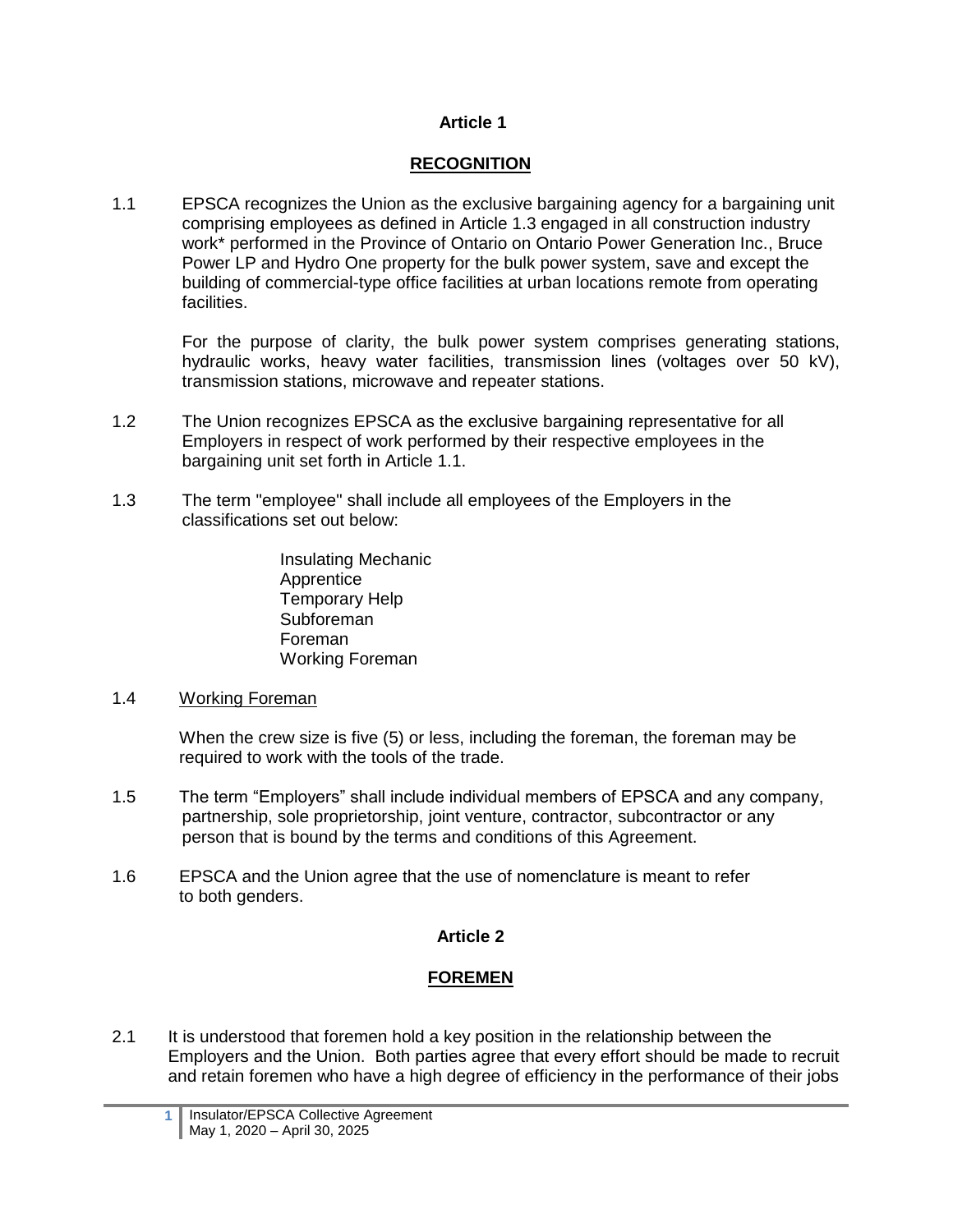and in the handling of their men. Recognizing the responsibilities involved in being a supervisor and a member of a Union, the Employers and the Union will make every effort to minimize problems that may arise which concern the relationship between the foremen, the Employers and the Union.

2.2 Foremen are the first level of management supervision and, as such, are management representatives. In this capacity, they will exercise duties and responsibilities, as established by their Employers, and will not work with the tools of the trade, except as provided for in the working foreman classification.

The parties recognize the responsibility of foremen to discharge their managerial duties. If the Union feels that a foreman is not discharging his managerial duties in a manner that is fair, equitable and without bias, or if an Employer feels that the Union is interfering with a foreman in the performance of his managerial duties, the Employer or the Union may refer the problem to the Project Committee for resolution. If the matter cannot be resolved by the Project Committee, the grievance procedure may be invoked by either party.

- 2.3 The selection and retention of foremen will be the responsibility of the Employers. When making appointments to the foreman level, the Employers will give consideration to those journeymen they presently employ. The appointment of foremen in charge of composite or mixed crews will take into account the nature of the work to be done.
- 2.4 Wages

The rates of pay for foremen shall be the greater of:

(i) \$3.00 per hour above the journeyman rate (\$3.50 per hour above the journeyman rate effective October 26, 2013; \$4.00 per hour above the journeyman rate effective May 1, 2014) or

- (ii) the Employer's current practice; or
- (ii) the rate negotiated in appropriate local agreements.
- 2.5 Mobility

To maintain efficiency and productivity, an Employer shall have the right to move foremen from construction site to construction site, as determined at the pre-job conference.

2.6 Tools and Clothing

On a charge-out basis, the Employer shall supply foremen with protective clothing appropriate for the conditions under which the work is being done.

Foremen shall be accountable, but not liable, for gang tools used by their crew.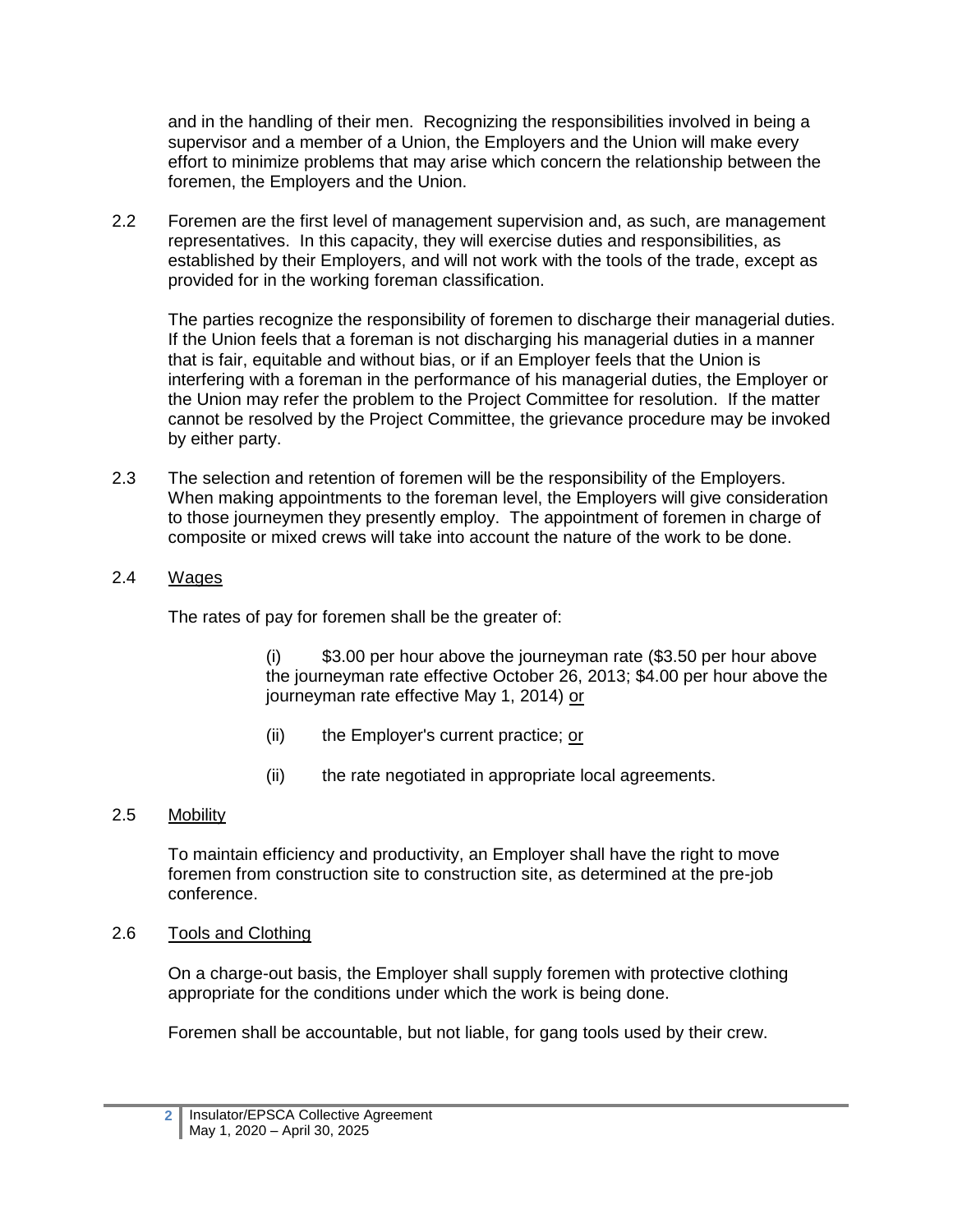## **ACCREDITED UNION REPRESENTATIVES**

- <span id="page-6-0"></span>3.1 The senior representative of the Union will designate local union representatives as Accredited Union Representatives to handle the day-to-day administration of this Agreement on the basis of not more than two representatives for each Major Project. The Union will notify EPSCA and/or the Employer, in writing, of the names of such Union representatives, or alternates in the event of illness or unavailability, so that they may be issued identification cards to permit entry to the site. Such representatives, after identifying themselves to the Employer representative upon entering the job site, will be free to observe the progress and conduct of the work and to conduct normal union business. The Union undertakes that these representatives will not hinder or interfere in any way with the said work.
- 3.2 An Accredited Union Representative may be appointed by the International Representative to be his designate in matters requiring the involvement of the International Representative.

The International Representative will inform EPSCA, in writing, of the name, duration of appointment and function of such designate.

## **Article 4**

# **UNION STEWARDS**

<span id="page-6-1"></span>4.1 Accredited Union Representatives shall inform the appropriate EPSCA Representative and the Employer of the steward, in writing, of the names of all stewards, one of whom shall be designated Chief Steward, as they are appointed and when they cease to act as stewards. A steward, other than a Chief Steward, shall exercise his duties only in respect to employees of his Employer. A Chief Steward, in order to carry out his duties in respect to employees of other than his Employer, shall first involve the EPSCA Representative. Any steward shall obtain permission from his immediate supervisor before leaving his work area for union business. Such permission shall not be unreasonably denied.

Except at Bruce Nuclear Power Development (BNPD):

Only in situations where an accredited Union Representative is unable to attend pre-job and/or mark-up meetings, may the Chief Steward be designated and attend, as part of the Chief Steward's duties, on behalf of the accredited union representative.

4.2 The Union shall receive written notice before the employment of a steward is terminated by his Employer, and provided the steward is able to perform the work required, he will be the last employee to be retained by his Employer in a layoff/standoff situation.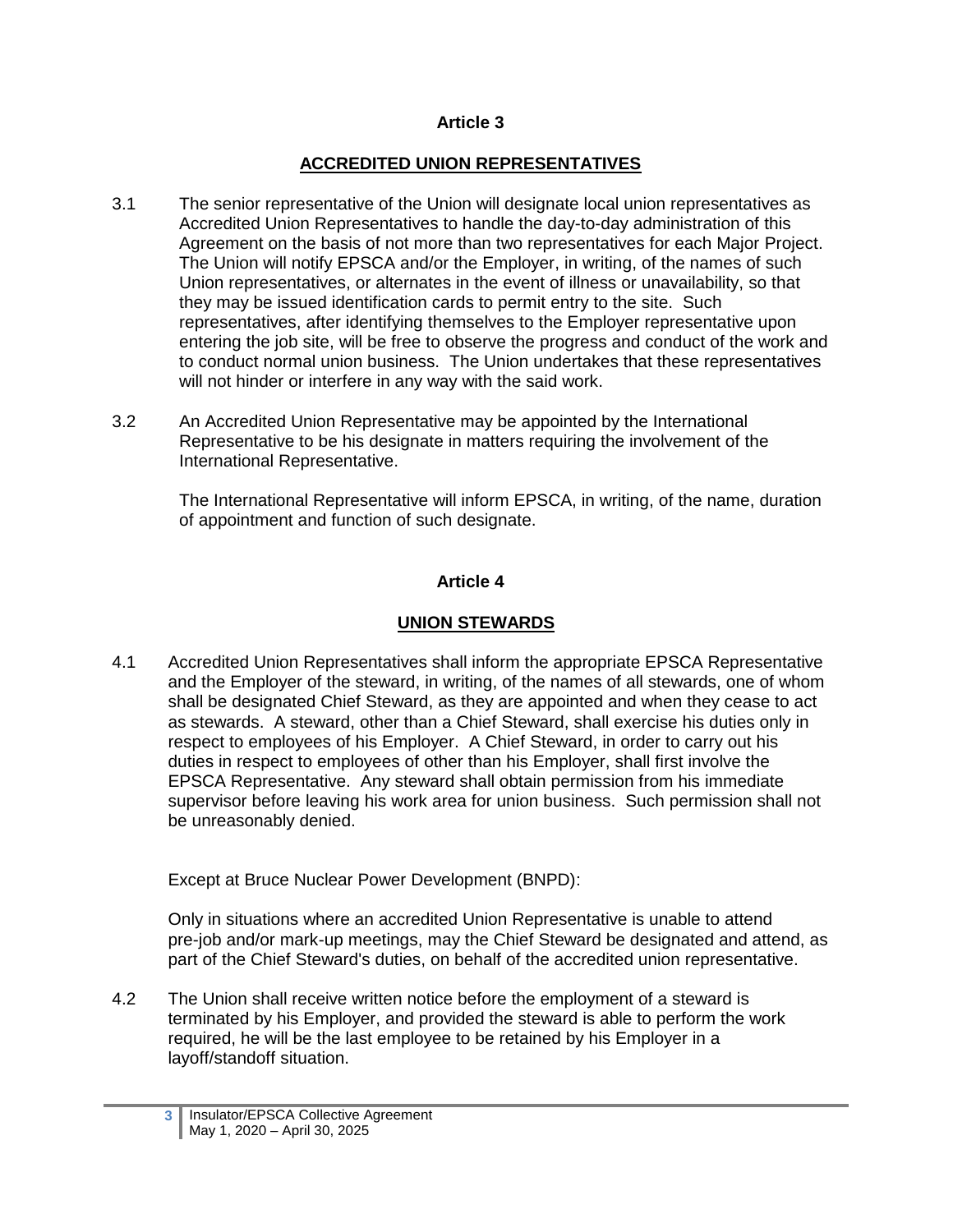- 4.3 The Chief Steward will be informed of all overtime and shall be given the opportunity to work. In the event he declines the work he shall be responsible to designate a steward to work the overtime who is qualified to perform the available work.
- <span id="page-7-0"></span>4.4 No foreman or subforeman shall be permitted to act as a steward.

## **ADVANCE NOTICE**

5.1 EPSCA will advise the Union of all new Generation Station Projects and Hydro One - Lines and Stations Construction Projects coming under the provisions of this Agreement for the construction field forces of the Employers.

Upon the request of the Union, EPSCA will convene a prejob conference before work commences to discuss preliminary details of the proposed work to be performed and to establish conditions in accordance with this Agreement for the project. EPSCA will record the minutes of prejob conferences and forward them within fifteen (15) working days to the Union.

- 5.2 Subsequent prejob conferences will be convened by EPSCA before specific portions of work commence to discuss the final details of the work and to establish conditions in accordance with this agreement for that work.
- 5.3 EPSCA will provide written notice to the Union as far in advance as possible of new work and prejob conferences as noted in Articles 5.1 and 5.2 above. For work of less than one week's duration and requiring five (5) or less employees, prejob meetings must be arranged with as much advance notice as possible by the office of the General Manager of EPSCA, but without formal notice, in writing, unless the prejob meeting has been waived by the parties.

### **Article 6**

### **WORK ASSIGNMENT**

<span id="page-7-1"></span>6.1 The jurisdiction of the Union shall be that jurisdiction established by Agreements between International Unions claiming the work or Decisions of Record recognized by the AFL-CIO for the various classifications and the character of work performed, having regard for the special requirements of thermal, nuclear or hydraulic generation and transmission and transformation construction. An Agreement or Decision of Record is one that is published by the Building and Construction Trades Department, AFL-CIO (Agreement and Decisions Rendered Affecting the Building Industry).

Where no Decision or Agreement applies, the Employer agrees to consider evidence of established practices within the industry when making jurisdictional assignments.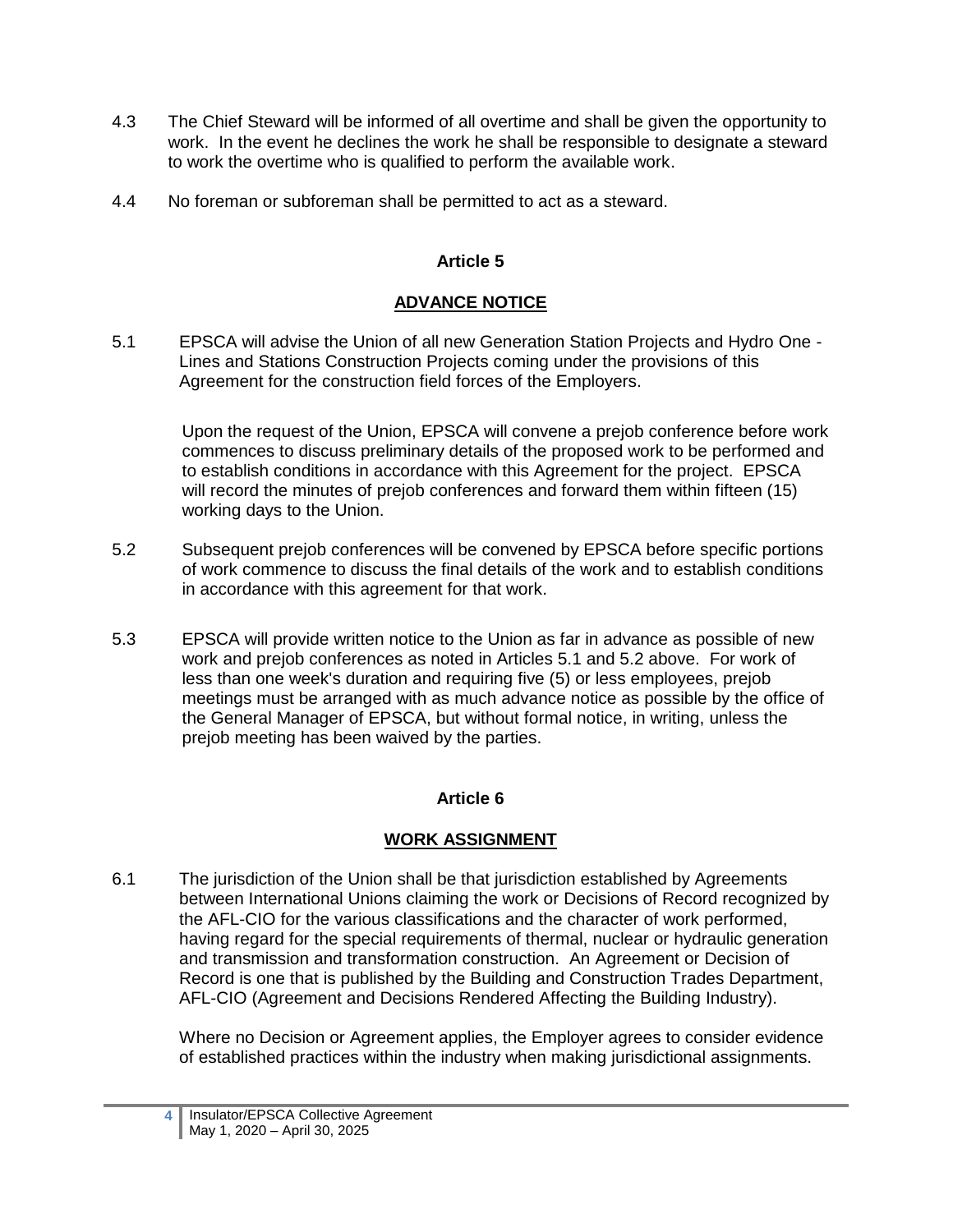- 6.2 (a) A markup process will be utilized when an Employer intends to perform work on a project site\*. The purpose of this markup process is to indicate to the Union the work which is planned to be carried out by the Employer in order to minimize the potential for jurisdictional disputes.
	- (b) When work is to be performed on a project site and it meets the following criteria: same employer, same work, same project site, the markup process will not be required. This procedure shall not preclude a Union's right to contest previously disputed work.

In the Electricity Production Zones when work falls within this criteria EPSCA and/or the Employer will send out a "Notification of Work" along with a copy of the original minutes of mark-up meeting(s) to the Local Unions prior to work commencing. This procedure shall not preclude the Union's right to contest previously assigned work, if the work is in a Local Union jurisdiction other than the one it was marked up in.

- (c) When an Employer has work that is less than a 3 week duration and there are ten (10) or fewer employees covered by EPSCA Collective Agreements employed on this specific work, the Union will be notified of the scope of work and the Employer's proposed work assignments. The Union will have two (2) weeks from the date of notification to submit jurisdictional claims and supporting evidence to the Employer for consideration. The Employer will notify the Union of the final work assignments prior to the commencement of the work.
- (d) All work that does not meet the criteria set out in clauses 6.2(b) or 6.2(c) will be reviewed and assigned at a markup meeting.
- (e) EPSCA and/or the Employer will provide written notice to the Union as far in advance as possible of markup meetings. The Union may attend these markup meetings, and every effort will be made to settle questions of jurisdiction before the work is expected to commence.
- (f) The Employer who has the responsibility for the work shall make a proposed assignment of the work involved. The Employer shall be responsible for providing copies of proposed assignments to the Unions in attendance at the markup meeting. The Employer will specify a reasonable time limit for the Unions involved to submit evidence of their claims. The Employer will evaluate all evidence submitted and make a final assignment of the work involved. This final assignment will be in accordance with the procedural rules established by the Plan for the Settlement of Jurisdictional Disputes in the Construction Industry. The Employer will advise the Unions of the final assignments prior to the work commencing.
- (g) EPSCA and/or the Employer will record the proposed assignments and jurisdictional claims and forward a copy of them within fifteen (15) working days to the Unions.
- (h) The parties recognize that circumstances may arise, particularly with discovery and emergency work, where the process set out above may not be practical or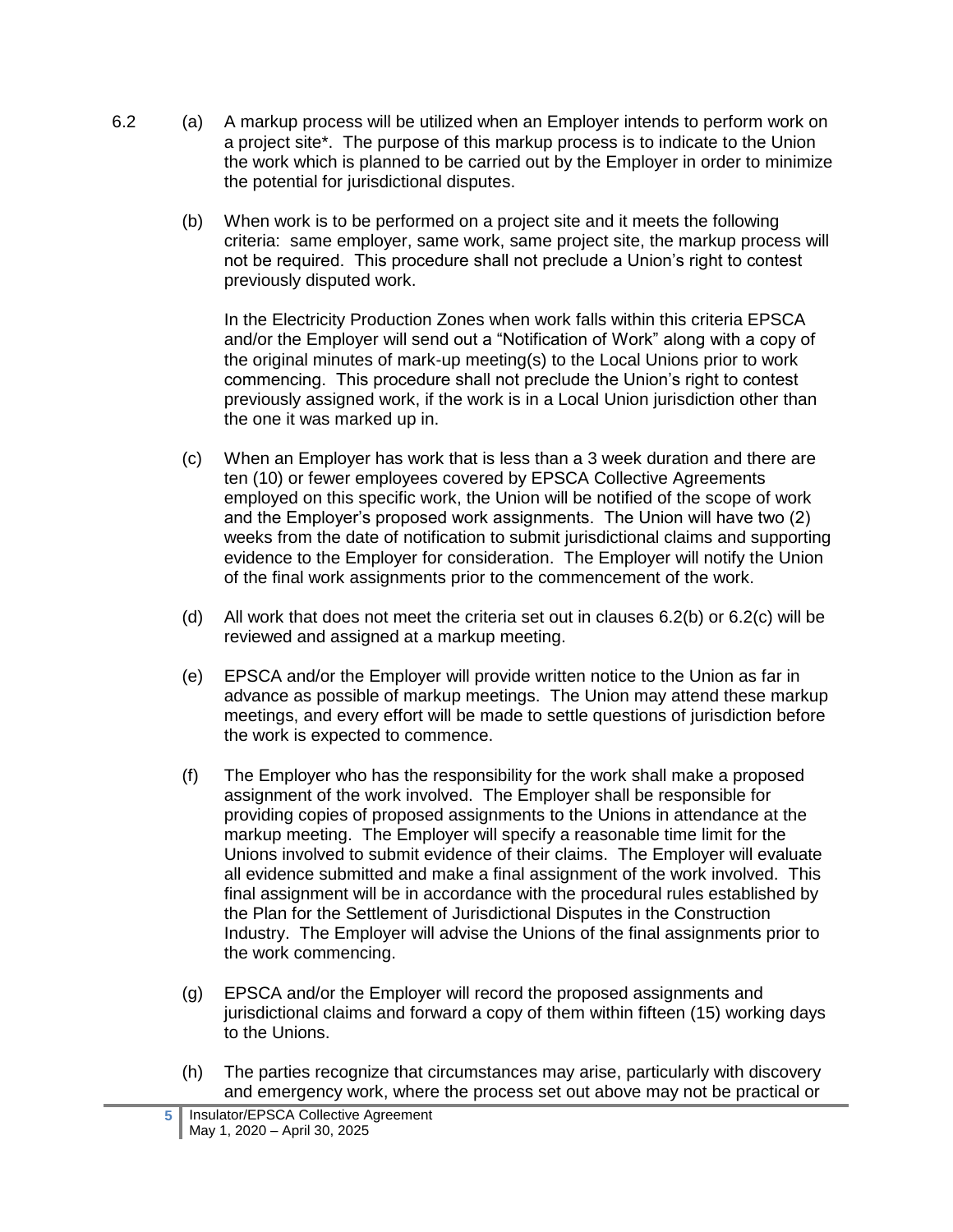possible, however reasonable effort will be made by the Employer to adhere to the appropriate trade jurisdiction.

*\* For the purposes of this Article, Nanticoke, Lambton, Lakeview/Hearn, BNPD, Pickering, Darlington, Hydro One (Lines and Stations) and the five (5) Electricity Production Zones are each considered individual project sites*

#### **Article 7**

#### **JURISDICTIONAL DISPUTES**

<span id="page-9-0"></span>7.1 (a) In the event there is a jurisdictional dispute which cannot be settled on a local basis by the Unions involved, it shall be submitted to the International Unions involved for settlement without permitting it to interfere in any way with the progress of the work at any time.

> Any Union shall have the right to elect to pursue or respond to any jurisdictional disputes at the Plan for the Settlement of Jurisdictional Disputes in the Construction Industry. In the event the Union elects to pursue or respond to the jurisdictional disputes at the Plan for the Settlement of Jurisdictional Disputes in the Construction Industry, clauses 7.1(b), 7.2, 7.3, and 7.4 will apply.

> In the event another Union (or other Unions) not signatory to this collective agreement has (have) the option to pursue jurisdictional disputes at the Ontario Labour Relations Board, the Union shall have the right to pursue or respond to any jurisdictional disputes at the Ontario Labour Relations Board when these Unions are involved in the jurisdictional dispute.

In the event the Union elects to pursue or respond to the jurisdictional dispute at the Ontario Labour Relations Board, clauses 7.1(b), 7.2, 7.3, and 7.4 will NOT apply.

- (b) In the event that a jurisdictional dispute arises over a work assignment, the Employer will make an assignment for the work in dispute in accordance with the Procedural Rules and Regulations of the Plan for the Settlement of Jurisdictional Disputes in the Construction Industry. Any Union which protests that a contractor has failed to assign work in accordance with the procedures specified above, shall remain at work and process the complaint through its international office. The parties will settle such jurisdictional dispute in accordance with procedure as outlined by the Plan for the Settlement of Jurisdictional Disputes in the Construction Industry of the Building Trades Department, AFL-CIO or any successor agency of the Impartial Jurisdictional Disputes Board authorized by the Building Trades Department.
- 7.2 In the event the dispute is not settled by the International Unions involved, it shall then be submitted to the Administrator of the Plan for the Settlement of Jurisdictional Disputes in the Construction Industry for resolution. In the event that the International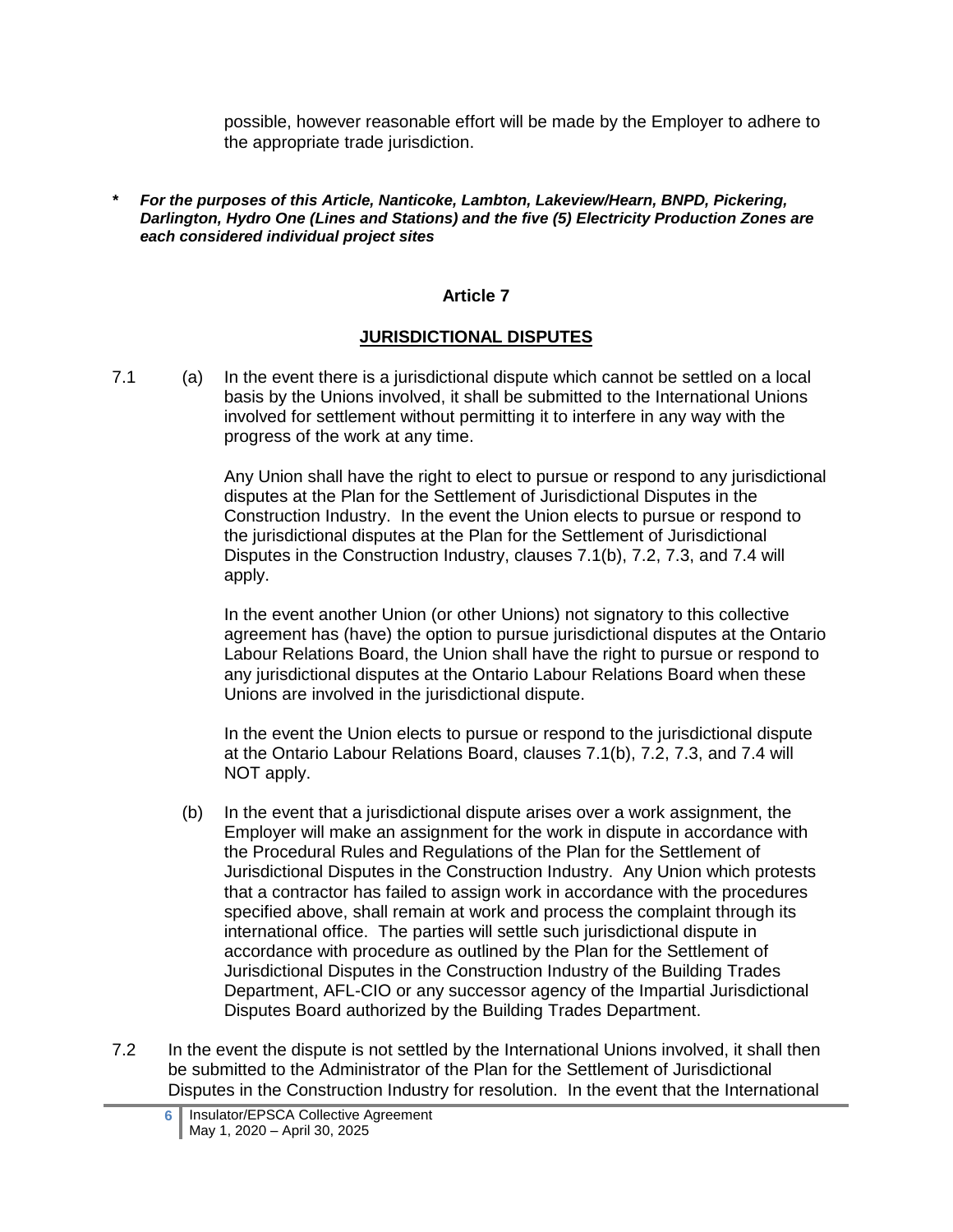Office of the Union elects not to file with the Plan for the Settlement of Jurisdictional Disputes in the Construction Industry, EPSCA agrees to file the dispute at the Plan for the Settlement of Jurisdictional Disputes in the Construction Industry at the request of the International Representative of the Union. Those Unions and Employers involved shall advise the Union and EPSCA respectively, in writing, of an intent to submit a jurisdictional dispute to the Impartial Jurisdictional Disputes Board and will identify the work in question. An arbitration decision under the Plan for the Settlement of Jurisdictional Disputes in the Construction Industry will be final and binding to the parties to this Agreement with no further recourse to the Ontario Labour Relations Board on the issue decided by the Plan for the Settlement of Jurisdictional Disputes in the Construction Industry.

- 7.3 EPSCA, on behalf of the Employer, shall have direct recourse to the Plan for the Settlement of Jurisdictional Disputes in the Construction Industry when the Plan for the Settlement of Jurisdictional Disputes in the Construction Industry has under its consideration a dispute involving the assignment of work being done by employees who are covered by this Agreement.
- 7.4 In the event that an arbitration decision under the Plan for the Settlement of Jurisdictional Disputes in the Construction Industry is not rendered within sixty (60) days of the disputed assignment being referred to the Plan, EPSCA and/or the Union shall have recourse to the Ontario Labour Relations Board for a decision provided it is processed as a jurisdictional dispute.
- 7.5 When a jurisdictional dispute exists in the electrical power systems sector, upon request by the International Representative of either of the Unions involved, Employers shall furnish the International Representative with a letter from a duly authorized official of the Employer on the Employer's stationery, stating that the Union requesting the letter was employed on specific types of work on a given project. The Union requesting the information will supply the Employer with the name of the other Union involved in the dispute and the Employer will provide that Union's International Representative with a copy of the letter being given to the requesting Union.

When a jurisdictional dispute exists in the electrical power system sector between Unions and upon written request by the International Representative of the Union, the Employer shall supply the International Representative of the Union involved with a copy of the evidence submitted by the other Union(s) involved along with drawings and/or prints plus a description of the work or process in dispute.

7.6 In the event the Union elects to pursue or respond to the Jurisdictional Dispute at the Ontario Labour Relations Board as governed by 7.4 above, the arbitration board panel appointed by the Ontario Labour Relations Board pursuant to the Act is not authorized to award damages in respect of a mis-assignment of work only in circumstances where the other union(s) involved in the proceedings is (are) equally restricted in their ability to claim for damages. However this clause 7.6 shall not apply where the Jurisdictional Dispute and the mis-assignment of work involves the same employer and the same work, and on the same job previously the subject of a Jurisdictional Dispute before the Ontario Labour Relations Board or the Plan for the Settlement of Jurisdictional Disputes in the Construction Industry.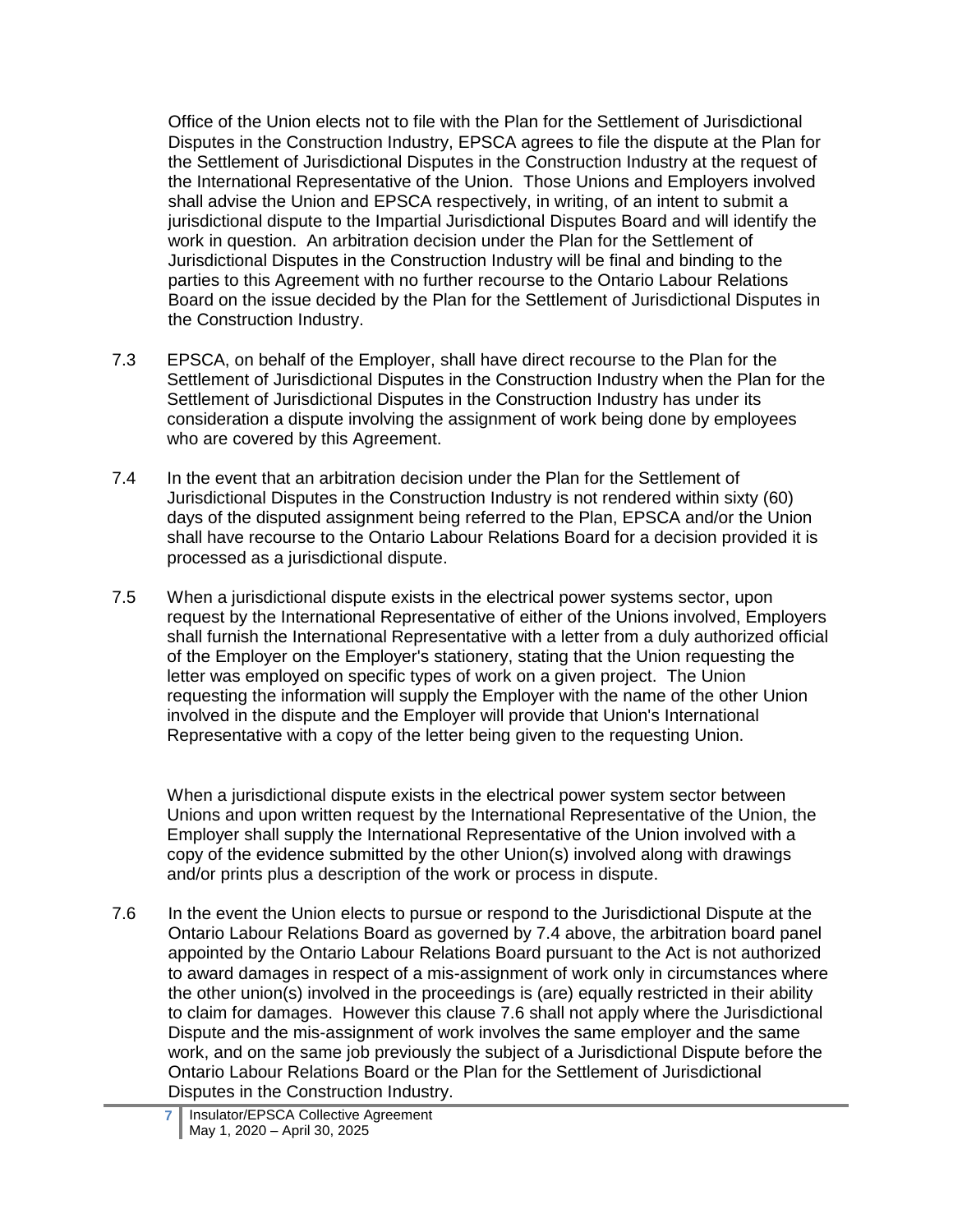- 7.7 The board panel appointed by the Ontario Labour Relations Board will govern its decision pursuant to its normal criteria.
- 7.8 In the event the Union elects to pursue or respond to the Jurisdictional Dispute at the Ontario Labour Relations Board as governed by 7.4 above, the decision of the panel of the Ontario Labour Relations Board will be final and binding upon the parties to this agreement with no further recourse to the Plan on the issue decided by the Ontario Labour Relations Board.
- <span id="page-11-0"></span>7.9 Assignments made with respect to critical path or emergent work of a de minimus nature will not be subject to jurisdictional disputes. However, such assignments must adhere to Ontario Health and Safety Act (OHSA) regulations.

### **UNION SECURITY**

#### 8.1 UNION MEMBERSHIP

(a) Employees

As a condition of employment, all employees covered by this Agreement shall either be members of, or will apply for membership in the Union within seven (7) days of employment. It shall also be a condition of continued employment that employees maintain their union membership in good standing.

(b) Foremen

As a condition of employment, all foremen covered by this Agreement shall either be members of, or will apply for membership in the Union within seven (7) days of employment. It shall also be a condition of continued employment that foremen maintain their union membership in good standing.

### 8.2 CHECKOFF

(a) The Employers shall deduct union initiation fees and dues from their employees' and foremen's wages. Such fees and dues will be deducted weekly or monthly and transmitted to the designated officials of the Union, on or before the 15th day of the month following the month in which deductions are made, together with full checkoff lists of employees and foremen subject to checkoff.

The Union shall indemnify the Employers for any liability arising from the deduction of initiation fees and dues.

(b) The Union, through its International Office, will notify EPSCA, in writing, of the appropriate initiation fees and Union dues and of any changes to such fees and dues. Upon receipt of acceptable written notice, any changes to such fees and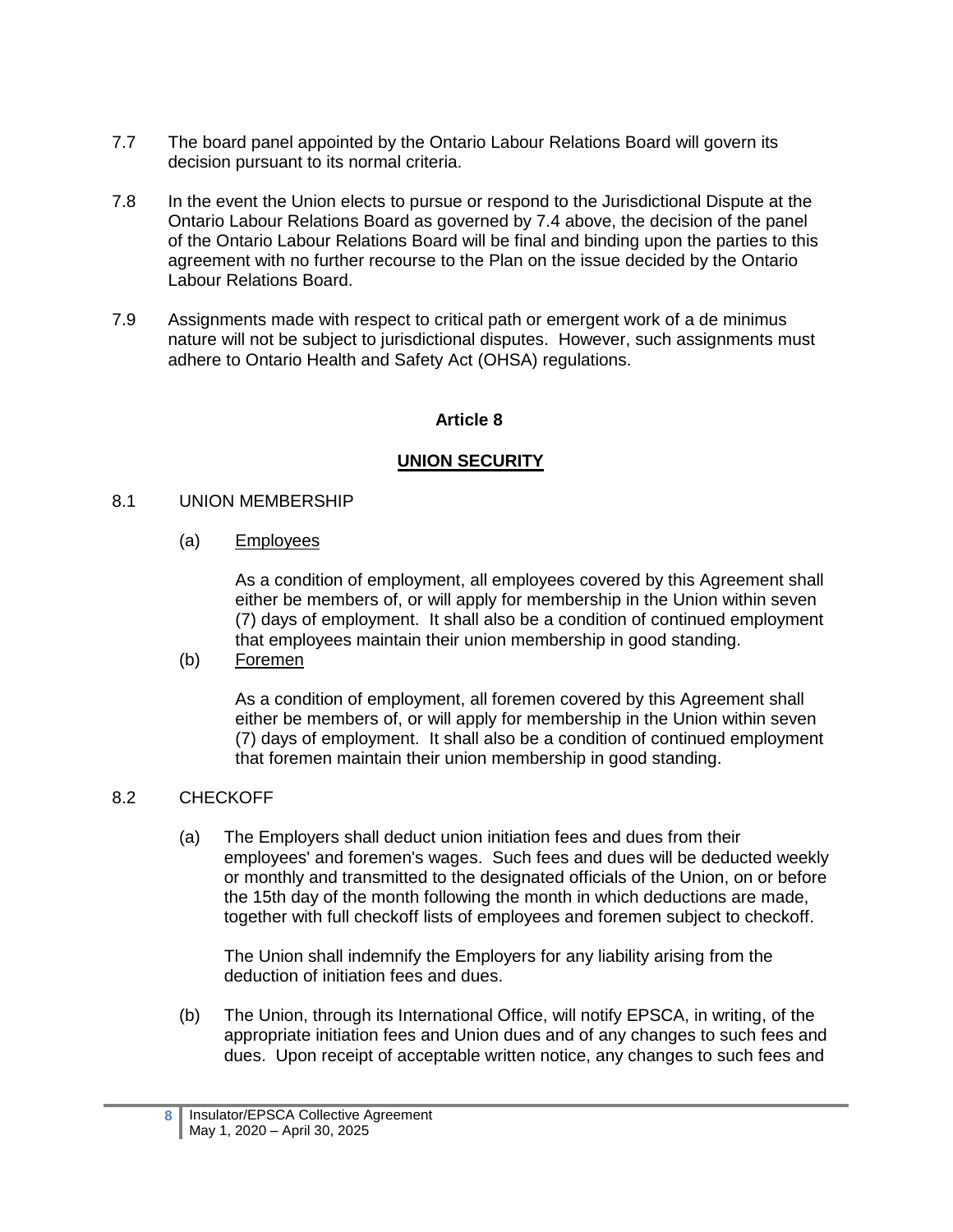dues will be implemented. The effective date will be the date of implementation.

The Employer will check off initiation fees on receipt from the Union of authorization signed by the employee.

8.3 Dues deduction to be based on cents per hour paid.

Regardless of the option selected, the Employer will only remit monies to a single location. Any redistribution is the responsibility of the Union. By mutual agreement with the Union, an Employer may elect to continue current administrative practices relative to the deduction of union dues.

# **Article 9**

# **BENEFITS**

- <span id="page-12-0"></span>9.1 The Employer agrees to pay into operative welfare, pension and supplementary unemployment benefit plans the amount specified for welfare, pension, and supplementary unemployment benefits as set forth in the wage schedules, attached hereto, for employees covered by this agreement.
- 9.2 The Union agrees to supply the Employer with all information regarding the welfare, pension and supplementary unemployment benefit plans and also all administrative material that is required for the implementation of them.
- 9.3 Any changes in welfare, pension or S.U.B. plan contributions recognized under this Agreement will be confirmed, in writing, by the Union to EPSCA before such changes are put into effect.

Wage schedule, dues and remittance changes are to be provided in writing to EPSCA and changes shall only take place during the months of March of each calendar year. The effective date of such changed wage schedules, dues and remittances shall be the date of issuance. Should the welfare or pension plan contributions change during the term of this Agreement, then an adjustment may be made to the base rate. The total wage package will not be changed.

- 9.4 In the event an Employer is more than fifteen (15) days in arrears of the requirement to forward contributions and/or deductions to the Trustees by the fifteenth of the month following, the Employer shall pay as liquidated damages and not as a penalty an amount equal to two (2%) percent (equivalent to 24%) per annum for each month or part thereof that the contributions and/or deductions are in default for greater than fifteen (15) days provided the Employer has received five (5) days' written notice to correct such default. The trustees may require a delinquent Employer to pay for the costs, legal or otherwise, of collecting the amount owing, as outlined in the operative benefit plan trust documents.
- 9.5 The Trustees of the Employee Benefit Plans referred to in this Collective Agreement shall promptly notify the Union of the failure by the Employer to pay any employee benefit contributions required to be made under this Collective Agreement and which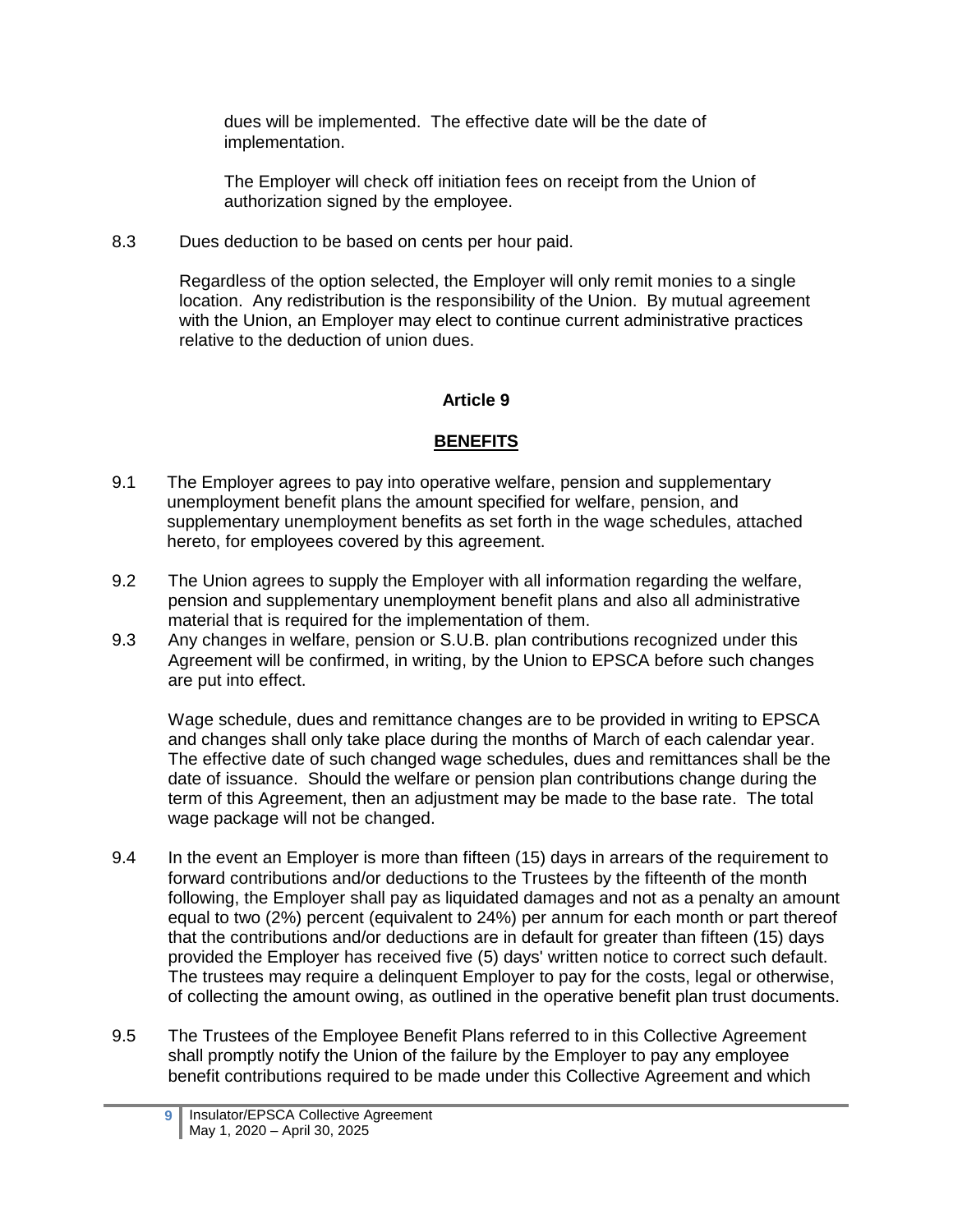are owed under the said plans in order that the program administrator of the Employee Wage Protection Program may deem that there has been an assignment of compensation under the said program in compliance with the Regulation to the *Employment Standards Amendment Act, 1991* in relation to the Employee Wage Protection Program.

# **Article 10**

# **EMPLOYMENT**

- <span id="page-13-0"></span>10.1 (a) For purposes of this Article, a geographic area will be established for each Major Project. The size of these geographic areas will be dependent upon the location of the work and the trade concerned.
	- (b) The boundaries of the geographic areas will be jointly established at prejob conferences.
- 10.2 An office will be established by the Employer for each Major Project. A purpose of this office will be to co-ordinate employment as specified in this Article.
- 10.3 The Employer and the Union will exchange the names of their representatives in each of the areas described in 10.1(a), who will be responsible for co-operating in the referral and employment of reliable and competent union members.
- 10.4 The Employer will notify the Union of future manpower requirements for all employees coming within the scope of this Agreement.
- 10.5 The Employer reserves the right to transfer employees throughout Project sites within the Electrical Power Sector without penalty to hiring hall ratios.

For Bruce Power Only:

- a. For employees transferred to Bruce Power from another Nuclear site, 75% may be transferred and 25% will be from the local hall and a resident in the area
- b. For employees transferred to Bruce Power from a non-nuclear site in the Electrical Power Sector or from another sector, 50% may be transferred and 50% will be from the local hall and a resident in the area
- c. The ratios in (a) and (b) above will only be in force providing the local hiring hall can supply
- 10.6 The employment of additional tradesmen and apprentices, excluding key tradesmen and employees transferred to the project, shall be carried out on the following basis and sequence:
	- (i) Referrals from the out of work list up to the number of transferred employees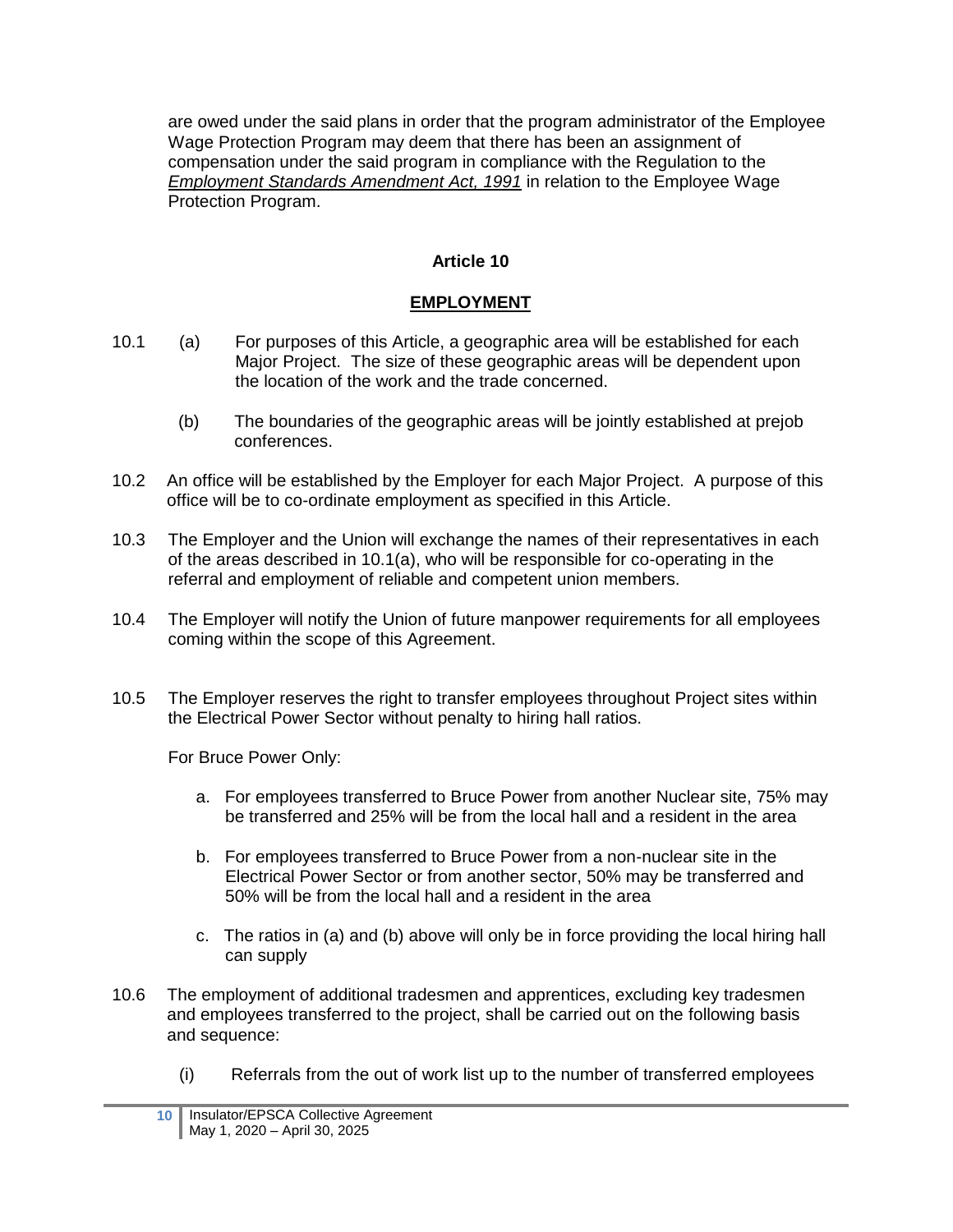- (ii) Fifty percent (50%) name-hire from the local municipal hiring hall
- (iii) The Employer will request the local union office for tradesmen and apprentices required. The request will include a description of the work, the number of qualified tradesmen and apprentices required, and the name of the Employer for whom the tradesmen and apprentices will be working.
- (iv) The Union members who are resident in the designated geographic area will be referred by the Union for employment. As much as their out-of-work lists will permit, the Unions will supply members on a fan-out basis from the project or work location.

The Employers will either hire such persons or substantiate their reasons, in writing, for not doing so.

The Union will co-operate with the Employer and advise of the name, address and telephone number of members being referred for work as soon as they are known.

- (v) If, after a request has been made, the Union is unable to supply sufficient tradesmen and apprentices to meet the manpower requirements of the Employers, the Employers may employ tradesmen and apprentices who are resident within the geographic area. Such tradesmen and apprentices shall comply with the requirements of Article 8 of this Agreement. The Employer shall promptly notify the Accredited Union Representative, in writing, of the names, addresses, date of hire, social insurance numbers, telephone numbers, job location and classification of the persons hired.
- (vi) Once the supply of suitable tradesmen and apprentices within the geographic area has been exhausted and additional tradesmen and apprentices are required, the Employer will contact the International Representative for the trade concerned, or his designee, in order to determine whether suitable union tradesmen and apprentices are available outside of the geographic area. The Employer will co-operate in providing employment to such union tradesmen and apprentices on the basis that they be supplied from the nearest location where they are available.
- 10.7 Notwithstanding the provisions of Articles 10.5 and 10.6, re-employment as required by the Workers Compensation Board shall not be a violation of this collective agreement nor be subject to the provisions of Articles 27 and 29.
- 10.8 If the Local Union hiring practice in the ICI sector exceeds the percentage of the Employer selection through name hires, transfers or recall in this collective agreement, Employers under this collective agreement will be entitled to the same percentage in their hiring.
- 10.9 An employee who voluntarily terminates their employment with an Employer on an EPSCA site shall not be entitled to be referred to another Employer on the same site for a period of thirty (30) days unless both Employers agree.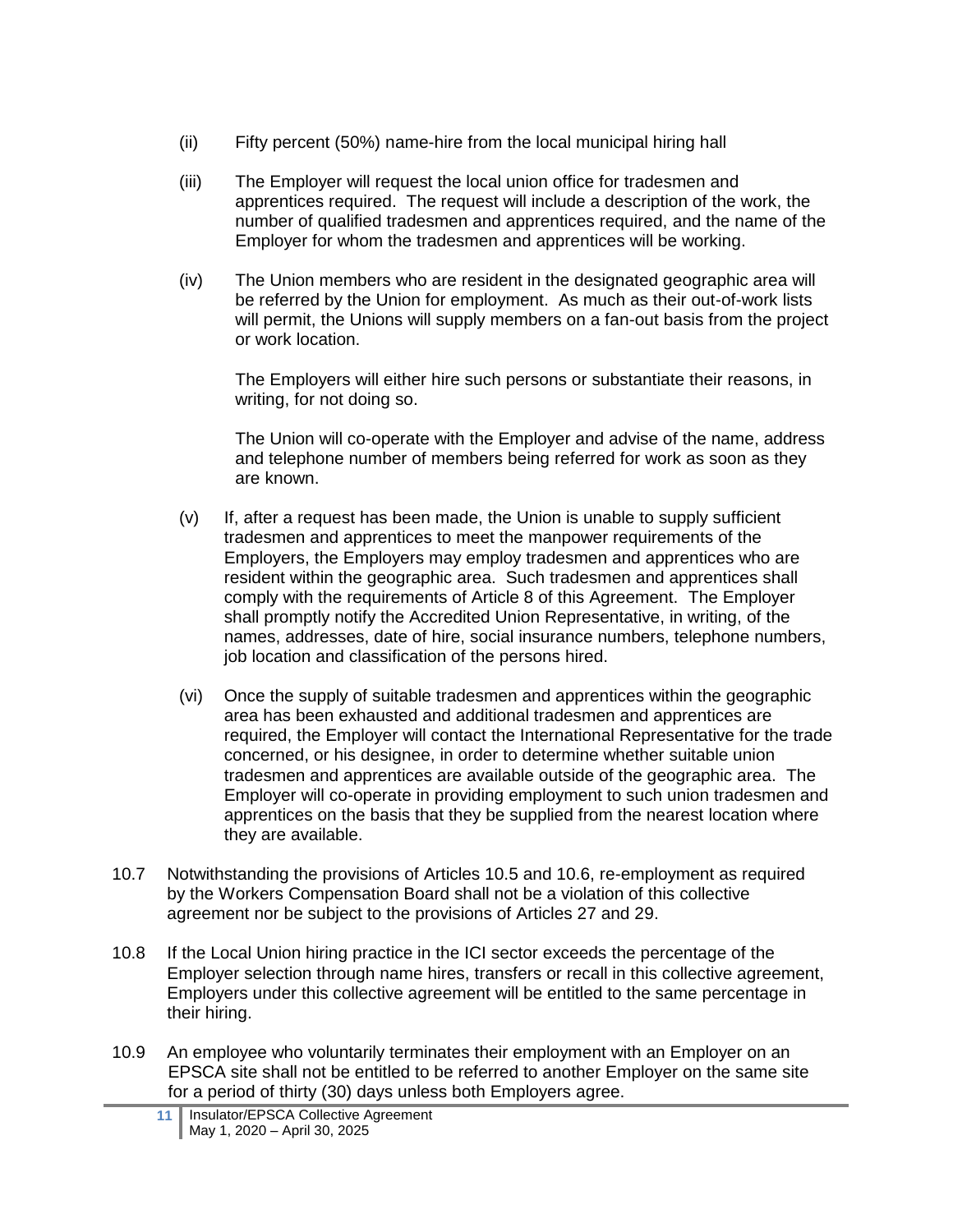- 10.10 In Nuclear, the Employer reserves the right to recall any available trained Employee during a 12 month period from the date of layoff.
- 10.11 The hired employee agrees to work in an efficient, competent and productive fashion, in mindful stewardship of their costs to the Employer.
- <span id="page-15-0"></span>10.12 Absenteeism will not be tolerated. Employees who miss regular time may be excluded from the opportunity to work overtime.

### **EMPLOYMENT - EMERGENCY SITUATIONS**

11.1 When the Union has failed to supply the required number of competent and qualified employees (including the appropriate term apprentices for asbestos removal) after two (2) working days following a written request by an Employer, the Employer may declare that an emergency situation exists. Notice of such declaration shall be made, in writing, or by telegram to the Union.

When an emergency situation is declared the Employer shall have the right to procure workmen from available sources other than the Union on jobs located within the geographic jurisdiction of the Union. Immediately upon being hired, such employees shall be classified as temporary help.

- 11.2 An emergency situation shall be deemed terminated when the Union has notified the Employer of the Union's ability to fulfill the Employer's manpower requirements. The Employer shall agree to hire such available Union members and agree to lay off temporary help within two (2) working days of such notice.
- <span id="page-15-1"></span>11.3 The Employer shall notify the Union each time a temporary employee is hired. Upon receiving such notice the Union will immediately issue referral cards to the Employer on behalf of such employees.

### **Article 12**

### **EMPLOYMENT - ASBESTOS REMOVAL OPERATIONS**

- 12.1 Asbestos removal work shall be performed by crews of mechanics and apprentices maintaining a one (1) to five (5) ratio. The first hire must be a mechanic. Every crew of five (5) apprentices shall consist of a maximum of one (1) 4th year, and a minimum of two (2) 1st year (or 2 temporary helpers). Any deviation from the above mix must be approved in advance by the Employer representative.
- 12.2 If the total crew size is less than six (6) on any job, the apprentice crew mix will be mutually agreed upon by the Union and Employer representative.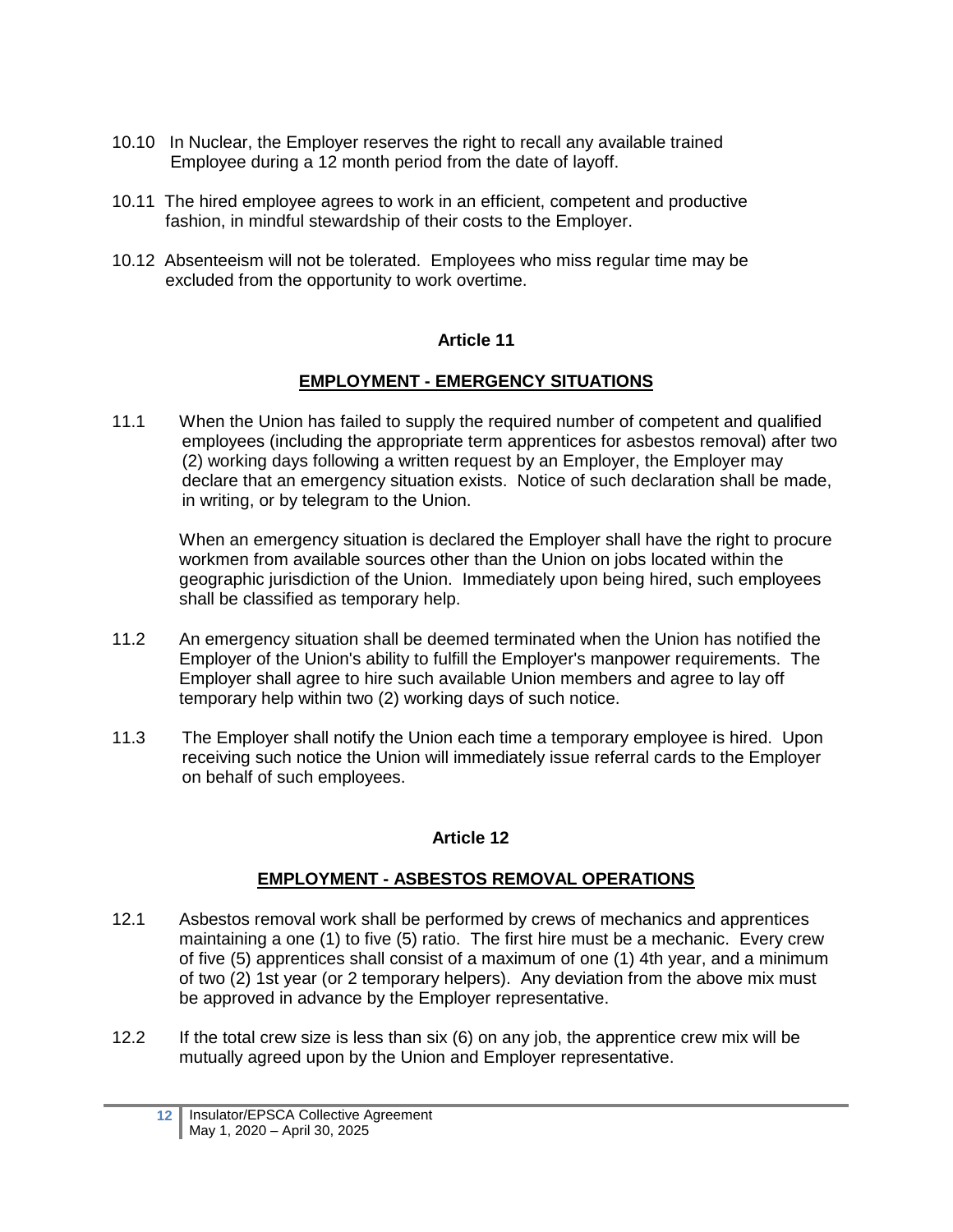<span id="page-16-0"></span>12.3 In the event the Union is unable to provide the required manpower as provided in the above paragraph, Article 11 of this Agreement will apply.

# **Article 13**

# **LAYOFF PROCEDURE**

- 13.1 In the event of a reduction of staff, the Employer shall layoff employees in the following sequence:
	- (i) Temporary Help
	- (ii) Travel Card Members from Out-of-Province
	- (iii) Members of Local Union

 During a reduction of staff, the normal ratio of apprentices to journeymen shall be maintained.

## **Article 14**

# **WAGES**

- <span id="page-16-1"></span>14.1 Effective May 1, 2020 and until April 30, 2025**,** the rates of pay for employees in the classifications listed in Article 1 of this Appendix shall be as set forth in the wage schedules, attached hereto.
- 14.2 The rate for subforemen covered by this Agreement shall be the appropriate mechanic rate plus \$1.50 per hour and shall be set forth in the wage schedules, attached hereto.
- 14.3 In the event that an error is subsequently discovered on the wage schedules the error shall be corrected and applied on a prospective basis and there shall be no retroactive adjustment or claw back.

# **Article 15**

### **SHIFT DIFFERENTIAL**

<span id="page-16-2"></span>15.1 Employees required to work shift work other than the regular day shift will receive a shift differential of one-seventh (1/7) for normal scheduled shift hours worked.

Employees required to work shift work on the third shift of a three shift operation shall receive a shift differential of one-fifth (1/5) for normal scheduled hours worked.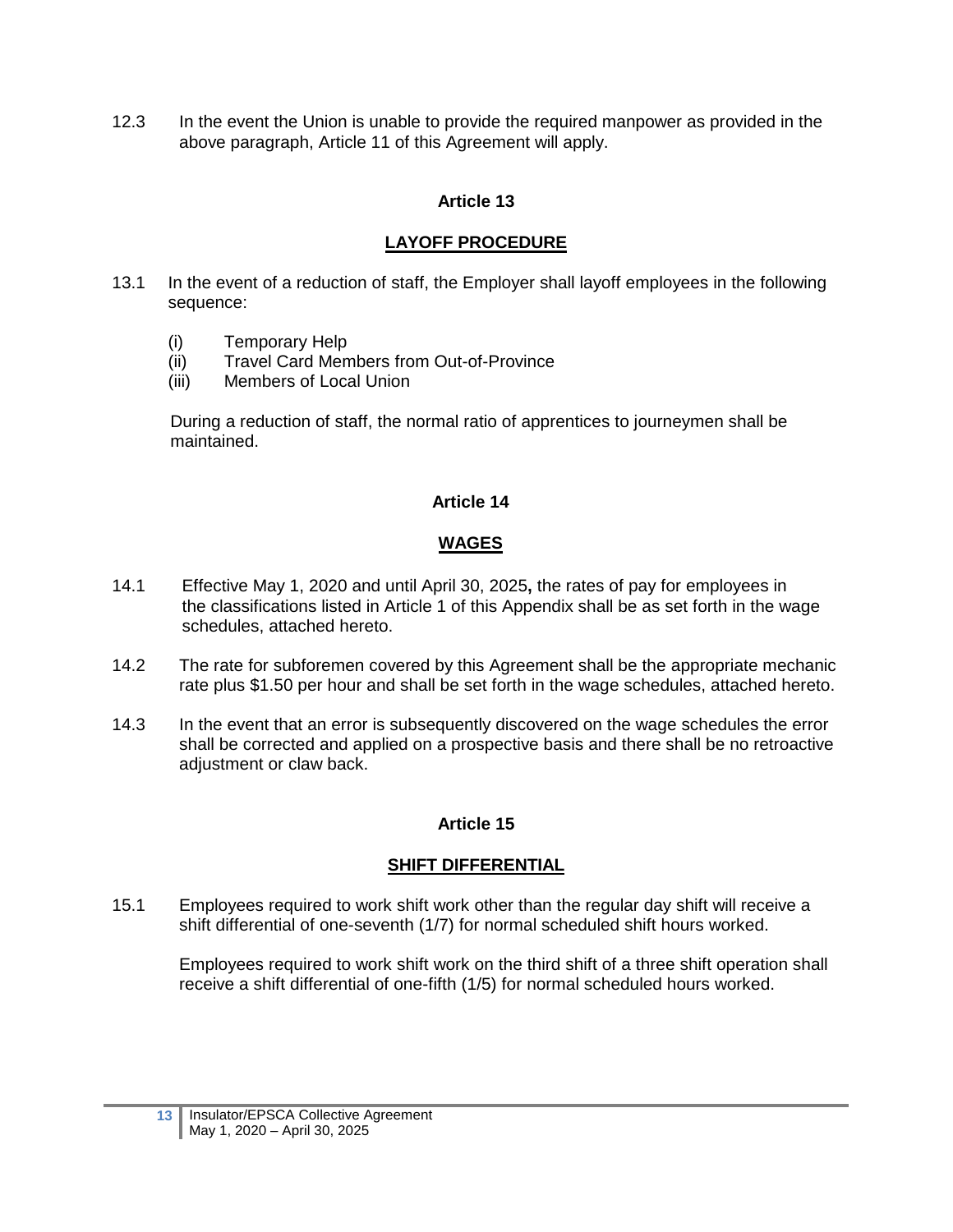#### **OVERTIME RATES**

- <span id="page-17-0"></span>16.1 (a) When working on an eight (8) hour day and five (5) day per week work schedule (Monday to Friday inclusive as per Article 36.1), overtime work shall be paid at one and one-half  $(1 \frac{1}{2})$  times the basic hourly rate for all hours worked beyond the normal daily scheduled number of hours up to a maximum of 2 hours per day. All hours in excess of 10 hours per day shall be paid at two (2) times the base hourly rate.
	- (b) When working on a ten (10) hour day and four (4) day per week work schedule (Monday to Friday inclusive as per Article 36.1), overtime work shall be paid at one and one-half  $(1 \frac{1}{2})$  times the basic hourly rate for all hours worked beyond the normal daily scheduled number of hours up to a maximum of 2 hours per day. The first two (2) hours worked on an unscheduled day will be paid at one and one-half  $(1 \frac{1}{2})$  times the base hourly rate. All hours in excess of 12 hours per day shall be paid at two (2) times the base hourly rate.
	- (c) Overtime worked performed on Saturday, Sunday, Recognized Holidays shall be paid at two (2) times the basic hourly rate.
- 16.2 The Union and Employer have a mutual interest in reducing unauthorized absenteeism. At the Employer's discretion, an unapproved absence of the Employee may disentitle the Employee to overtime opportunities. The application of the Employer's discretion, will be subject to referral to the Nuclear Project Committee.
- <span id="page-17-1"></span>16.3 When overtime work is required Monday to Friday and an employee has already commenced working the overtime, a minimum of one-half (1/2) hour's work will be provided at the applicable rate of pay.

### **Article 17**

### **PAY PROCEDURE**

#### 17.1 NORMAL

- (a) Employees shall be paid weekly and payment for any given week will be made not later than the sixth working day after the close of the payroll period, but in any event not later than Thursday of the following week. Except as provided for in 17.1(c) employees who are at work on Thursday and are not paid will be paid on Friday. Such employees will be released one (1) hour, with pay, prior to normal quitting time on Friday to enable them to cash their cheque.
- (b) Wages shall be paid by the Employers on the job site, before quitting time, in cash or by cheque, payable at par in the locality of the job site. Direct deposit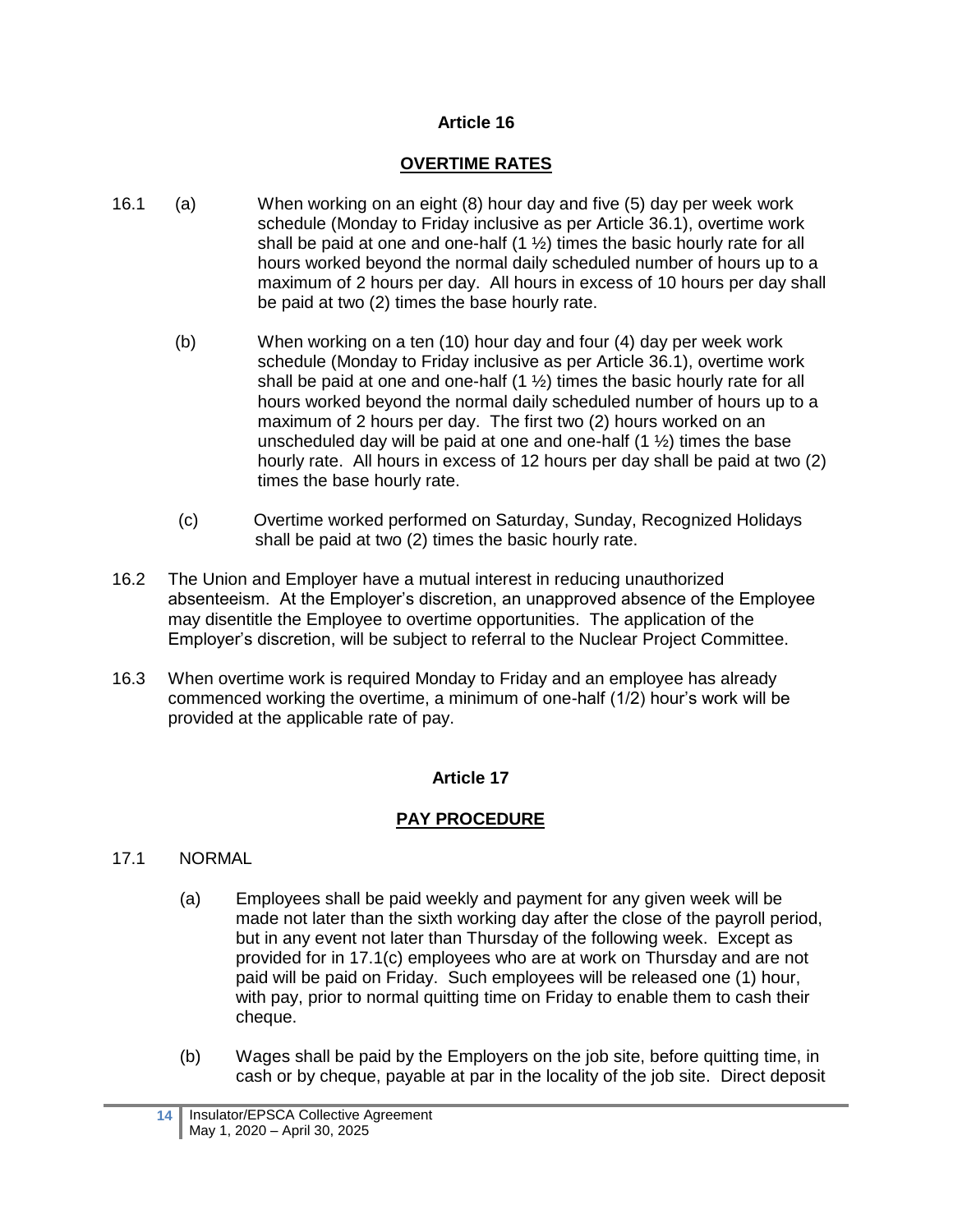to be implemented at the Employer's option. Accompanying each payment of wages shall be a statement, in writing or electronic format, which can be retained by the employee, setting forth:

- (i) the period of time or the work for which the wages are being paid;
- (ii) the rate of wages to which the employee is entitled;
- (iii) the amount of wages to which the employee is entitled;
- (iv) the amount of each deduction from the wages of the employee and the purpose for which each deduction is made;
- (v) any allowance or other payment to which the employee is entitled;
- (vi) the amount of vacation pay for which the employee is being credited;
- (vii) the amount of statutory holiday pay for which the employee is being credited; and
- (viii) the net amount of money being paid to the employee.
- (c) In cases of inclement weather being declared on payday, employees will receive their pay before leaving the site provided it is available on the site.

# 17.2 ON TERMINATION

- (a) An employee who voluntarily terminates his employment will be provided his final pay on the next regular payday.
- (b) An employee who is laid off will have his final pay and termination documents either mailed by Priority Post or electronically provided to his last known address on file with the Employer within eight (8) days of termination. This does not preclude any employee being issued his final pay and termination documents prior to the eight (8) day period. After 48 hours of notifying the Employer, the Employee will be entitled to four (4) hours at straight time for each normal workday for which there is non-compliance thereafter.
- (c) An employee who is discharged shall be provided with his final pay immediately if the Employer's pay facilities are on site or as per 17.2 (b) if the Employer's pay facilities are not on site.
- (d) Employers will provide one hour's notice of layoff or one hour's pay in lieu of notice to employees who are to be laid off.

When possible, the Employer shall notify the Local Union three (3) days prior to layoff.

- (e) When an employee is laid off, he will be paid for a reasonable amount of time by the Employer if he is required to travel or wait unduly before he receives his final pay.
- (f) In established cases of long-term sickness, compensable accident or jury duty, an employee will be maintained on the Employer's payroll until his normal date of layoff.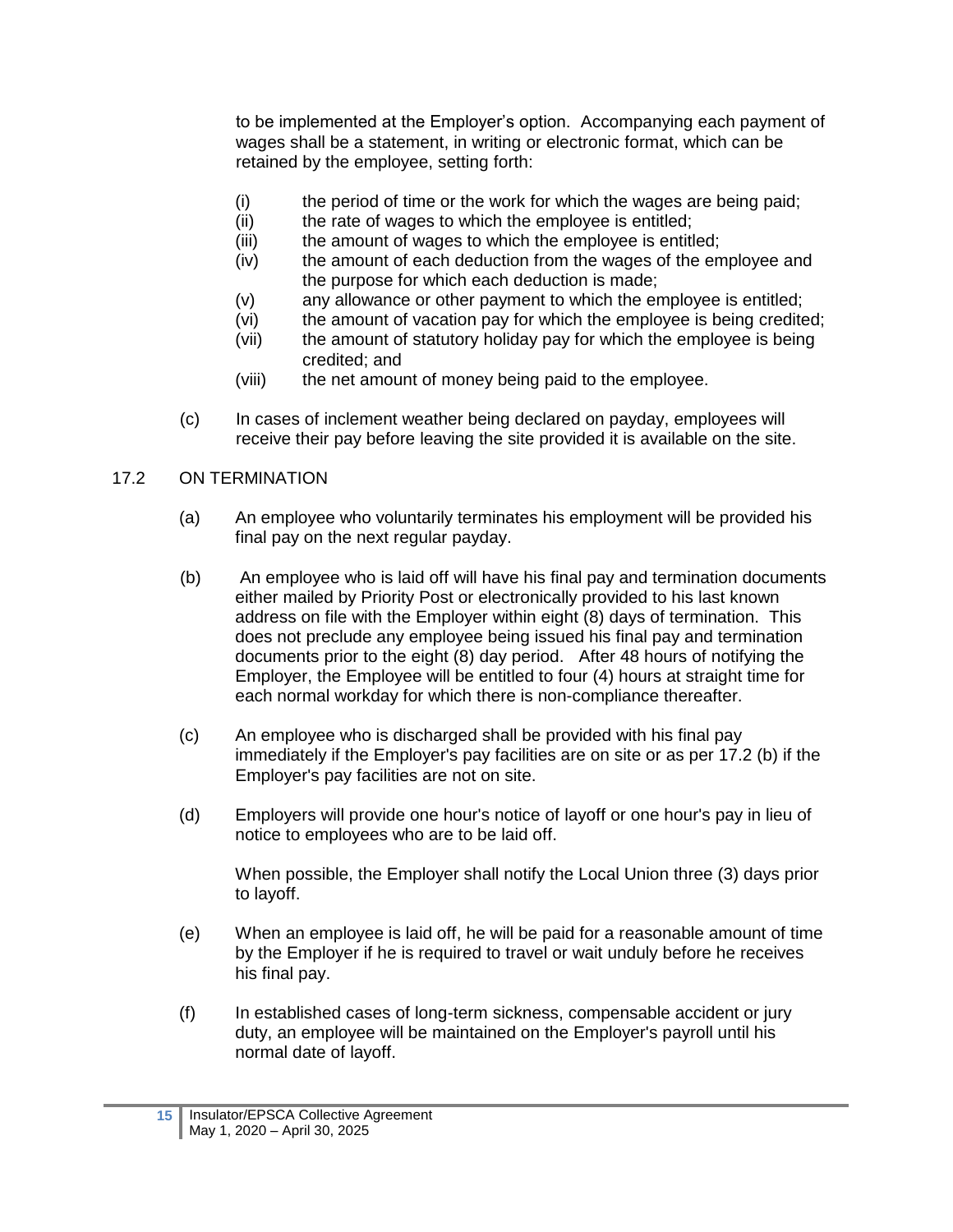(g) The Employer will provide a Record of Employment (ROE) form in the employee's final pay or will send the ROE information electronically to Service Canada within the timelines specified by the relevant legislation.

# **Article 18**

## **INCLEMENT WEATHER PAY**

- <span id="page-19-0"></span>18.1 When an employee reports for work at the beginning of a shift and inclement weather is declared, an employee shall be entitled to the following payment unless notified not to report by his Employer:
	- (a) If not put to work, a minimum of two (2) hours' pay at the appropriate rate, providing he remains at his place of work for two (2) hours unless given his Employer's permission to leave;

## *OR*

(b) If put to work, a minimum of four (4) hours' pay at the appropriate rate. If inclement weather is declared during the shift, an employee shall receive a minimum of two (2) hours' pay at the appropriate rate;

## *OR*

<span id="page-19-1"></span>(b) Pay for the actual time worked for that shift, whichever is the greater.

### **Article 19**

### **PREMIUMS**

19.1 When work is performed from a bosun chair or swing stage, the following premium shall be paid:

Over 15 meters above a working floor or platform - 20¢ per hour worked Over 30 meters above a working floor or platform - 50¢ per hour worked

19.2 *Construction Radiation Protection Assistant (R.P.A.)* is a Construction Trades Person who has achieved the full radiation qualification via the approved Ontario Power Generation Training Program or Bruce Power Training Program. This requires successful completion of the construction R.P.A. training and checkouts and the performance of R.P.A. functions while under the supervision of a fully qualified construction R.P.A. to the satisfaction of the Construction Site Safety Officer and the Station Health Physics Unit.

R.P.A. will be paid the appropriate equivalent foreman's rate when performing an R.P.A. function and will report to the Site Safety Unit. An R.P.A. is a "qualification" and not a "trade function" irrespective of union or trade affiliation.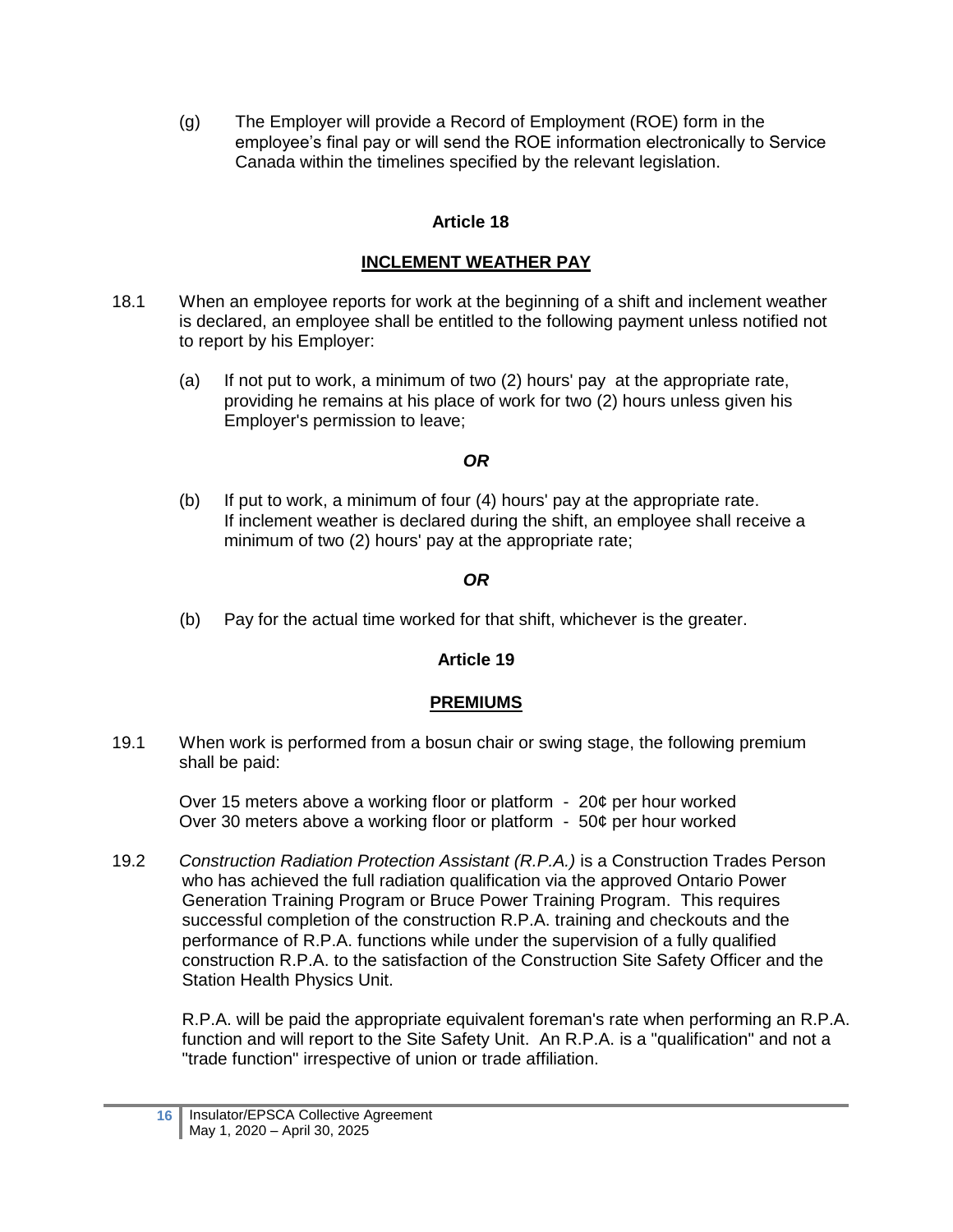19.3 In the case of a recall to work, Employers reserve the right to recall Green qualified Atomic Radiation Workers (R.P.A.) in sequence from the out-of-work list to the location from where they were laid off. Recalled Greenmen (R.P.A.) will perform sufficient Greenman work to maintain their skill level, or be laid off.

## **Article 20**

### **CALL-IN PAY**

<span id="page-20-0"></span>20.1 When an employee is called in to work outside of his normal hours of work, he shall receive a minimum of four (4) hours' work at the appropriate premium rate plus travel allowance where applicable.

If the employee's normal hours of work commence within this four (4) hour period, the employee will be paid premium time from the time he commences work until the start of his normal hours and will revert to his normal hourly rate at the commencement of his normal hours of work.

#### **Article 21**

### **REPORTING PAY ON 8 HOUR AND 10 HOUR SHIFTS**

- <span id="page-20-1"></span>21.1 An employee who reports for work, unless directed not to report the previous day by his Employer, shall receive a minimum of a half shifts pay (4 hours or 5 hours) at the applicable rate when he reports for work, but is given no opportunity to work because none is available. This allowance will be paid to an employee if he is requested to report for any part of the first half of a shift and an additional half shifts pay (4 hours or 5 hours) will also be paid if he is requested to report for work for any part of the second half of the same shift. It is not intended by this Section that an employee receive a reporting pay allowance greater than his pay for normal daily hours.
- 21.2 An employee in receipt of reporting pay shall also receive travel or board allowance, if applicable.
- 21.3 Notwithstanding that work is available and an employee is able to commence or continue work, the Employer may shut down a job to avoid the possible loss of human life because of an emergency situation such as  $H_2S$  leaks, bomb threats, fire, etc., that could endanger the life and safety of an employee. In such cases, employees will be compensated only for the actual time worked.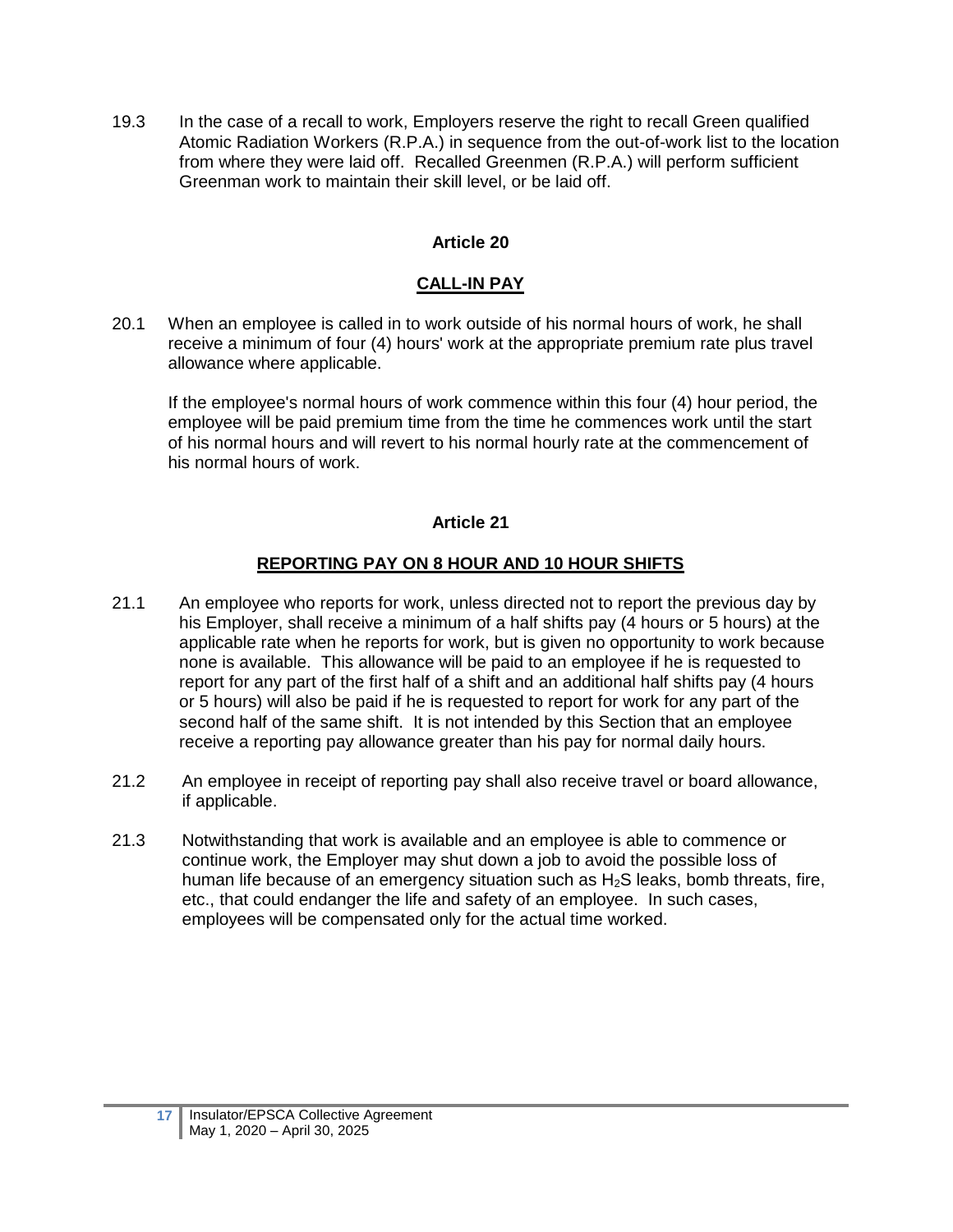#### **VACATION AND STATUTORY HOLIDAY PAY**

<span id="page-21-0"></span>22.1 The Vacation and Statutory Holiday pay rate shall be ten (10) percent of vacationable gross earnings\*. Payment shall be made weekly on the employee's regular pay cheque.

A three (3) week leave of absence for the purpose of taking an annual vacation will be granted in the calendar year in which the employee completes one year of continuous service with the Employer. In special circumstances, where the work schedule permits, additional time off may be granted to an employee. The additional time off will not be unreasonably denied.

*\* "Vacationable gross earnings" means pay for regular hours, overtime, premium pay, shift differential, lines and stations daily travel time, retroactive pay adjustments, reporting pay, inclement weather pay, call-in pay, Saturday and Sunday premiums and trade training, but does not include payment for initial and return travel."*

#### **Article 23**

#### **STATUTORY HOLIDAYS**

<span id="page-21-1"></span>The Statutory Holidays recognized under this Agreement are:

| New Year's Day    | Civic Holiday           |
|-------------------|-------------------------|
| <b>Family Day</b> | Labour Day              |
| Good Friday       | <b>Thanksgiving Day</b> |
| Easter Monday     | Christmas Day           |
| Victoria Day      | <b>Boxing Day</b>       |
| Canada Dav        |                         |

Recognized holidays falling on a Saturday or Sunday shall be observed on the following Monday. When Christmas Day falls on a Saturday or Sunday, it shall be observed on the following Monday and Boxing Day on the following Tuesday. When New Year's Day falls on a Saturday or Sunday, it shall be observed on either the preceding Friday or the following Monday.

EPSCA and/or the Employer reserves the right to change the day of observance of a Statutory Holiday when such a holiday falls on a Tuesday, Wednesday or Thursday.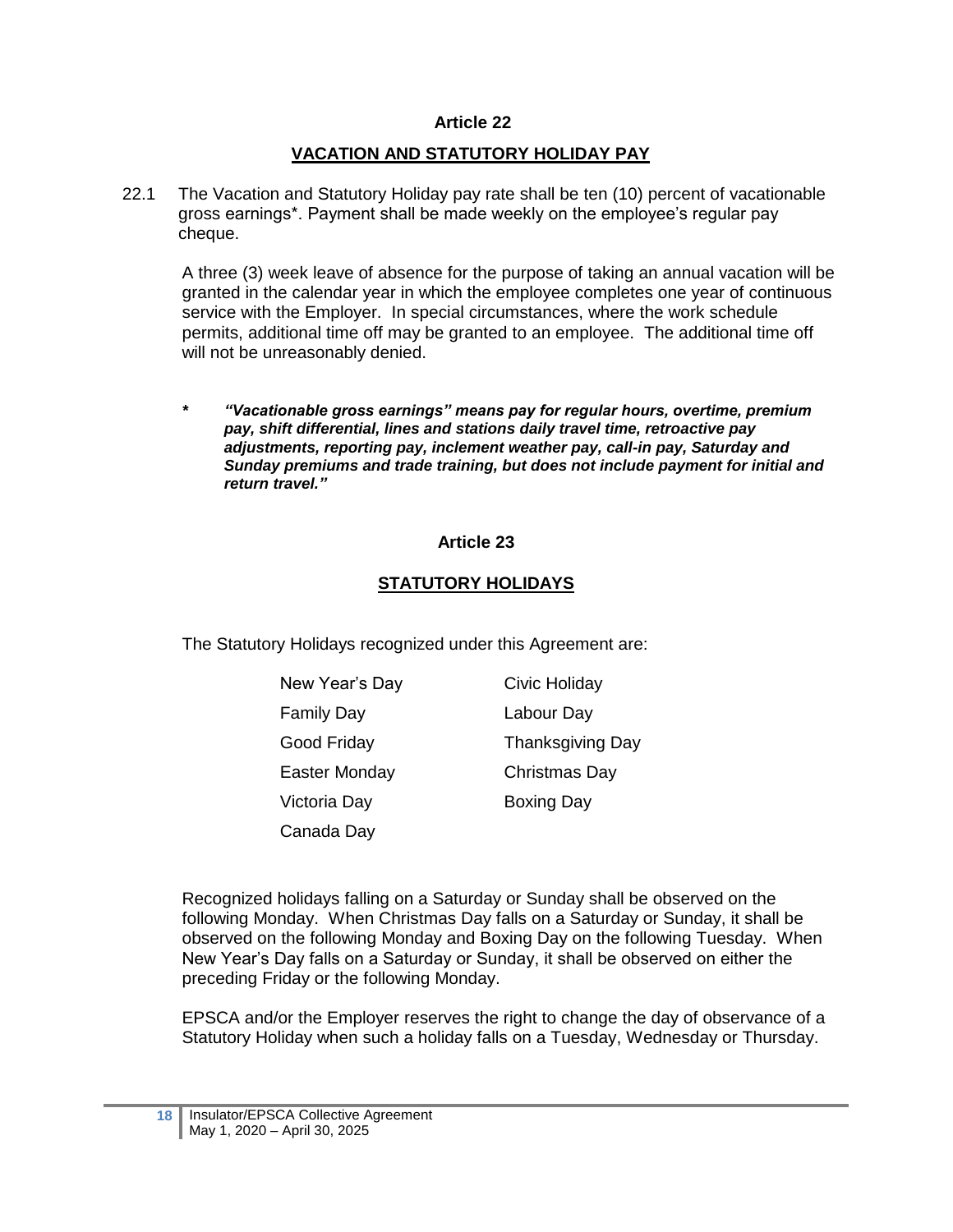#### **GENERATION PROJECTS DAILY TRAVEL ALLOWANCE AND ROOM AND BOARD**

#### <span id="page-22-0"></span>DAILY TRAVEL ALLOWANCE

- 24.1 The daily travel allowance will be paid by the Employers to employees who are not receiving room and board as referred to in Article 24.2, on the following basis:
	- (a) Effective May 1, 1996, if an employee lives within forty (40) radius kilometers\* of the project, no travel allowance will be paid.
	- (b) If an employee lives within 40 to 56 radius kilometers of the project, he shall receive \$27.91 per day effective May 1, 2020 (effective May 1, 2021 \$28.19 per day; effective May 1, 2022 \$28.47 per day; effective May 1, 2023 \$28.75 per day; effective May 1, 2024 \$29.04 per day) travel allowance for each day worked or reported for.
	- (c) If an employee lives within 56 to 80 radius kilometers of the project, he shall receive \$32.41 per day effective May 1, 2020 (effective May 1, 2021 \$32.73 per day; effective May 1, 2022 \$33.06 per day; effective May 1, 2023 \$33.39 per day; effective May 1, 2024 \$33.72 per day) travel allowance for each day worked or reported for.
	- (d) If an employee lives within 80 to 97 radius kilometers of the project, he shall receive \$37.16 per day effective May 1, 2020 (effective May 1, 2021 \$37.53 per day; effective May 1, 2022 \$37.91 per day; effective May 1, 2023 \$38.29 per day; effective May 1, 2024 \$38.67 per day) travel allowance for each day worked or reported for.
	- (e) If an employee lives greater than 97 radius kilometers from the project and does not qualify for subsistence allowance under Article 24.2 below, he will receive \$42.29 per day effective May 1, 2020 (effective May 1, 2021 \$42.71 per day; effective May 1, 2022 \$43.14 per day; effective May 1, 2023 \$43.57 per day; effective May 1, 2024 \$44.01 per day) travel allowance provided he continues to travel greater than 97 radius kilometers for each day worked or reported for.
	- (f) Employees using company vehicles are not entitled to daily travel.

*\* For the purpose of this Article, "radius kilometers" shall be measured from the centre of the turbine hall on each project.*

*Bruce G.S. "A", Bruce G.S. "B", and the Bruce Heavy Water Plants will be combined to form the Bruce Complex. Travel allowance for the Bruce complex will be calculated from the midpoint of a straight line joining the centres of the Bruce G.S. "A" and Bruce G.S. "B" turbine halls.*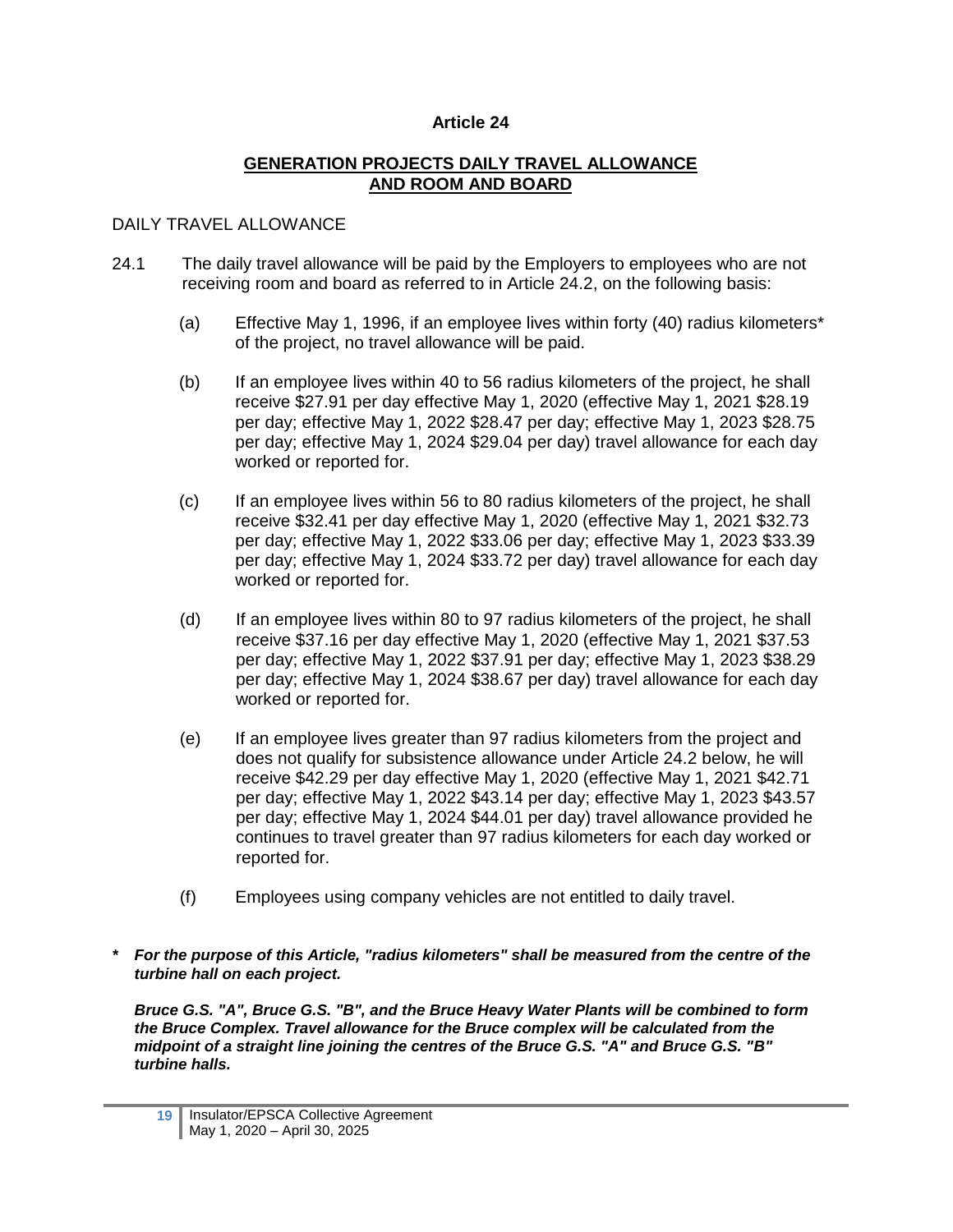When an employee is directed to report to a location that involves travelling around a natural barrier, the distance around the natural barrier shall be the shortest distance measured by a series of straight lines. The sum of the distances of these straight lines shall be applied to the ring concept to establish the employee's travel allowance entitlement.

A natural barrier is defined as any obstruction or impediment which creates an unreasonable relationship between the radius kilometers and actual kilometers travelled.

#### ROOM AND BOARD

- 24.2 The following conditions will apply for employees whose regular residence\* is more than 97 radius kilometers from the project:
	- (a) An Employer may supply either:
		- (i) Room and board in camp or a good standard of board and lodging within a reasonable distance of a project; or
		- (ii) a subsistence allowance;

subject to Sections 24.2(b), (c) and (d) below.

- (b) An employee may exercise his option not to stay in a camp or accept room and board. An employee who exercises this option and qualifies for subsistence allowance shall receive a subsistence allowance of \$89.37 per day effective May 1, 2020 (effective May 1, 2021 \$90.26 per day; effective May 1, 2022 \$91.16 per day; effective May 1, 2023 \$92.07 per day; effective May 1, 2024 \$92.99 per day) for each day worked or reported for when employed at a location south of the French River and \$109.59 per day effective May 1, 2020 (effective May 1, 2021 \$110.69 per day; effective May 1, 2022 \$111.80 per day; effective May 1, 2023 \$112.92 per day; effective May 1, 2024 \$114.05 per day) for each day worked or reported for when employed at a location north of the French River subject to Sections 24.2(c) and .2(d) below.
- *\* An employee's 'regular residence' is:*

*The place where the employee maintains a self-contained, domestic establishment (a dwelling house, apartment or similar place of residence where a person generally eats and sleeps and for which he can show proof of financial commitment). This is in contrast to a boarding house facility which is not self-contained; and*

*The employee normally resides in the residence except for those periods of time when, because of the location of the work, the employee is forced to obtain temporary accommodation at that work location.*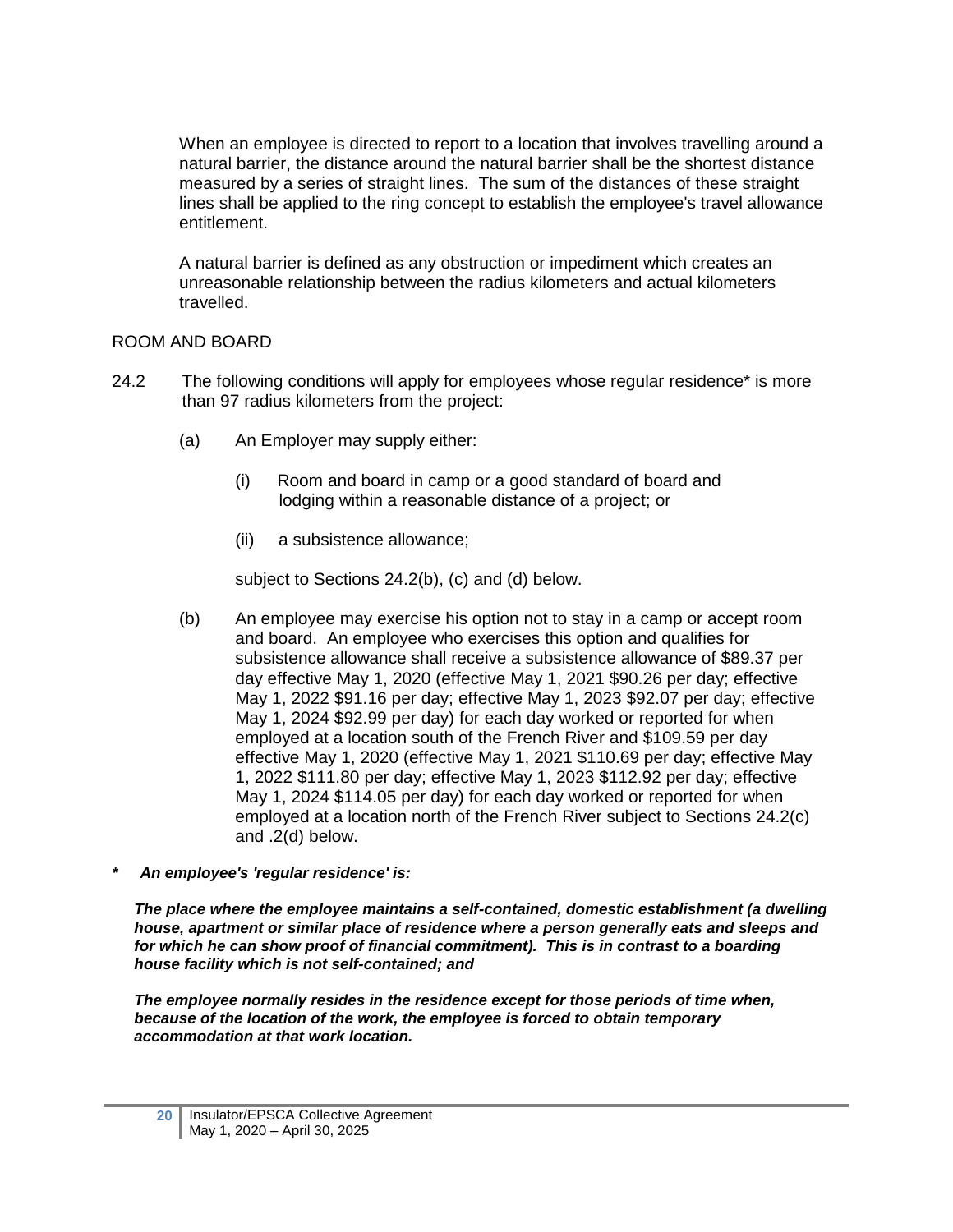- (c) To qualify for subsistence allowance an employee must maintain temporary accommodation at or near a project. Employees who travel daily to locations beyond 97 radius kilometers from the project will be entitled to \$54.24 per day effective May 1, 2020 (effective May 1, 2021 \$54.78 per day; effective May 1, 2022 \$55.33 per day; effective May 1, 2023 \$55.88 per day; effective May 1, 2024 \$56.44 per day) for each day worked or reported for.
- (d) An employee employed at the Pickering or Darlington Project who qualifies for a subsistence allowance as provided for above shall receive a subsistence allowance of \$73.84 per day effective May 1, 2020 (effective May 1, 2021 \$75.69 per day; effective May 1, 2022 \$77.58 per day; effective May 1, 2023 \$79.52 per day; effective May 1, 2024 \$81.51 per day) for each day worked or reported for.
- 24.3 An employee shall not qualify for daily travel allowance or room and board allowance as provided for in Sections 24.1 and 24.2 above when such employee reports for work but does not remain at work for his scheduled daily hours unless excused by an authorized representative of his Employer.
- 24.4 An employee who maintained a regular residence within the geographic area for the purposes of employment and who relocates outside the geographic area will not be entitled to an increase in travel or room and board allowance entitlement as a result of this relocation.
- 24.5 The Union recognizes the Employer's right to charge for board and other existing services. The Employer fixes the charge for board and other existing services in camps at \$25.00 per day. This will be applied on the following basis:
	- (a) An employee who remains in camp on a normally scheduled work day on which he does not work will be charged \$25.00 per day, unless he is excused from work for a legitimate reason by the project medical attendant or an authorized representative of his Employer.
	- (b) An employee who is absent from work on Friday without approval and who remains in camp and who is still absent from work on the following Monday without approval will be charged for room and board for Friday, Saturday, Sunday and Monday.
	- (c) An employee who is absent from work without approval on Friday but who works the following Monday will be charged for the day of absence and will not be charged for Saturday and Sunday.
	- (d) An employee who works the Friday and is absent from work without approval on the following Monday will be charged for the day of absence and will not be charged for Saturday and Sunday.
- 24.6 All applications for daily travel allowance and room and board must be complete and filed with the Employer within fourteen (14) days of employment. The Employer will not be responsible for any application filed thereafter, inclusive of an employee who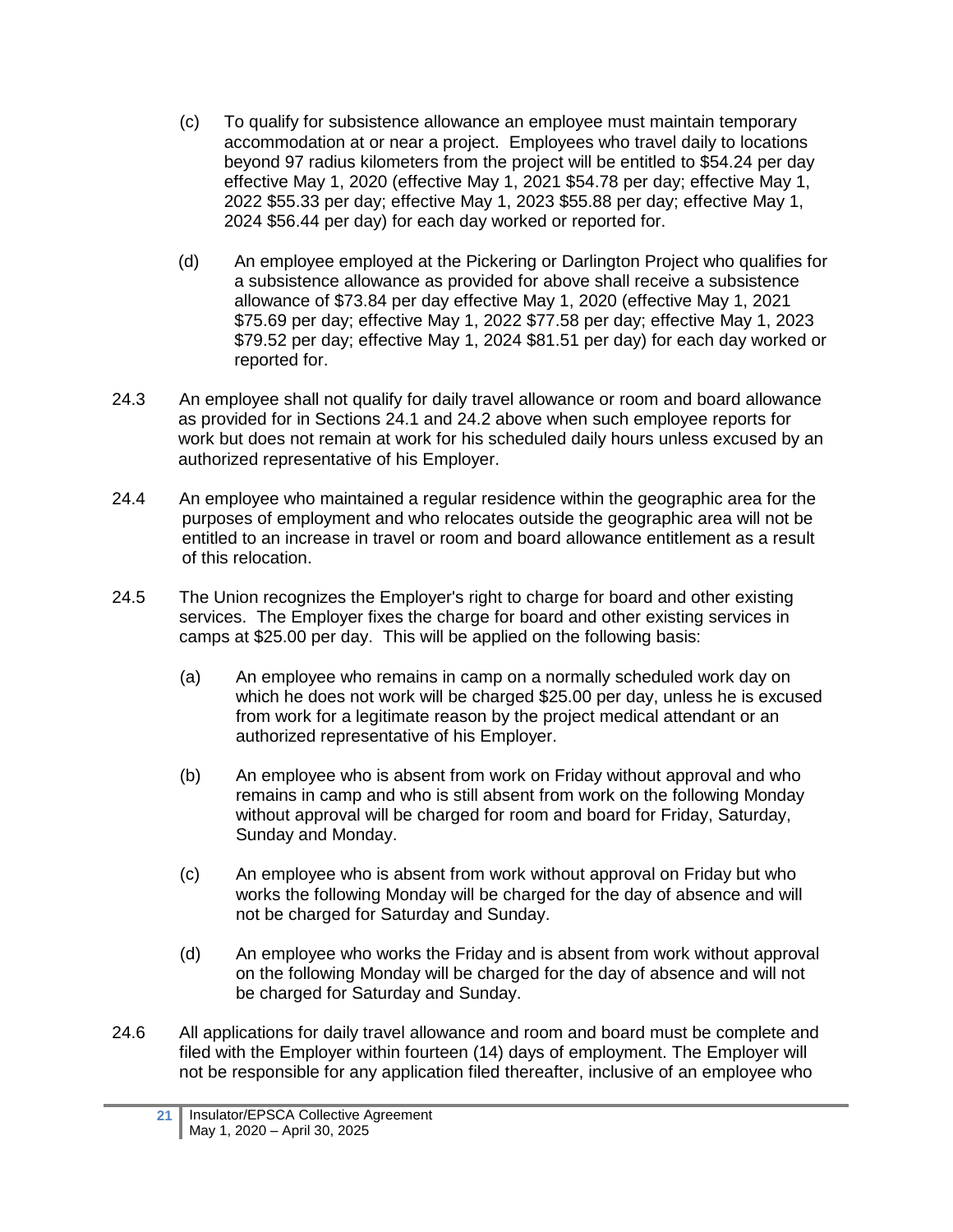has been laid off, has quit or has been terminated within the first fourteen (14) days of employment.

<span id="page-25-0"></span>24.7 All distances for the purpose of this Section will be determined by electronic means.

# **Article 25**

#### **HYDRO ONE (LINES AND STATIONS CONSTRUCTION) DAILY TRAVEL ALLOWANCE AND ROOM AND BOARD**

# DAILY TRAVEL ALLOWANCE

- 25.1 The daily travel allowance will be paid by the Employers to their employees who are not living in camp or receiving a subsistence allowance as referred to in Section 25.3 on the following basis:
	- (a) Effective May 1, 1996, if an employee lives less than fifty (50) road-driven kilometers from the work location or declared assembly point, no travel allowance will be paid.
	- (b) If an employee lives fifty (50) to seventy (70) road-driven kilometers from the work location or declared assembly point, he shall receive \$27.07 per day effective May 1, 2020 (effective May 1, 2021 \$27.34 per day; effective May 1, 2022 \$27.61 per day; effective May 1, 2023 \$27.89 per day; effective May 1, 2024 \$28.17 per day) for each day worked or reported for.
	- (c) If an employee lives seventy (70) to ninety-six (96) road-driven kilometers from the work location or declared assembly point, he shall receive \$31.18 per day effective May 1, 2020 (effective May 1, 2021 \$31.49 per day; effective May 1, 2022 \$31.80 per day; effective May 1, 2023 \$32.12 per day; effective May 1, 2024 \$32.44 per day) for each day worked or reported for.
	- (d) If an employee lives ninety-six (96) to one hundred and ten (110) road-driven kilometers from the work location or declared assembly point, he shall receive \$35.28 per day effective May 1, 2020 (effective May 1, 2021 \$35.63 per day; effective May 1, 2022 \$35.99 per day; effective May 1, 2023 \$36.35 per day; effective May 1, 2024 \$36.71 per day) for each day worked or reported for.
	- (e) If an employee lives greater than or equal to one hundred and ten (110) roaddriven kilometers from the work location or declared assembly point, and does not qualify for subsistence allowance under Article 25.4 below, he shall receive \$39.09 per day effective May 1, 2020 (effective May 1, 2021 \$39.48 per day; effective May 1, 2022 \$39.87 per day; effective May 1, 2023 \$40.27 per day; effective May 1, 2024 \$40.67 per day) provided he continues to travel greater than or equal to one hundred and ten (110) road-driven kilometers daily for each day worked or reported for.
	- (f) Employees using company vehicles are not entitled to daily travel.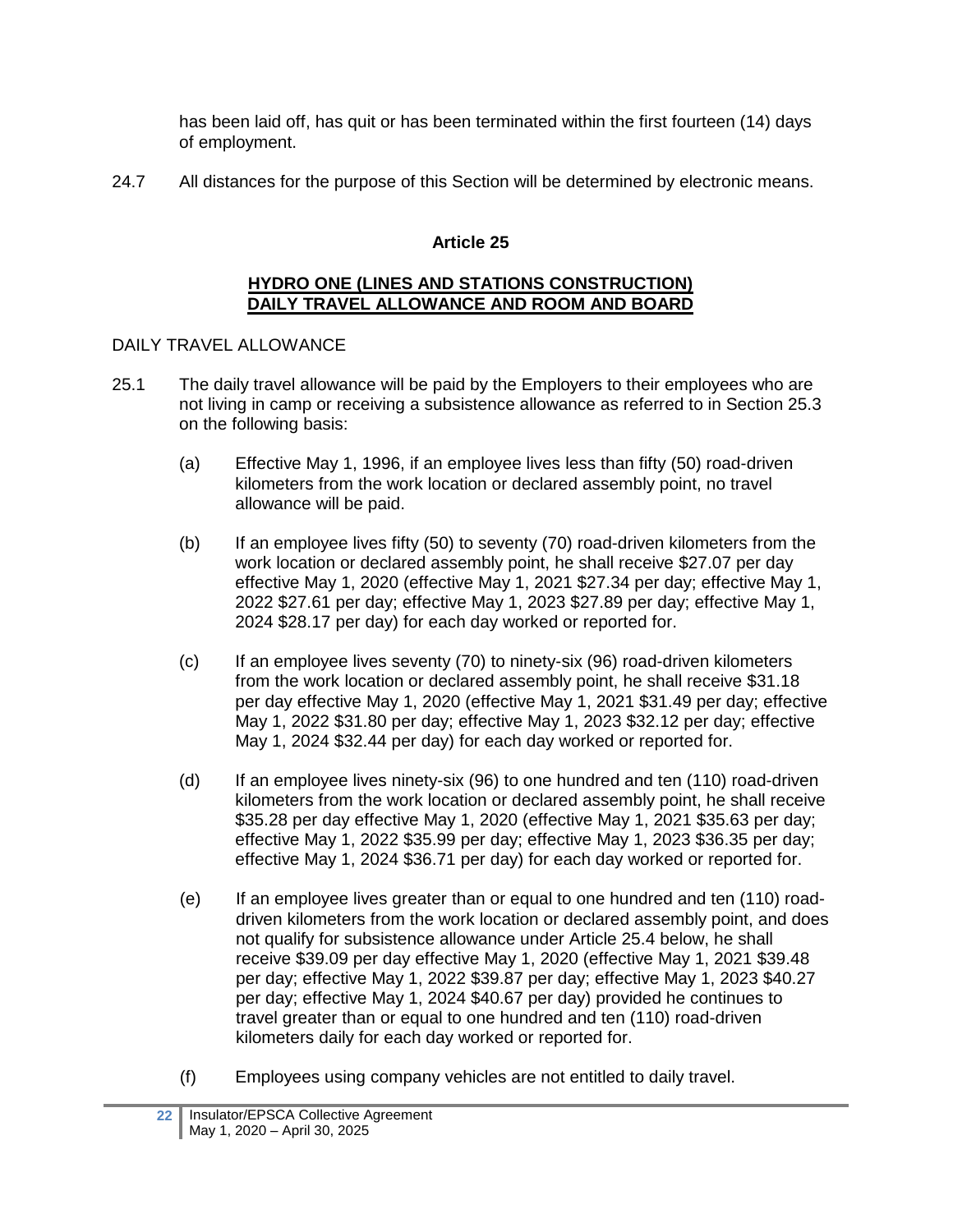- 25.2 The Employer reserves the right to base daily travel allowance on the distance in roaddriven kilometers from where an employee lives to either the work location or declared assembly point, depending on where the employee is directed to report.
- 25.3 For the purpose of the Collective Agreement, "road-driven kilometres" is based on the shortest available road-driven distance from where an employee lives to either the work location or declared assembly point, depending on where the employee is directed to report, as measured through Google Maps.

#### ROOM AND BOARD

- 25.4 The following conditions will apply for employees whose regular residence\* is greater than or equal to one hundred and ten (110) road-driven kilometers from the work location:
	- (a) An employer may supply either:
		- (i) room and board in camp or a good standard of board and lodging; or
		- (ii) a subsistence allowance;

subject to Sections 25.4(b) and (c) below.

- (b) An employee may exercise his option not to stay in a camp or accept room and board. An employee who exercises this option and qualifies for subsistence allowance shall receive a subsistence allowance of \$99.73 per day effective May 1, 2020 (effective May 1, 2021 \$100.73 per day; effective May 1, 2022 \$101.74 per day; effective May 1, 2023 \$102.76 per day; effective May 1, 2024 \$103.79 per day) for each day worked or reported for subject to Section 25.4(c) below.
- (c) To qualify for subsistence allowance an employee must maintain temporary accommodation at or near the work location. Employees who travel daily to locations greater than or equal to one hundred and ten (110) road-driven kilometers from the project will be entitled to \$47.82 per day effective May 1, 2020 (effective May 1, 2021 \$48.30 per day; effective May 1, 2022 \$48.78 per day; effective May 1, 2023 \$49.27 per day; effective May 1, 2024 \$49.76 per day ) for each day worked or reported for.
- *\* An employee's 'regular residence' is:*
- *1. The place where the employee maintains a self-contained, domestic establishment (a dwelling house, apartment or similar place of residence where a person generally eats and sleeps and for which he can show proof of financial commitment). This is in contrast to a boarding house facility which is not self-contained; and*
- *2. The employee normally resides in the residence except for those periods of time when, because of the location of the work, the employee is forced to obtain temporary accommodation at that work location.*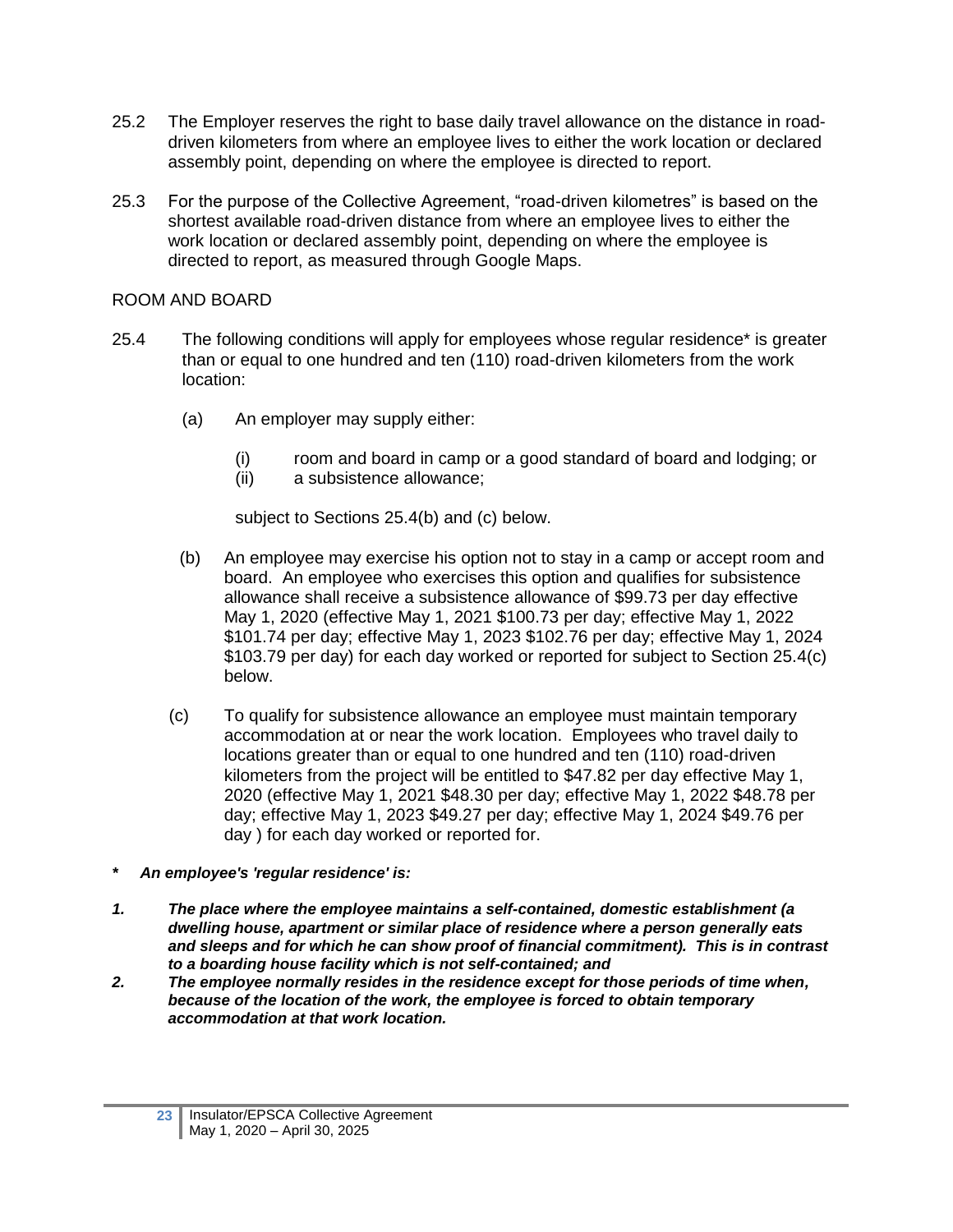- 25.5 An employee shall not qualify for daily travel allowance or room and board allowance as provided for in Sections 25.1 and 25.4 above, when such employee reports for work but does not remain at work for his scheduled daily hours unless excused by an authorized representative of his Employer. Such permission shall not be unreasonably denied.
- 25.6 An employee who maintained a regular residence within the geographic area for the purposes of employment and who relocates outside the geographic area will not be entitled to an increase in travel or room and board allowance entitlement as a result of this relocation.
- 25.7 The Union recognizes the Employer's right to charge for board and other existing services. The Employer fixes the charge for board and other existing services in camps at \$25.00 per day. This will be applied on the following basis:
	- (a) An employee who remains in camp on a normally scheduled workday on which he does not work will be charged \$25.00 per day unless he is excused from work by an authorized representative of his Employer.
	- (b) An employee who is absent from work on Friday without approval and who remains in camp and who is still absent from work on the following Monday without approval will be charged for room and board for Friday, Saturday, Sunday and Monday.
	- (c) An employee who is absent from work without approval on Friday but who works the following Monday will be charged for the day of absence and will not be charged for Saturday and Sunday.
	- (d) An employee who works the Friday and is absent from work without approval on the following Monday will be charged for the day of absence and will not be charged for Saturday and Sunday.
- 25.8 All applications for daily travel allowance and room and board must be complete and filed with the Employer within fourteen (14) days of employment. The Employer will not be responsible for any application filed thereafter, inclusive of an employee who has been laid off, has quit or has been terminated within the first fourteen (14) days of employment.

#### **HYDRO ONE (LINES AND STATIONS CONSTRUCTION) DAILY TRAVEL TIME**

- <span id="page-27-0"></span>26.1 All travel time will be outside of normal working hours.
- 26.2 (a) An employee will be paid his straight-time rate for all time spent travelling from his assembly point to his work location on normal working days.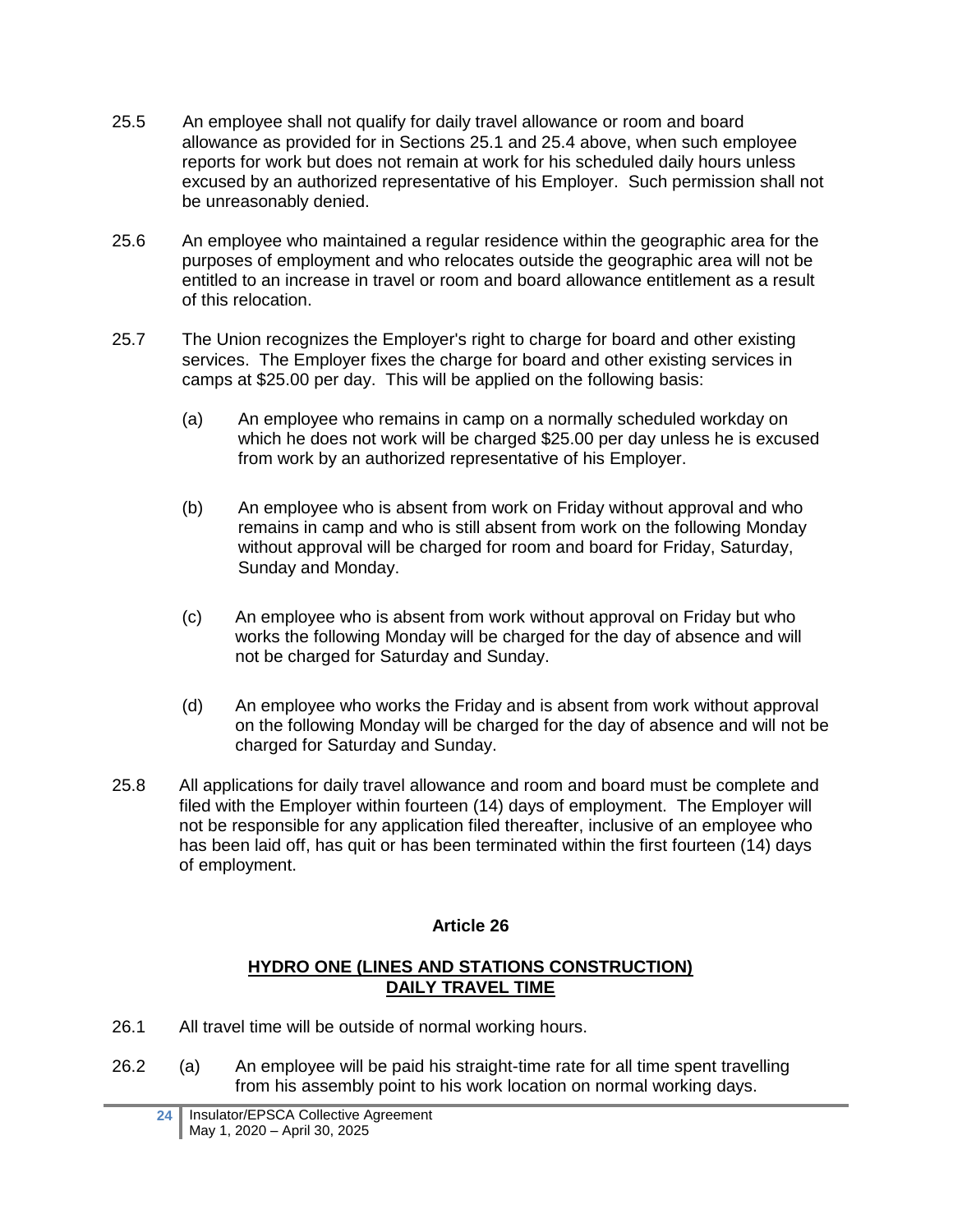An employee will be paid premium time for all time spent travelling from his assembly point to his work location on days other than normal working days.

- (b) An employee will travel up to a maximum of one hour on his own time when returning from his work location to his assembly point. An employee will be paid his straight-time rate for all time spent travelling in excess of one hour.
- 26.3 All time in excess of one hour spent travelling from the work location to the assembly point on non-working days shall be compensated for at the appropriate premium rates of pay.
- 26.4 The Employer will supply transportation between the assembly points and work locations.
- 26.5 When an employee's regular residence is more than six hundred (600) road-driven kilometers from the project, and the job or project is worked on a four ten (4x10) hour work week, the employee shall receive room and board allowance on a five day basis for a regular work week. If the employee is required to work an additional ten (10) hour shift beyond the normal four ten (4x10) hour shift, the employee will be entitled to room and board allowance for an additional ten (10) hour shift worked to a maximum of seven (7) days room and board in a week
- 26.6 When an employee's regular residence is South of the French River and more than three hundred (300) road-driven kilometers from the project, and the job or project is worked on a four ten (4x10) hour work week, the employee shall receive room and board allowance on a five day basis for a regular work week. If the employee is required to work an additional ten (10) hour shift beyond the normal four ten (4x10) hour shift, the employee will be entitled to room and board allowance for an additional ten (10) hour shift worked to a maximum of seven (7) days room and board in a week.

### **Article 27**

### **GENERATION PROJECTS- TRAVEL AND TRANSPORTATION**

<span id="page-28-0"></span>27.1 INITIAL EMPLOYMENT

On recruitment of tradesmen whose regular residence\* or place of recruitment, whichever is closer to the project, is between 81 to 161 radius kilometers from the project, the Employer shall pay \$29.00 for the initial trip to the project.

### *\* As defined in Article 24 of this Agreement.*

### 27.2 ONTARIO RESIDENTS

On recruitment of tradesmen whose regular residence is beyond 161 radius kilometers from the project, the Employer shall pay mileage based on 30¢ per radius kilometer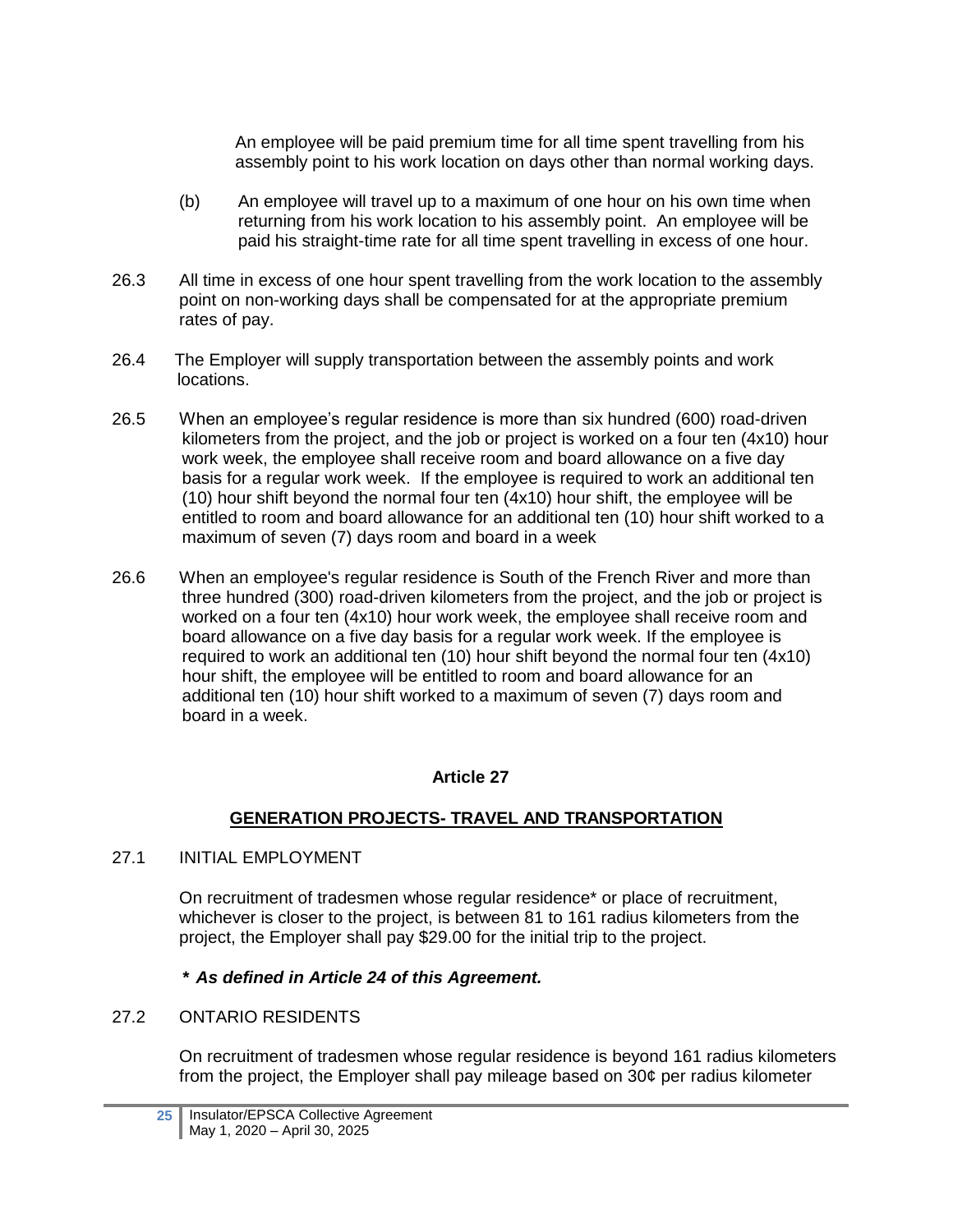plus an allowance for travel time equivalent to one (1) hour's pay for each 80 radius kilometers of travel to a maximum of eight (8) hours' pay for the initial trip to the project from the tradesman's regular residence or place of recruitment, whichever is closer to the project.

# 27.3 NON-ONTARIO RESIDENTS

On recruitment of tradesmen whose regular residence is beyond 161 radius kilometers from the project, the Employer shall pay the equivalent of the cost of rail fare, plus an allowance for travel time equivalent to one (1) hour's pay for each 80 radius kilometers of travel to a maximum of eight (8) hours' pay for the initial trip to the project from the tradesman's regular residence or place of recruitment, whichever is closer to the project.

- 27.4 To qualify for payment in 27.1, 27.2 or 27.3, the employee must remain at the project for a minimum of fifteen (15) working days or the duration of his job, whichever is lesser.
- 27.5 On termination of employment due to a reduction of staff, an employee entitled to payment under 27.1, 27.2 or 27.3 shall be entitled to return expenses calculated in the same manner as in 27.1, 27.2 or 27.3 above, for the return trip from the project to the tradesman's regular residence or place of recruitment whichever is closer to the project. An employee whose employment terminates for any reason other than reduction of staff shall not be eligible for return payment.
- 27.6 On the Thunder Bay and Atikokan projects, an employee shall qualify for a return air fare from the project every sixty (60) calendar days, to place of recruitment or his regular residence, whichever is closer to the project; however, to qualify, the regular residence or place of recruitment must be more than 402 radius kilometers from the project.

### **Article 28**

### **HYDRO ONE (LINES AND STATIONS CONSTRUCTION) TRAVEL AND TRANSPORTATION**

### <span id="page-29-0"></span>28.1 INITIAL EMPLOYMENT

On recruitment of tradesmen whose regular residence\* or place of recruitment, whichever is closer to the project, is between between ninety-six (96) to one hundred and eighty-nine (189) road-driven kilometers from the project, the Employer shall pay \$29.00 for the initial trip to the project.

*\* As defined in Article 25 of this Agreement.*

### 28.2 ONTARIO RESIDENTS

On recruitment of tradesmen whose regular residence is beyond one hundred and eighty-nine (189) road driven kilometers from the project, the Employer shall pay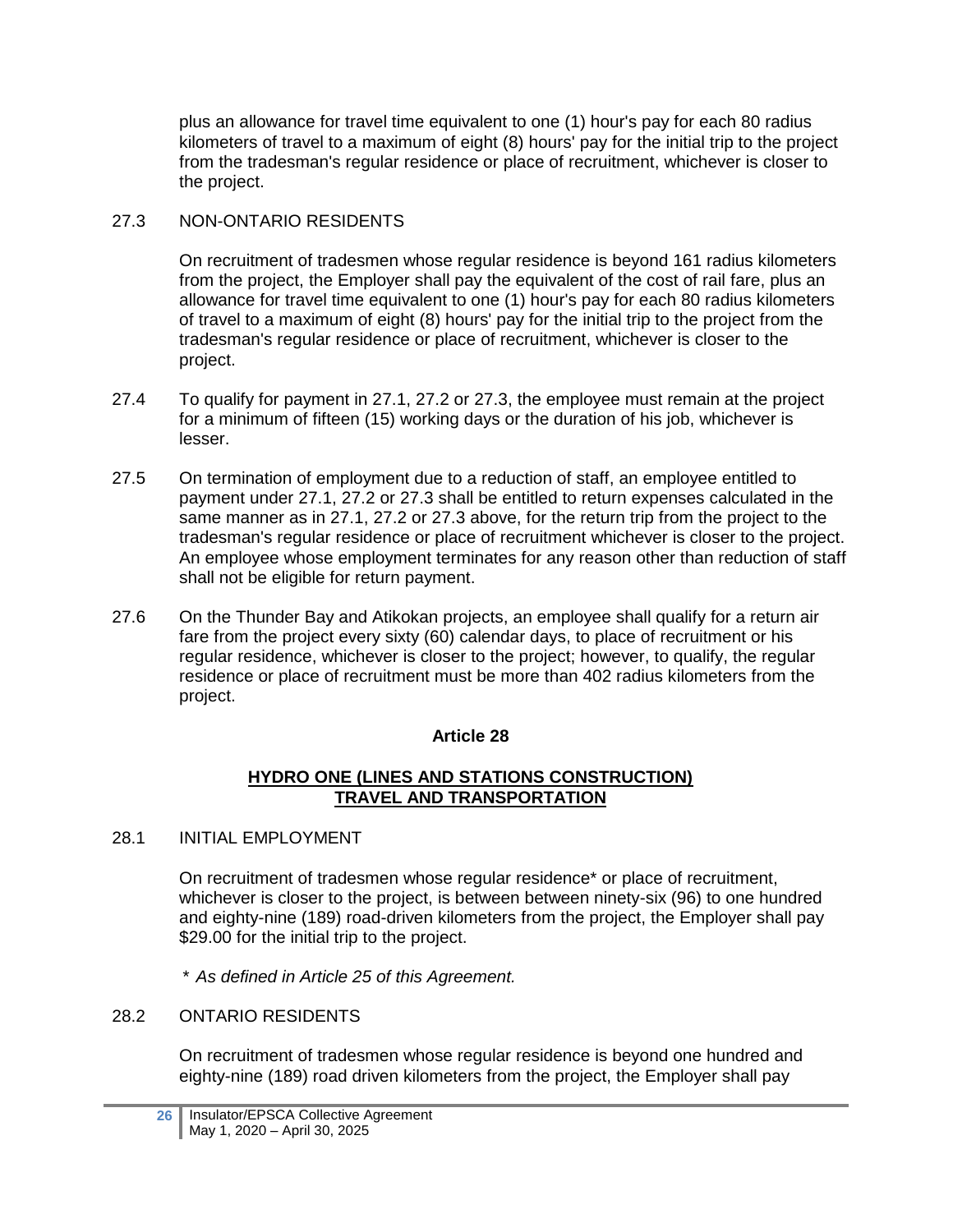mileage based on 30¢ per radius kilometer plus an allowance for travel time equivalent to one (1) hour's pay for each ninety-six (96) road-driven kilometers of travel to a maximum of eight (8) hours' pay for the initial trip to the project from the tradesman's regular residence or place of recruitment, whichever is closer to the project.

## 28.3 NON-ONTARIO RESIDENTS

On recruitment of tradesmen whose regular residence is beyond one hundred and eighty-nine (189) road-driven kilometers from the project, the Employer shall pay the equivalent of the cost of rail fare, plus an allowance for travel time equivalent to one (1) hour's pay for each ninety-six (96) road-driven kilometers of travel to a maximum of eight (8) hours' pay for the initial trip to the project from the tradesman's regular residence or place of recruitment, whichever is closer to the project.

- 28.4 To qualify for payment in 28.1, 28.2 or 28.3, the employee must remain at the project for a minimum of fifteen (15) working days or the duration of his job, whichever is lesser.
- 28.5 On termination of employment due to a reduction of staff, an employee entitled to payment under 28.1, 28.2 or 28.3 shall be entitled to return expenses calculated in the same manner as in 28.1, 28.2 or 28.3 above, for the return trip from the project to the tradesman's regular residence or place of recruitment whichever is closer to the project. An employee whose employment terminates for any reason other than reduction of staff shall not be eligible for return payment.
- 28.6 On the Thunder Bay and Atikokan projects, an employee shall qualify for a return air fare from the project every sixty (60) calendar days, to place of recruitment or his regular residence, whichever is closer to the project; however, to qualify, the regular residence or place of recruitment must be more than four hundred and eighty (480) road-driven kilometers from the project.

# **Article 29**

# **STANDOFF**

<span id="page-30-0"></span>29.1 When unable to proceed with his work, an Employer may elect to Standoff part or all of his crew. The parties agree Standoff is not intended to circumvent the layoff procedure.

The Employer reserves the right to Standoff its employees without pay up to a maximum of ten (10) consecutive working days. Notification of Standoff will be made by the Employer during normal working hours. A Record of Employment will be issued electronically upon the commencement of the Standoff. No travel allowance will be paid to an employee for the Standoff period. Subsistence allowance will only be paid when proof that temporary residence is being maintained is provided.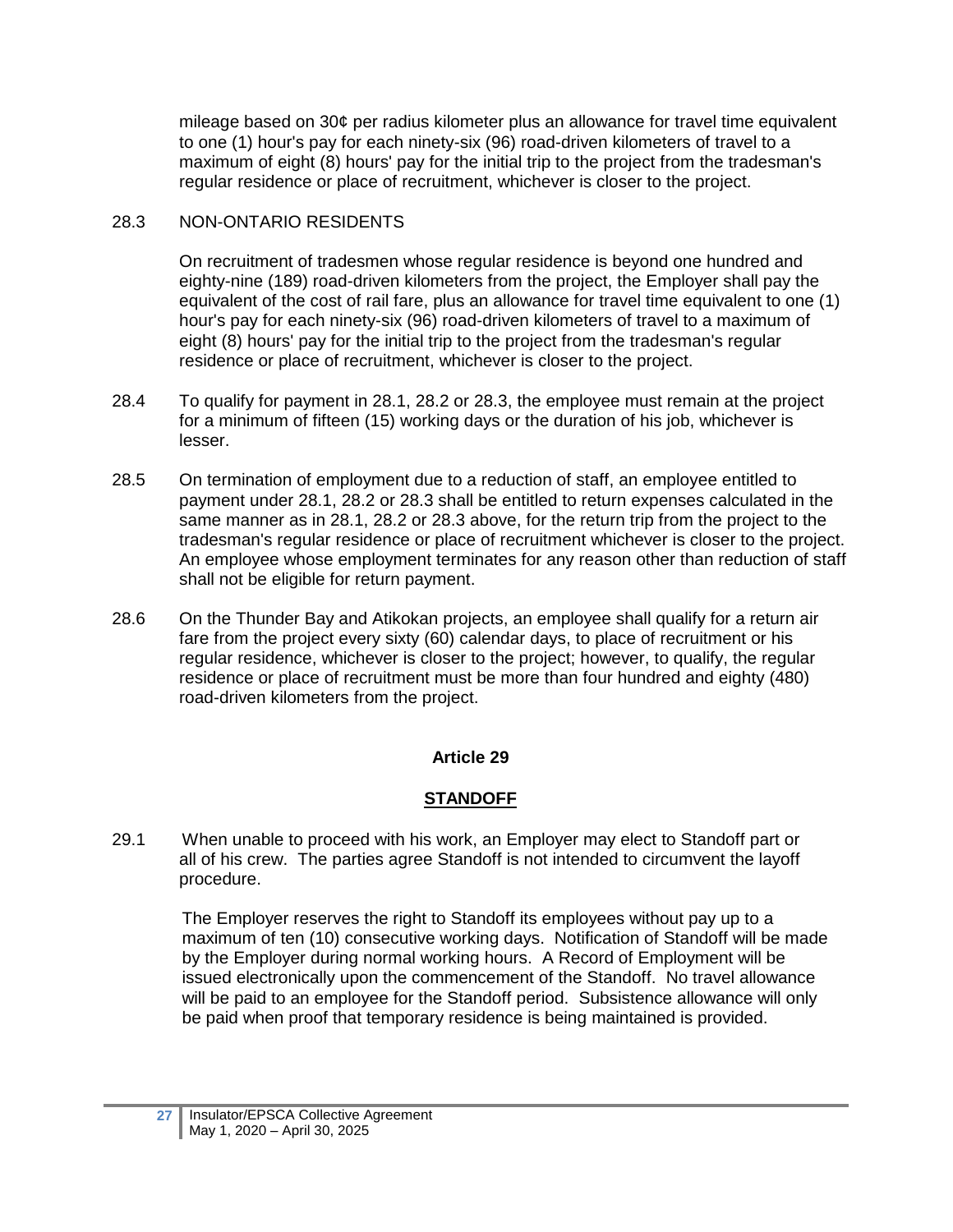- 29.2 An employee who qualifies for subsistence allowance (subject to 29.1) and who is placed on Standoff will be paid subsistence allowance up to a maximum of ten (10) consecutive working days.
- 29.3 If Standoff continues beyond ten (10) consecutive working days, an employee, at his option, may elect to remain on Standoff for an additional twenty (20) consecutive working days or be removed from Standoff. The Employer retains recall rights on employees electing to continue on Standoff. Subsistence allowance will cease after ten (10) consecutive working days on Standoff.
- 29.4 If an employee elects layoff beyond the tenth  $(10<sup>th</sup>)$  consecutive working day, it shall be carried out in accordance with the terms of the Layoff/Seniority provisions. An employee laid off will be issued a Record of Employment form electronically on his date of layoff indicating "Layoff – Shortage of Work". The Employer does not retain recall rights if the employee elects Layoff.
- 29.5 Standoff shall only continue beyond thirty (30) consecutive working days with the mutual consent of the Employer and the Union, in writing.
	- For the purpose of this Article, when working on a  $4 \times 10$  hour shift arrangement, the following will apply:
	- eight (8) scheduled working days will be considered the equivalent of ten (10) consecutive working days.
	- sixteen (16) scheduled working days will be considered the equivalent of twenty (20) consecutive working days.
	- twenty-four (24) scheduled working days will be considered the equivalent of thirty (30) consecutive working days.

### **REST PERIOD**

- <span id="page-31-0"></span>30.1 For employees working normal hours, a fifteen (15) minute rest period will be allotted, at the time and in a reasonable location as directed by the Employer, for each half shift worked. Where a half shift is less than four (4) hours, there shall be no rest period.
- 30.2 For employees required to work overtime, a ten (10) minute rest period will be allotted prior to the end of the normal shift before commencing overtime work.
- 30.3 For employees working overtime, a fifteen (15) minute rest period will be allotted, at the time directed by the Employer, after each two hours of overtime worked.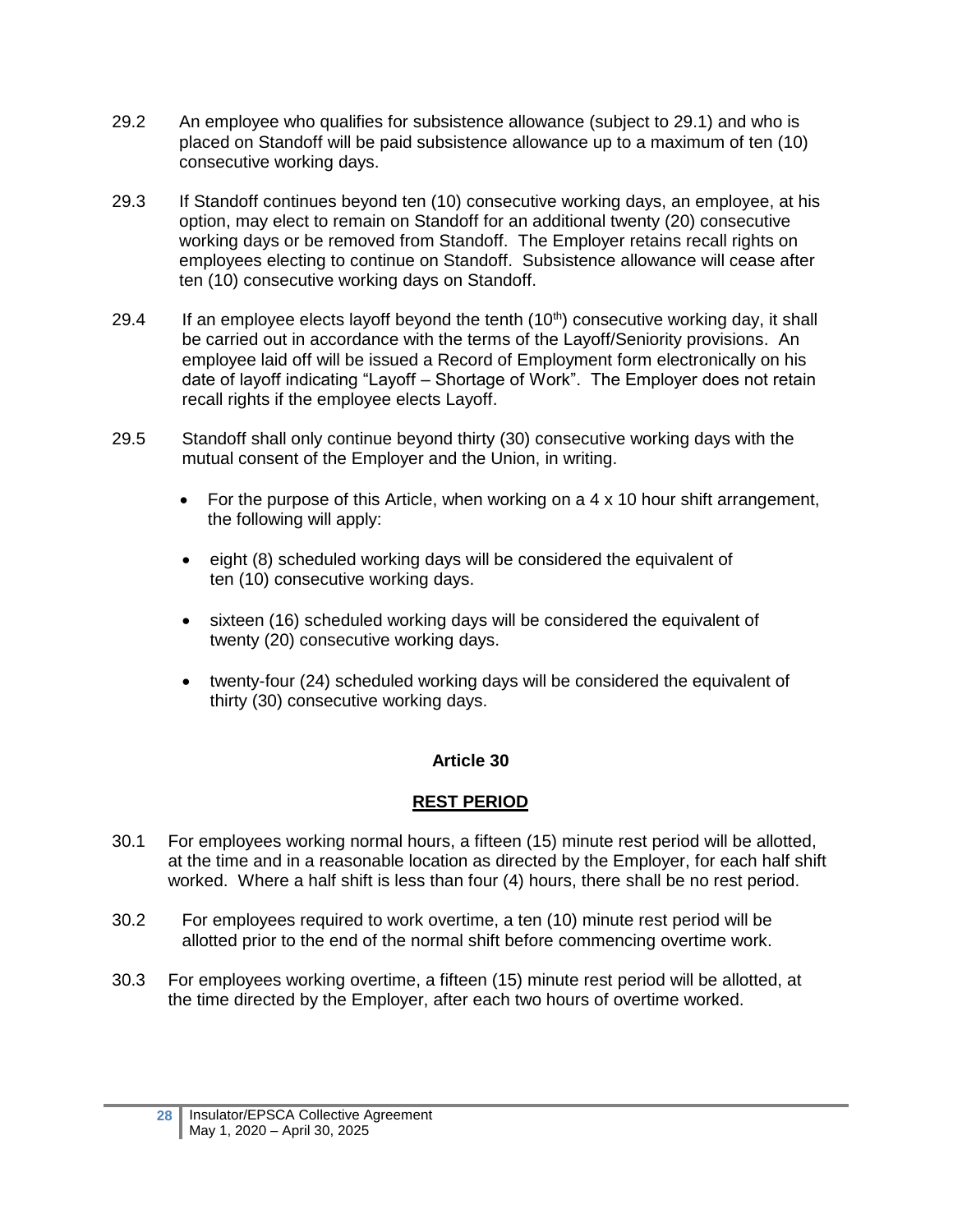### **LUNCHROOM FACILITIES**

<span id="page-32-0"></span>31.1 Adequately heated accommodation separate from changerooms and washrooms shall be provided by the Employer on each project when necessary and where such accommodation can be reasonably provided for. Such accommodation shall be weatherproof and shall be kept reasonably clean. A table and sufficient benches or seats for the employees on the job shall be provided in the accommodation. Trailerized or portable accommodation shall include tables, benches, light, heat maintained at a minimum sixty-eight (68) degrees Fahrenheit, proper access and egress, and shall not be used for material storage.

#### **Article 32**

#### **MEALS ON OVERTIME**

#### <span id="page-32-1"></span>32.1 Scheduled Eight (8) Hour Shifts

When an employee has not been notified the previous day that he will be required to work for more than two (2) hours beyond the normal quitting time of the first or second shifts or for more than three and one half  $(3 \frac{1}{2})$  hours beyond the normal quitting time of the third shift, he shall be provided with a meal and be allowed thirty (30) minutes to consume same and the employee shall be paid at the base hourly rate of pay. This meal break will be taken following the first two (2) hours of overtime worked. After each additional four (4) is worked and when work is required beyond that four (4) hour period, the employee shall be allowed thirty (30) minutes to eat and be paid at the base hourly rate of pay and he shall be provided with a meal. The Employer will supply a hot meal when possible. Where an employee has been notified the previous day, no meal will be provided after the first two (2) hours of overtime worked, but the employee will be allowed thirty (30) minutes to eat and be paid at the base hourly rate of pay. After each additional four (4) hours is worked and when work is required beyond that four (4) hour period, the employee shall be allowed thirty (30) minutes to eat and be paid at the base hourly rate of pay and he shall be provided with a meal.

When a paid meal period overlaps a rest period, the paid meal period will supplant the rest period.

The above-noted is not applicable to the first eight (8) hours worked on Saturdays, Sundays or Recognized Holidays for employees who normally work the first or second shifts.

The above-noted is not applicable to the first six and one half  $(6 \frac{1}{2})$  hours worked on Saturdays, Sundays or Recognized Holidays for employees who normally work the third shift.

#### 32.2 Scheduled Ten (10) Hour Shifts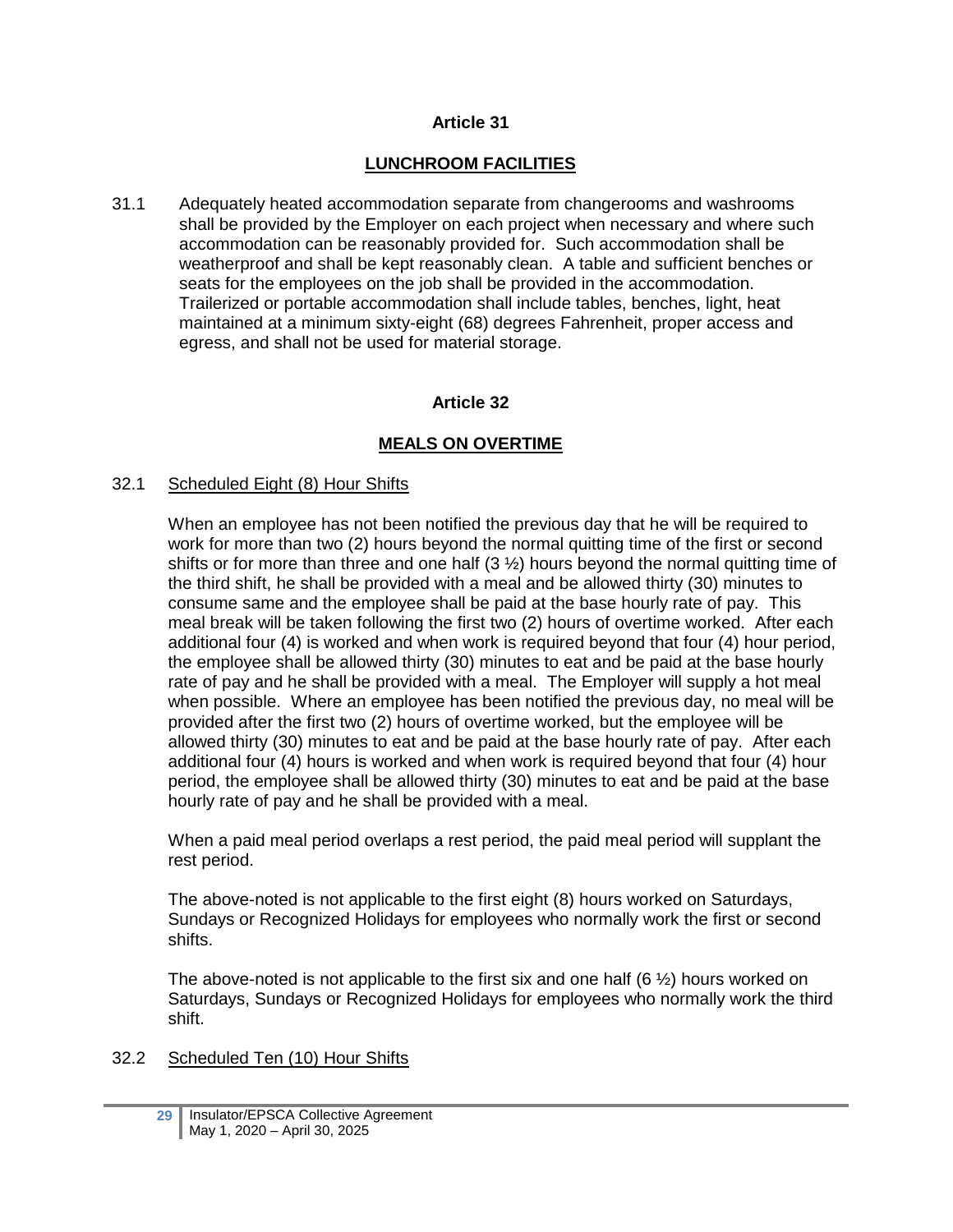When an employee has not been notified the previous day that he will be required to work beyond his normal quitting time, prior to commencing the overtime work, he shall be provided with a meal and be allowed thirty (30) minutes to consume same and the employee shall be paid at the base hourly rate of pay. After each additional four (4) hours is worked and when work is required beyond that four (4) hour period, the employee shall be allowed thirty (30) minutes to eat and be paid at the base hourly rate of pay and he shall be provided with a meal. The Employer will supply a hot meal when possible. Where an employee has been notified the previous day, no meal will be provided prior to commencement of overtime work, but the employee will be allowed thirty (30) minutes to eat and be paid at the base hourly rate of pay. After each additional four (4) hours is worked and when work is required beyond that four (4) hour period, the employee shall be allowed thirty (30) minutes to eat and be paid at the base hourly rate of pay and he shall be provided with a meal.

The above-noted is not applicable to the first ten (10) hours worked on Saturdays, Sundays or Recognized Holidays for employees who normally work the first and second shifts.

<span id="page-33-0"></span>When a paid meal period overlaps a rest period, the paid meal period will supplant the rest period.

## **Article 33**

## **TOOLS AND CLOTHING**

- 33.1 An employee shall be required to provide himself with the ordinary hand tools of his trade as specified in the tool list attached hereto. Each Employer will provide, insofar as is practical, separate facilities for storing the tools of each trade, but shall not be held responsible for losses, except as noted hereunder:
	- (a) When personal tools valued in excess of \$15.00 are lost due to fire, the Employer will consider the full estimated value on the merit of each case in determining replacement or payment. This will include only personal tools that a tradesman is required to have to perform his normal duties with his Employer.
	- (b) Each Employer will compensate his employees for ordinary hand tools and clothing lost by theft from locked storage provided by him for his employees. Claims must be submitted, in writing, and must provide substantiating evidence of forcible entry to locked storage. Payment or replacement for personal clothing lost by theft on the work site shall be limited to clothing that a tradesman is required to have to perform his normal duties with his Employer.
	- (c) In the event of loss by fire at an Employer's camp or on the work site in an Employer designated storage area, replacement or payment of the full estimated value in excess of \$15.00 but not exceeding \$500.00 for the loss of personal clothing will be made by the Employer. Payment or replacement for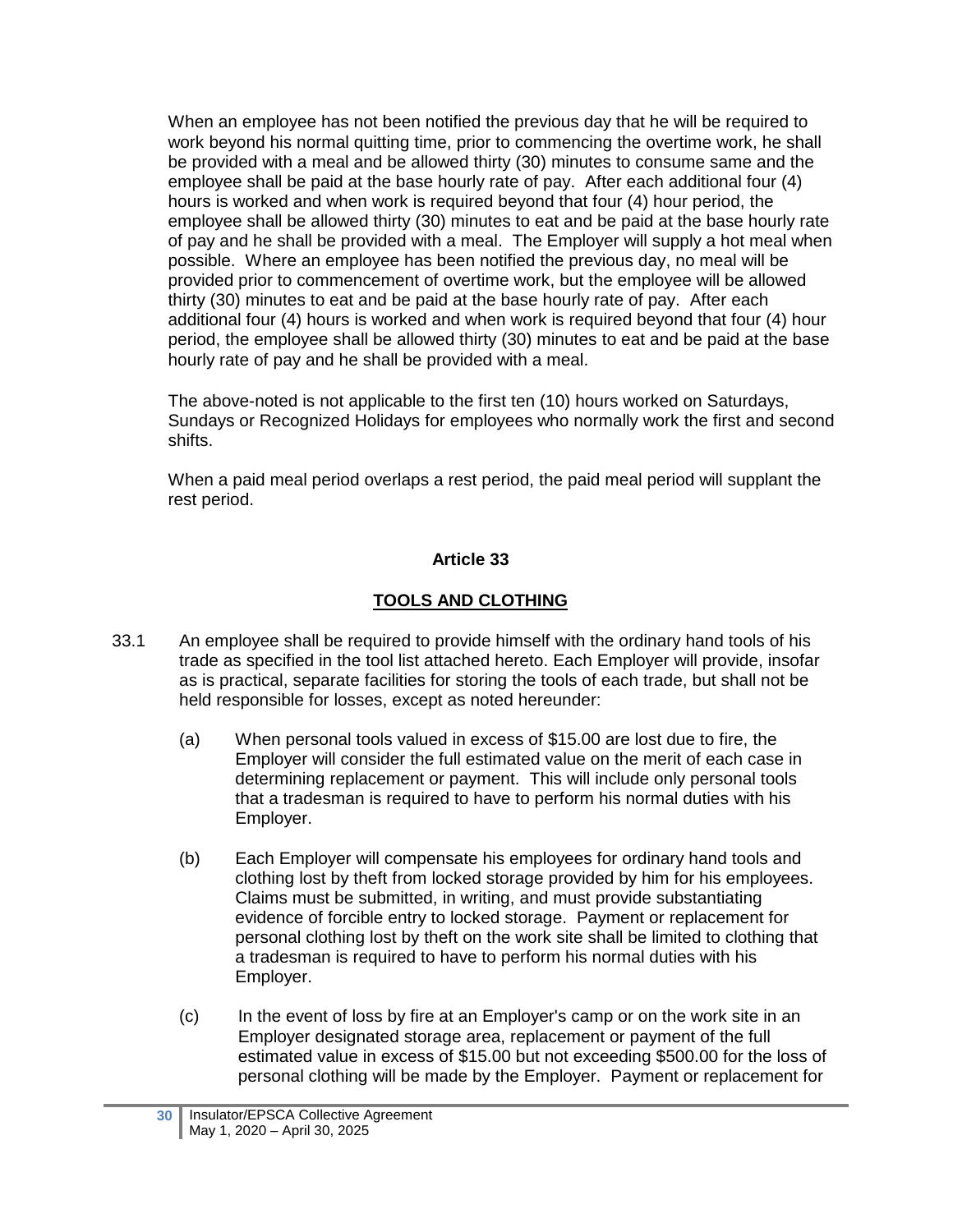personal clothing lost by fire on the work site shall be limited to clothing that a tradesman is required to have to perform his normal duties with his Employer.

- 33.2 An employee who has obtained tools from his Employer shall be allowed sufficient time, in the opinion of Management, to return such tools to his Employer during working hours. An employee receiving tools from his Employer shall be held responsible for the return of such tools in good condition, subject to normal wear and tear. On layoff, an employee will be allowed reasonable time to return tools to his Employer.
- 33.3 Gang tools are tools which are issued to a Foreman and are used by one or more members of the crew. Such tools are not identified on the trades tool list, nor are they the tools and equipment identified in 33.1 and 33.2 of this Article.
- 33.4 If an employee requires a set of banding tools to perform his work, the Employer will supply these tools, and the employee shall sign for the same. Failure to return such tools upon termination of employment will result in the employee being charged the replacement cost of these tools.
- 33.5 Employees working in a radiation area, in plastic suits or replacement material of the fully enveloping type with an independent air supply, will receive \$14.00 per day (\$15.00 effective October 26, 2013; \$16.00 effective May 1, 2014). A day for the purposes of this item shall be defined as any period up to twelve (12) hours.

## **Article 34**

# **PROTECTIVE CLOTHING AND EQUIPMENT**

<span id="page-34-0"></span>Employees are required to wear protective clothing and use protective equipment, as determined by the Employer, for the work being done.

The protective clothing and equipment that is provided by the Employer shall be charged out to the employee and the employee shall be responsible for the return of such clothing and equipment to his Employer.

### **Article 35**

### **APPRENTICESHIP AND TRAINING PROGRAMS**

- <span id="page-34-1"></span>35.1 The Employer agrees to pay into operative apprenticeship or training funds the amounts specified for apprenticeship or training as set forth in the wage schedules, attached hereto, for employees covered by this Agreement during the time they are employed.
- 35.2 The Union agrees to supply EPSCA with all pertinent information regarding the funds including all administrative material that is required for their implementation and provide EPSCA with the opportunity to participate in the training committees.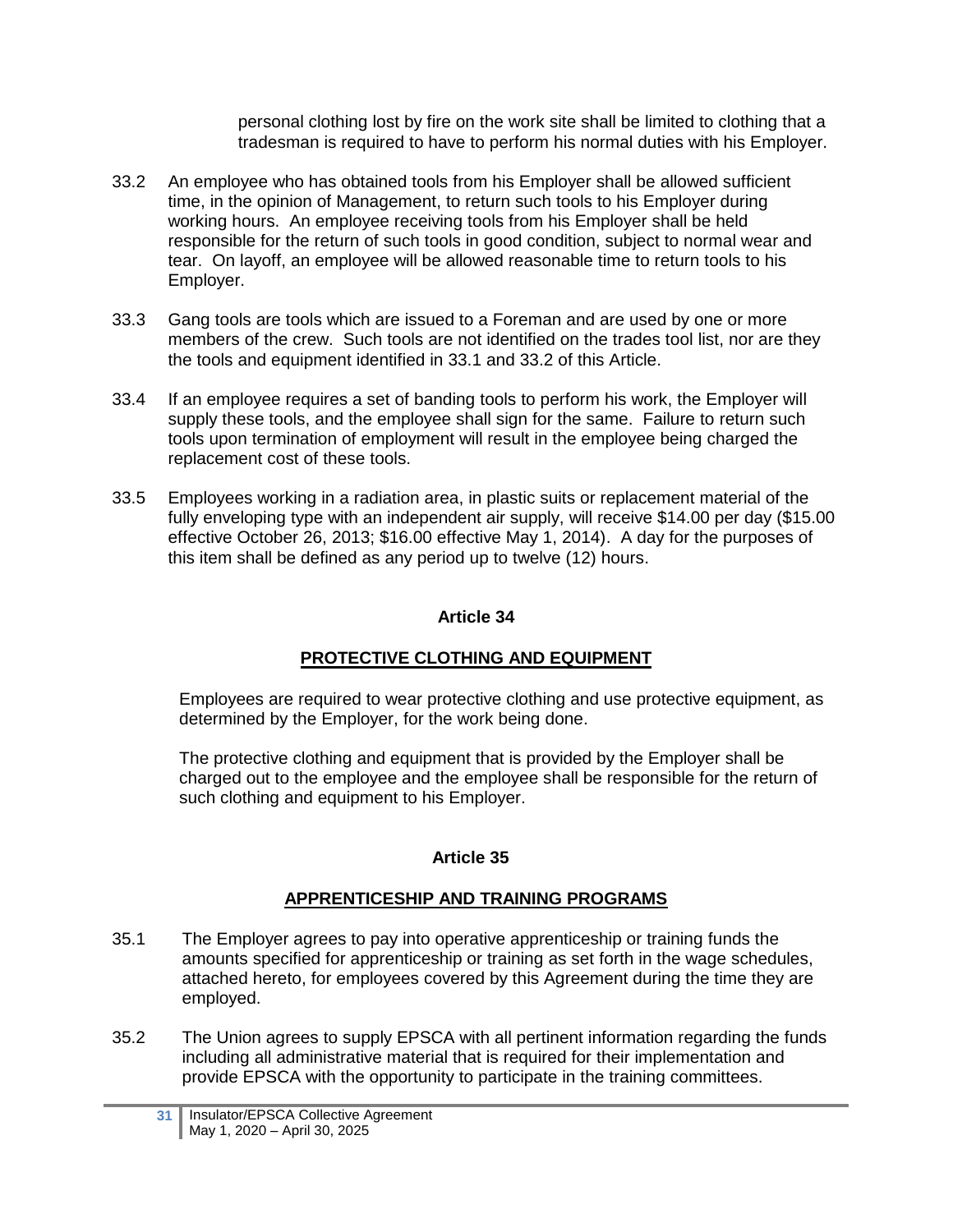- 35.3 Training programs established by the Employers to provide skills required in the electrical power systems sector shall be funded by reducing the Employers' contributions to the training fund in the specific locality where the training is taking place by an amount of money equivalent to the cost of such programs.
- <span id="page-35-0"></span>35.4 For the purposes of continued employment and/or training the Employer, with agreement of the Union, may transfer apprentices to any work location.

## **HOURS OF WORK**

#### 36.1 One (1) or Two (2) Shift Operation

The start time for the day shift shall be between 6:00am and 9:00am. The start time for the afternoon shift shall be immediately following the day shift or within two (2) hours either way of the end of the days shift. Crews may have different start times.

The weekly hours of work Monday to Friday inclusive shall consist of forty (40) hours for all employees of Employers covered by this agreement and working a one (1) or two (2) shift operation.

The weekly hours of work may be arrived at by having the employees work either:

- four (4) consecutive ten-hour shifts, Monday to Thursday or:
- four (4) consecutive ten-hour shifts Tuesday to Friday or:
- $\bullet$  five (5) consecutive eight-hour shifts

but not concurrently on the same work program.\*

Employees will not be moved from work program to work program to circumvent overtime. Disputes arising from this Article are subject to the grievance procedure.

Each Employer will notify the Local Union of the weekly hours of work for each work program \* at the site. Weekly hours of work will be established for a minimum period of two (2) weeks. The Employer will notify the Local Union at the applicable mark-up meeting of the weekly hours of work for each work program at the site. If an employer, with the approval of the owner, intends to change the weekly hours of work, a minimum of three (3) days written notice shall be sent to the Local Union.

#### *\*For the purposes of this section, a work program may be defined as work taking place on a site that could include the following:*

- *Outages,*
- *Specific contracted scopes of work*
- *Various and different modifications in an operating plant where the owner dictates the hours of work, or*
- *Subcontracts for a prime contractor where the prime contractor*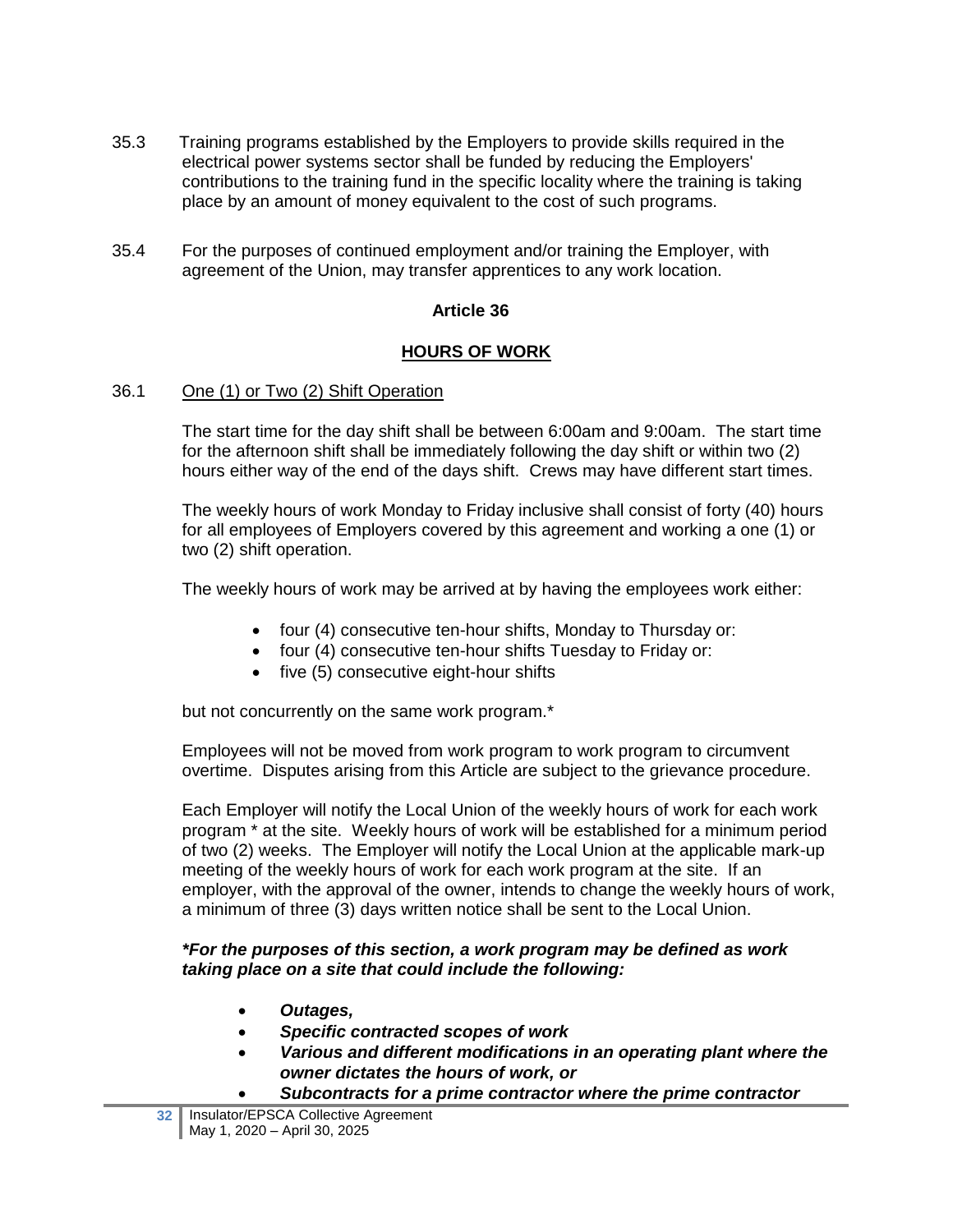#### *dictates the hours of work*

The shift differential for those employees working the afternoon shift when a two shift operation has been established by the Employer will be one-seventh (1/7) for scheduled hours worked on that shift.

#### Three (3) Shift Operation

When a three (3) shift operation is established by the Employer, the following conditions will apply:

Those employees working on the day shift shall work eight (8) hours per shift at the straight time rate.

Those employees working on the afternoon shift shall work seven and one-half (7 1/2) hours per shift at the straight time plus the appropriate shift differential.

Those employees working on the night shift shall work seven (7) hours per shift plus the appropriate shift differential.

#### 36.2 Shift Change

A shift will be deemed to be established providing at least four (4) consecutive days of a shift are to be worked excluding Saturdays, Sundays and recognized holidays. If an employee is removed from their scheduled shift prior to completing four (4) consecutive shifts, the employee will be paid shift differential for the balance of the four (4) consecutive shifts that would have been worked had the employee not been reassigned.

- 36.3 It may be necessary from time to time to vary the hours of work established in this Article. Any amendments to the hours of work will be established by mutual agreement between the Employer and the Union.
- 36.4 A lunch period will be given no earlier than four (4) hours and no more than five (5) hours after the start of the shift and will be one-half (1/2) hour in duration.

A lunch period will be given no earlier than three and one-half (3-1/2) hours and no more than five (5) hours after the start of the third shift and will be one-half (1/2) hour in duration.

- 36.5 When an employee is required to return to work without an eight (8) hour break, all work performed shall be at the premium rate until such time as the employee receives an eight (8) hour break. This provision does not apply when a change in an employee's normal shift (as defined in this Article) occurs or to call-in situations.
- 36.6 Trades assigned to fire watch duties may commence work after the start of the rest of the crew. In these cases, normal scheduled hours of work beyond the quit time of the rest of the crew will not be subject to overtime premiums.
- 36.7 Shift differential will not be paid on overtime.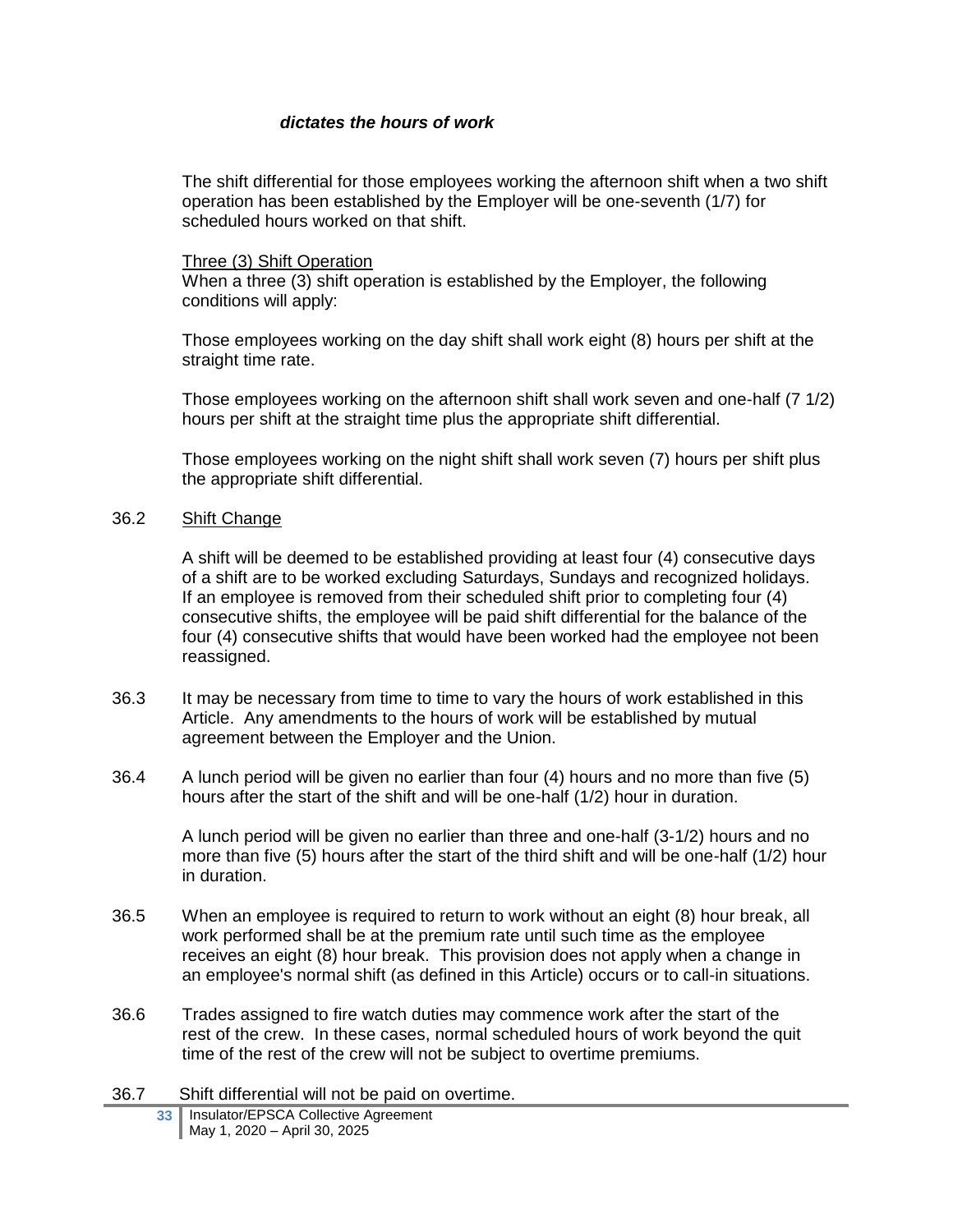- 36.8 Notwithstanding any other Article in this collective agreement, employees performing plastics work in a Zone 3 nuclear environment will have the following meal and rest periods:
	- a. 1 30 minute meal period in each 8 or 10 hour shift;
	- b. 1 30 minute meal period for the first 2 hours worked beyond the regular quitting time on an 8 or 10 hour shift and for each 4 hours thereafter; Overtime meal periods will be at straight time if the employee has been notified of the overtime the day before of if a free meal is provided. The meal period will be at a premium time if a meal is not provided;
	- c. 2 15 minute rest periods in each 8 or 10 hour shift;
	- d. 1 10 minute rest period if an employee works beyond the normal quitting time of an 8 or 10 hour shift;
	- e. An employee will receive a 15 minute rest break for each 2 hours of overtime worked when not entitled to a meal break as per (b) above
	- f. Meal and rest breaks will be taken as conditions permit and may be postponed to allow employees to start and complete work assignments.

#### **GRIEVANCE PROCEDURE**

<span id="page-37-0"></span>37.1 Grievances within the meaning of the grievance and arbitration procedure shall consist only of disputes about the interpretation or application of particular clauses of this Agreement and about alleged violations of this Agreement. In the event of any dispute concerning the meaning or application of any provision of this Agreement or a dispute concerning an alleged violation of this Agreement, there shall be no suspension or disruption of work, but such dispute shall be treated as a grievance and shall be settled, if possible, by EPSCA and the Union. In the interests of expediting the procedure, the parties shall process grievances in the following manner:

The grievance procedure and arbitration procedure in Article 37 do not apply to jurisdictional disputes.

#### 37.2 PRELIMINARY DISCUSSION

Disputes arising out of the interpretation or alleged violation of this Agreement should, if possible, be settled by discussion between the employee and/or his steward and the employee's supervisor. If the employee affected is a foreman, the preliminary discussion will be between the Accredited Union Representative and the foreman's supervisor.

#### 37.3 FIRST STEP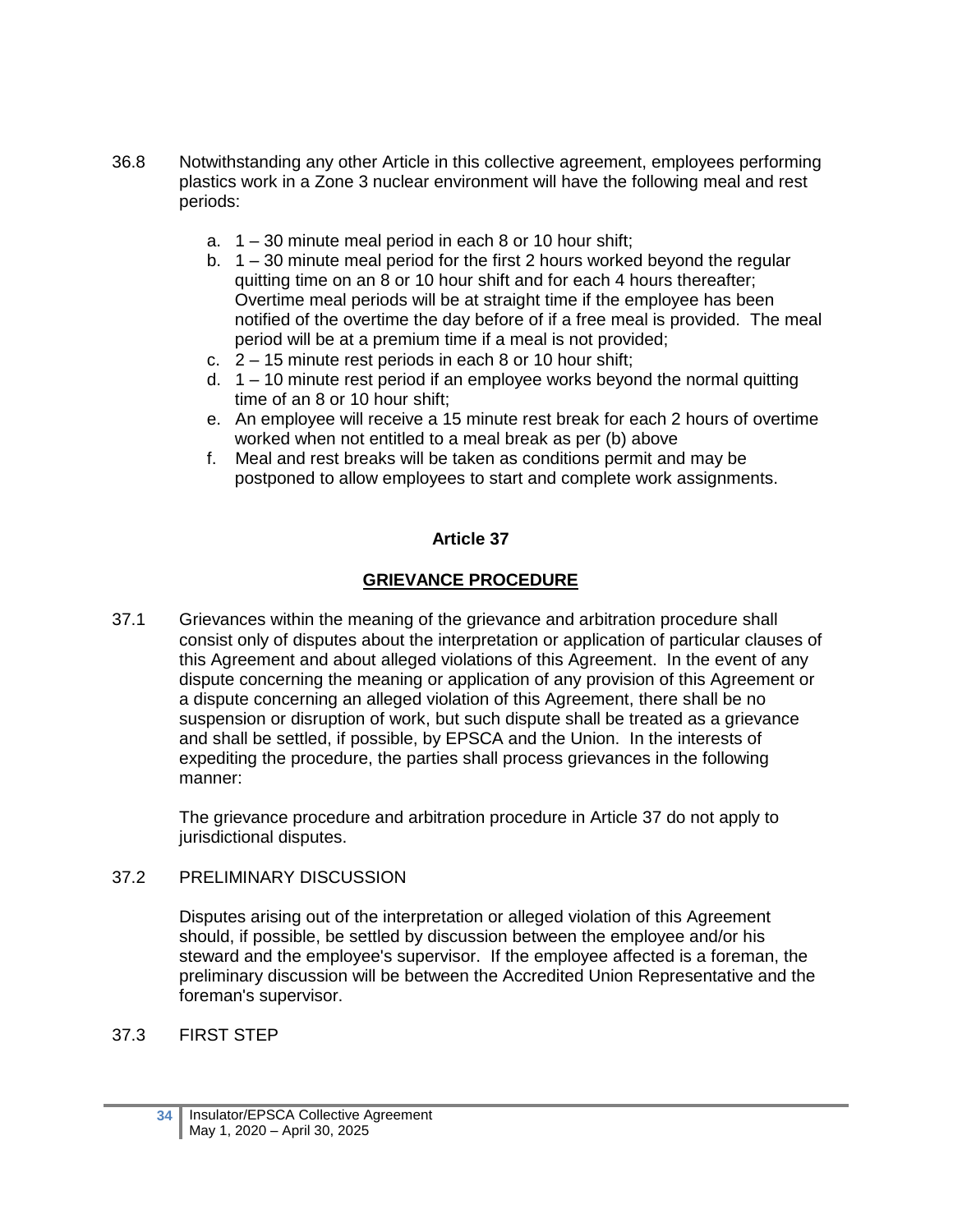If a dispute cannot be resolved by this method, the Accredited Union Representative for the trade concerned may file a formal grievance on the prescribed form with EPSCA/the Employer within fifteen (15) working days of the alleged grievous act.

Within ten (10) working days of the filing of the grievance, EPSCA/the Employer will investigate the grievance and convene a First Step meeting which he or the Accredited Union Representative considers necessary to resolve it. The Management Committee shall be comprised of EPSCA/the Employer with at least one representative of the Employer named in the grievance. The Union Committee shall include at least two persons, one of whom shall be the Accredited Union Representative for the grievor.

EPSCA/the Employer shall give his reply on the prescribed form to the Accredited Union Representative within five (5) working days from the date of the First Step meeting.

Copies of completed grievance forms signed by the appropriate parties shall be filed by EPSCA/the Employer with the General Manager of EPSCA. The Accredited Union Representative for the grievor will file a copy with the Union.

The EPSCA Representative will send a copy of any signed first step grievance settlement between the Accredited Union Representative and EPSCA to the Union and the EPSCA office.

#### 37.4 SECOND STEP

Within ten (10) working days after the disposition has been issued under the First Step of this procedure, the Accredited Union Representative may refer the grievance on the prescribed form to EPSCA's Grievance Officer. A copy of the grievance form shall be forwarded by the Accredited Union Representative to the International Representative of the Union.

The EPSCA Grievance Officer shall investigate the grievance and convene a meeting which he or the International Representative considers necessary to resolve it and give his reply on the prescribed form to the International Representative of the Union within five (5) working days from the receipt of the grievance form which was completed at First Step.

The Management Committee shall comprise the EPSCA Grievance Officer plus two other Management Representatives, one of whom shall be a representative of the Employer named in the grievance. The Union Committee shall be comprised of at least the International Representative or his designate for the grievor. If the International Representative elects to appoint a designate, he shall inform EPSCA, in writing, of the name of the designate and the duration of appointment.

### 37.5 EPSCA GRIEVANCES

The processing of EPSCA grievances will begin at the Second Step. EPSCA may submit either policy or specific grievances. Such policy or specific grievances shall be submitted within thirty (30) days of the alleged grievous act.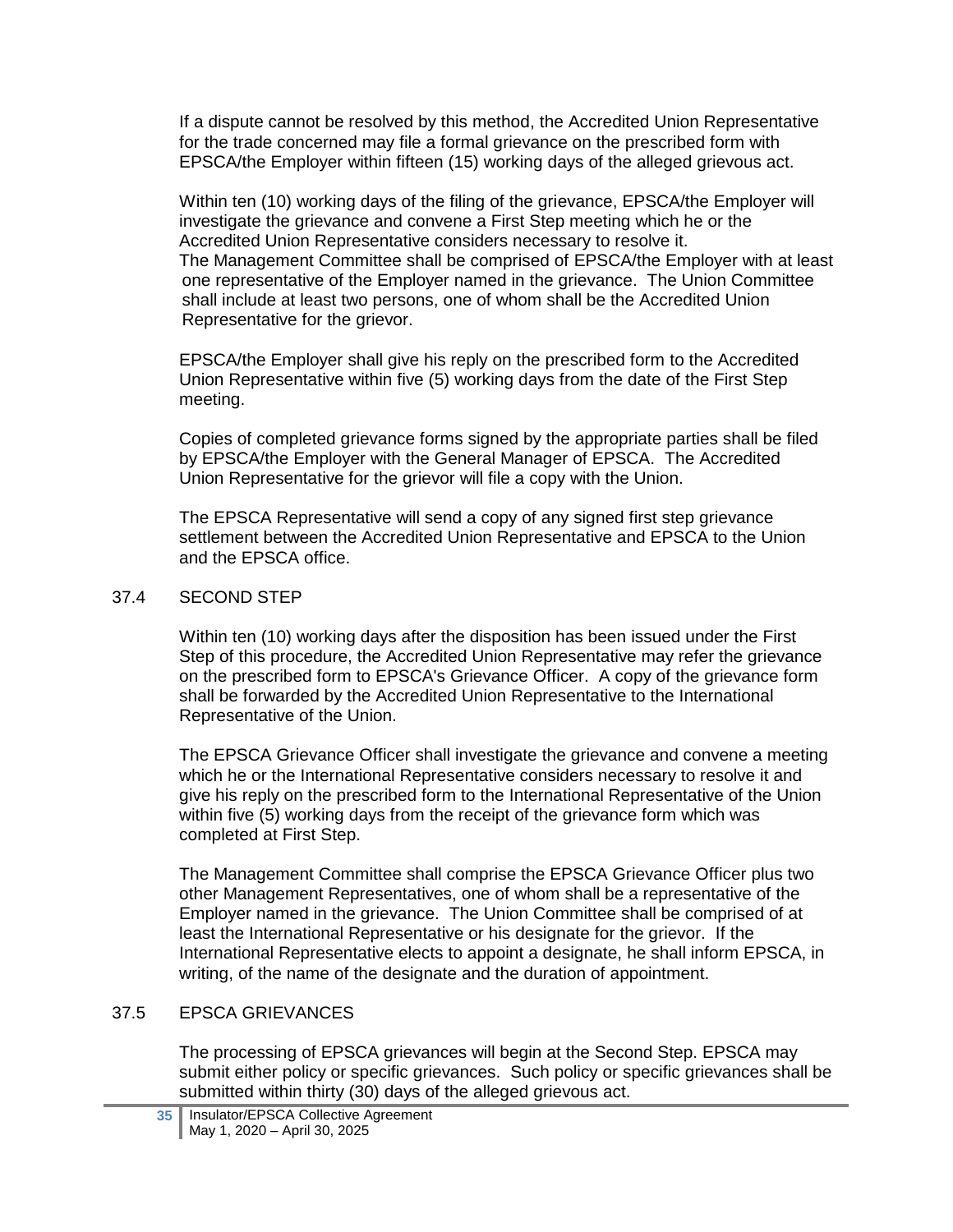#### 37.6 TIME LIMITS

The time limits as to both documents and procedures set out in the above sections shall be complied with by the parties to this Agreement provided, however, that the parties may mutually agree, in writing, in respect to an extension or waiver of any of the time limits imposed. Where no answer is given within the time limits specified in the grievance procedure, the employee concerned, the Union or EPSCA shall be entitled to submit the grievance to the next step of the grievance procedure. Any grievance not processed within the time limits specified in the grievance procedure shall be deemed to have been settled and ineligible for arbitration.

37.7 Alleged unjustified termination, discharge, suspension or disciplinary action may be grieved beginning at First Step.

## 37.8 GRIEVANCE FACILITIES

EPSCA shall provide the necessary facilities for all grievance meetings.

## **Article 38**

# **ARBITRATION**

<span id="page-39-0"></span>38.1 If any dispute about the interpretation or application of particular clauses of this Agreement or about an alleged violation of this Agreement cannot be settled through the grievance procedure outlined in Article 37, the matter may be submitted within thirty (30) days of its failure of settlement by grievance procedure by either EPSCA or the Union to a Board of Arbitration for adjudication.

The party desiring to submit the dispute to arbitration shall notify the other party, in writing, of its desire and the notice shall contain the name of the first party's nominee to an arbitration board. The recipient of the notice shall, within five (5) working days, inform the other party of the name of its nominee to the arbitration board. The two nominees so selected shall, within ten (10) working days of the appointment of the second of them, appoint a third person who shall be the Chairman. If the recipient of the notice fails to appoint a nominee, or if the nominees fail to agree upon a Chairman, the appointment shall be made by the Minister of Labour for Ontario upon the request of either party. The arbitration board, when selected or appointed, will proceed as soon as practicable to hear and determine the dispute and it shall issue a decision which is final and binding upon the parties and upon their respective members. The decision of a majority is the decision of the arbitration board, but if there is no majority, the decision of the Chairman governs.

38.2 The arbitration board shall have no power to add to or subtract from or modify any of the terms of this Agreement. The arbitration board shall not substitute its discretion for that of the parties except where the board determines that an employee has been discharged or otherwise disciplined for cause when this Agreement does not contain a specific penalty for the infraction that is the subject matter of the arbitration. In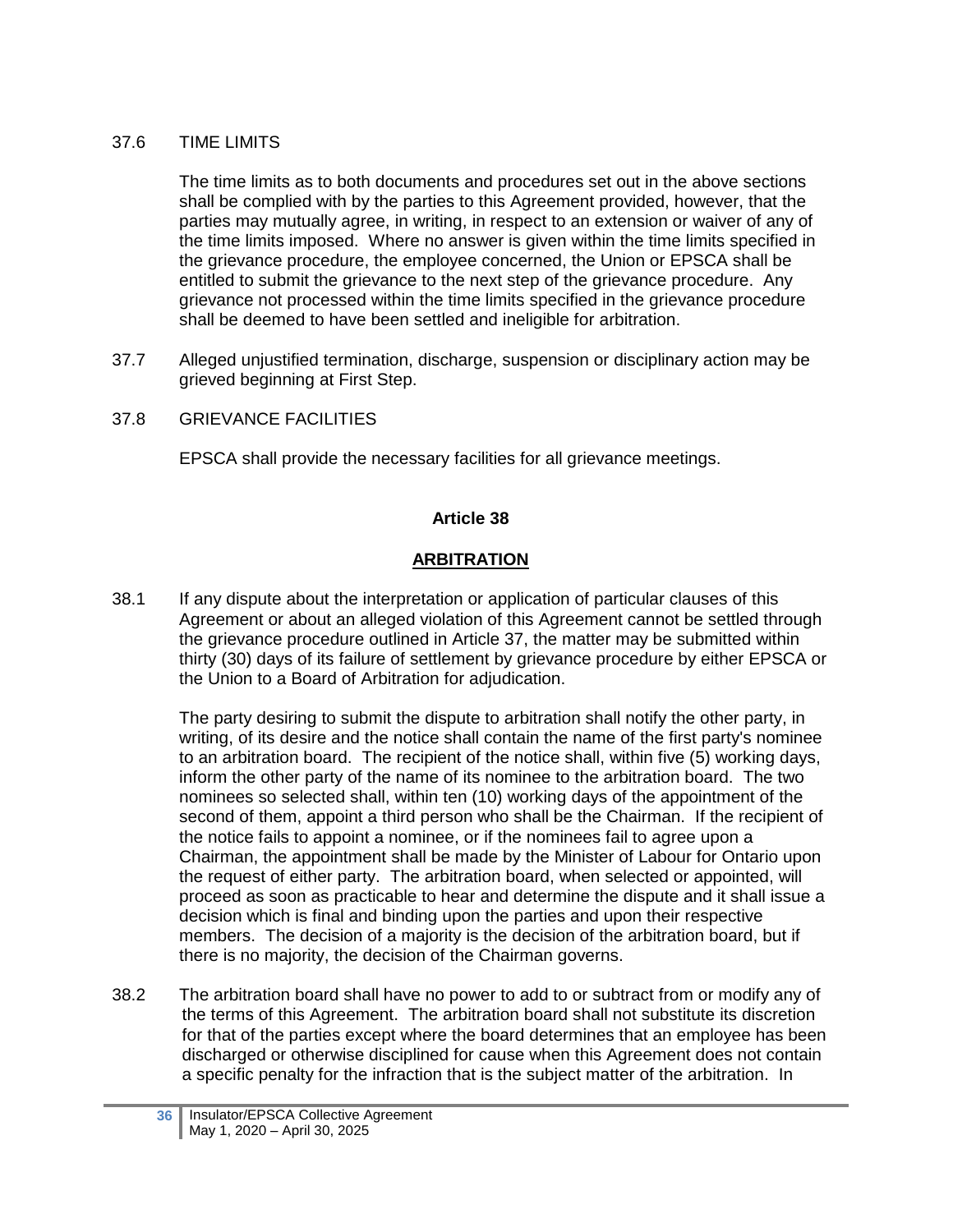such cases, the arbitration board may substitute such other penalty for the discharge or discipline as to the arbitration board seems just and reasonable in all circumstances. The arbitration board shall not exercise any responsibility or function of the parties. The arbitration board shall not deal with any matter not contained in the original statement of grievance filed by the party referring the matter to arbitration.

- 38.3 In arbitration proceedings, each party shall pay the fees and expenses of its nominee, whether appointed by the party or by the Minister of Labour for Ontario, and the fees and expenses of the Chairman shall be shared equally by the parties.
- 38.4 The time limits as to both documents and procedure set out in the above sections shall be observed by the parties to this Agreement provided, however, that the parties may mutually agree, in writing, in respect to an extension or waiver of any of the time limits imposed.

### **Article 39**

## **NO STRIKE - NO LOCKOUT**

<span id="page-40-1"></span><span id="page-40-0"></span>39.1 There shall be no strikes or lockouts so long as this Agreement continues to operate.

## **Article 40**

# **ASSOCIATION FUND**

40.1 Each Employer bound by this agreement shall contribute to the Electrical Power Systems Construction Association Fund, the amount specified on the wage schedules attached hereto for each hour worked by each employee covered by this agreement.

The Employer shall remit such contribution together with the supporting information as required on the reporting forms.

<span id="page-40-2"></span>EPSCA shall indemnify the Union for any liability arising from an Employer's failure to remit such contributions.

### **Article 41**

### **DE NOVO**

In support of the objectives of the De Novo Substance Dependency Program, the Parties to this Agreement agree that \$0.04 per hour paid shall be contributed to De Novo. Each Employer and employee, working under the terms and conditions of this Agreement shall each contribute \$0.02 per hour worked as set out in the wage schedules attached hereto.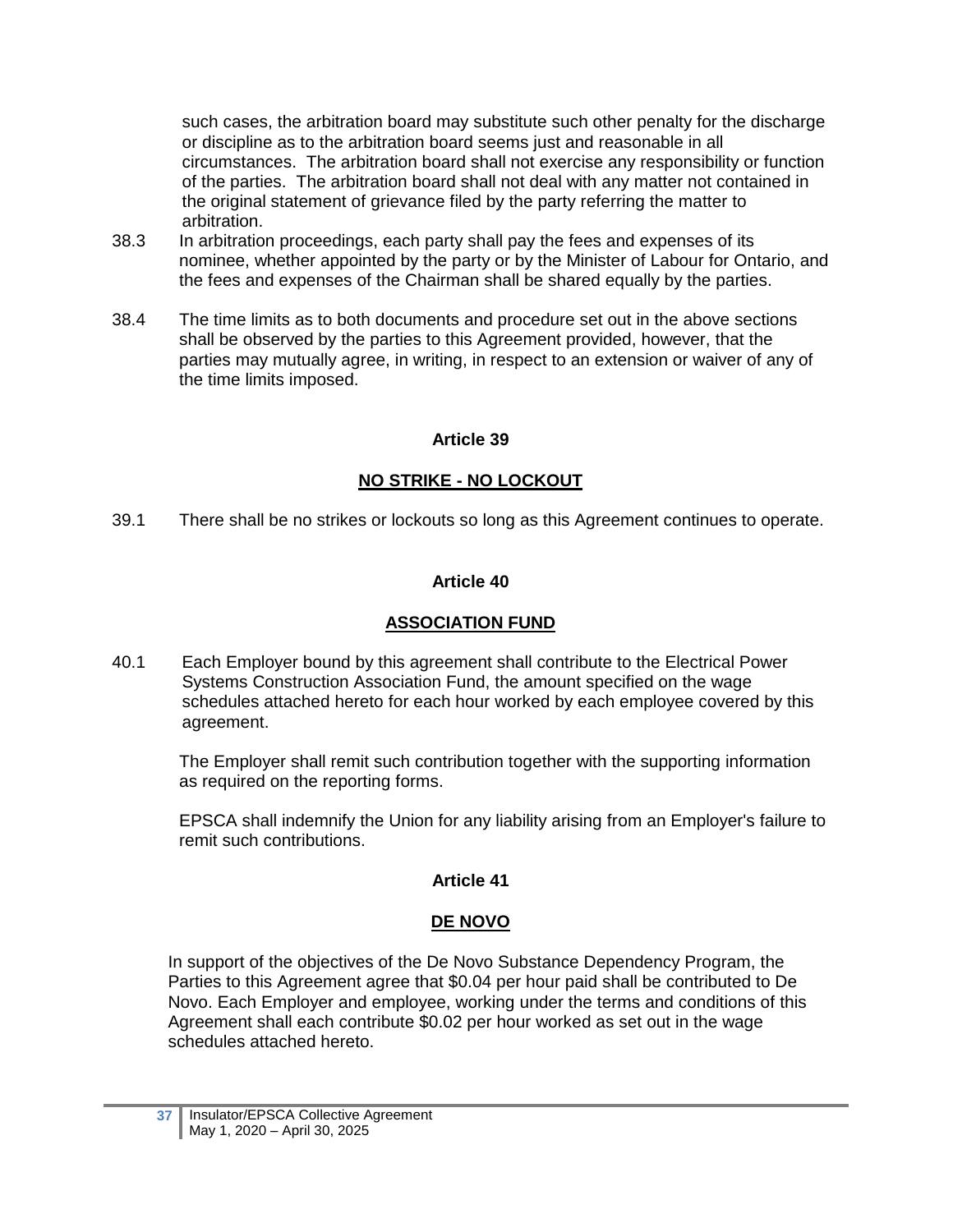# **RADIATION WORK**

- <span id="page-41-0"></span>42.1 (a) Local Union to be provided with a copy of Ontario Power Generation and Bruce Power LP Radiation Protection Regulations and any revisions.
	- (b) Local Union to be provided with a copy of Ontario Power Generation and Bruce Power LP Radiation Protection Procedures and any revisions.
	- (c) Each employee will have access to his personal radiation exposure record.
	- (d) Long-term employees who reach their exposure limit will be given alternate employment until they can resume radiation work.
	- (e) Short-term employees will be given a guaranteed period of employment at their time of hire.

## **Article 43**

## **ABORIGINAL CONTENT COMMITMENT**

<span id="page-41-2"></span><span id="page-41-1"></span>43.1 Where an aboriginal commitment has been established on a project, the Union will agree to the conditions required to meet the commitment.

### **Article 44**

# **TERM OF AGREEMENT**

44.1 This Agreement shall continue in full force and effect from **May 1, 2020 to April 30, 2025** inclusive, and thereafter it shall be considered automatically renewed for successive periods of two (2) years unless at least sixty (60) days prior to the end of any two (2) year period, either party serves written notice upon the other that it desires termination, revision or modification of any provision or provisions of this Agreement.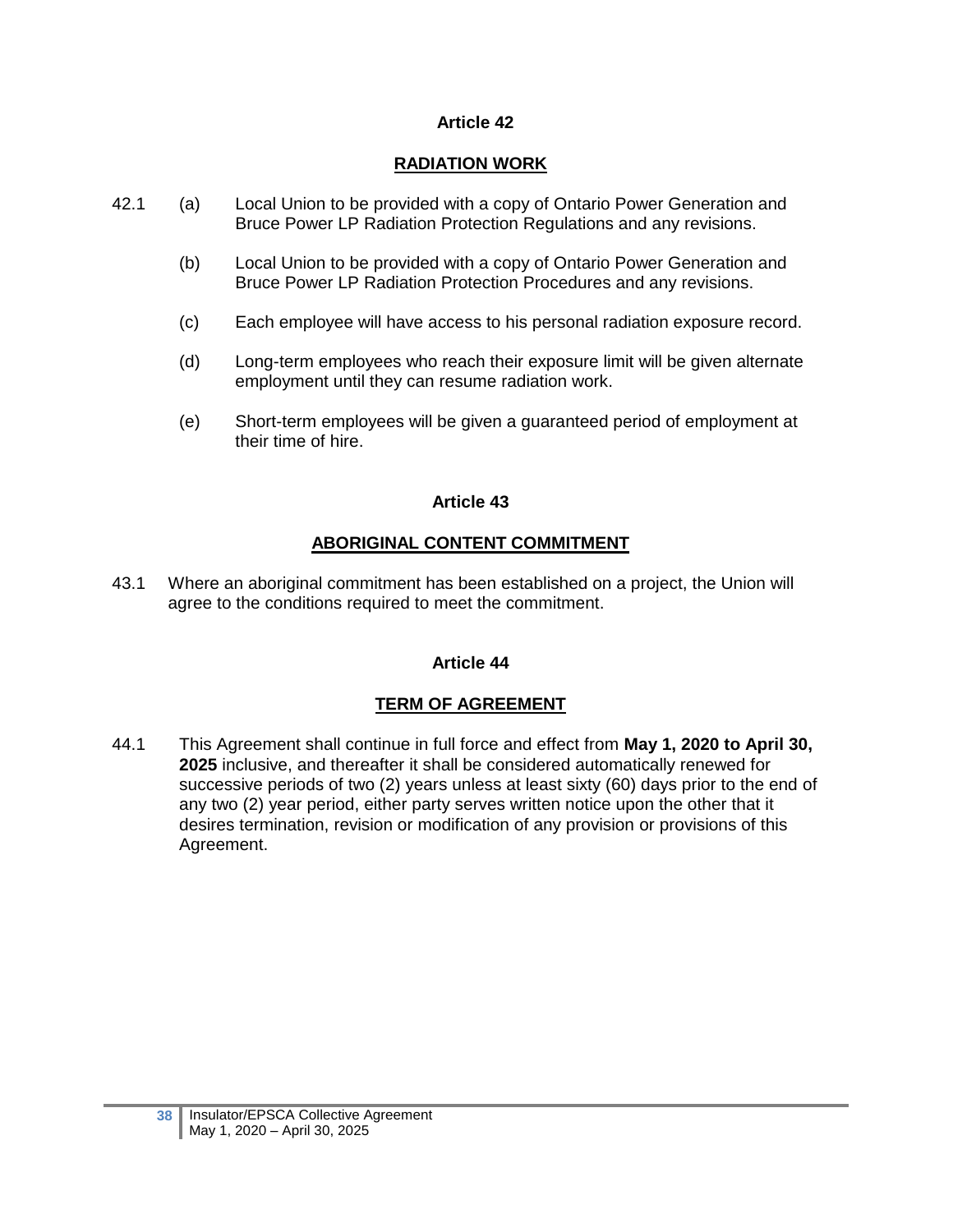In witness whereof, EPSCA and the Union have caused this Agreement to be executed in their names by duly authorized representatives at Torphin this 16 of April 2020.

For:

THE ELECTRICAL POWER SYSTEMS **CONSTRUCTION ASSOCIATION** 

For:

THE INTERNATIONAL **ASSOCIATION OF HEAT** AND FROST INSULATORS AND **ALLIED WORKERS** 

alw Lolen

Sasdars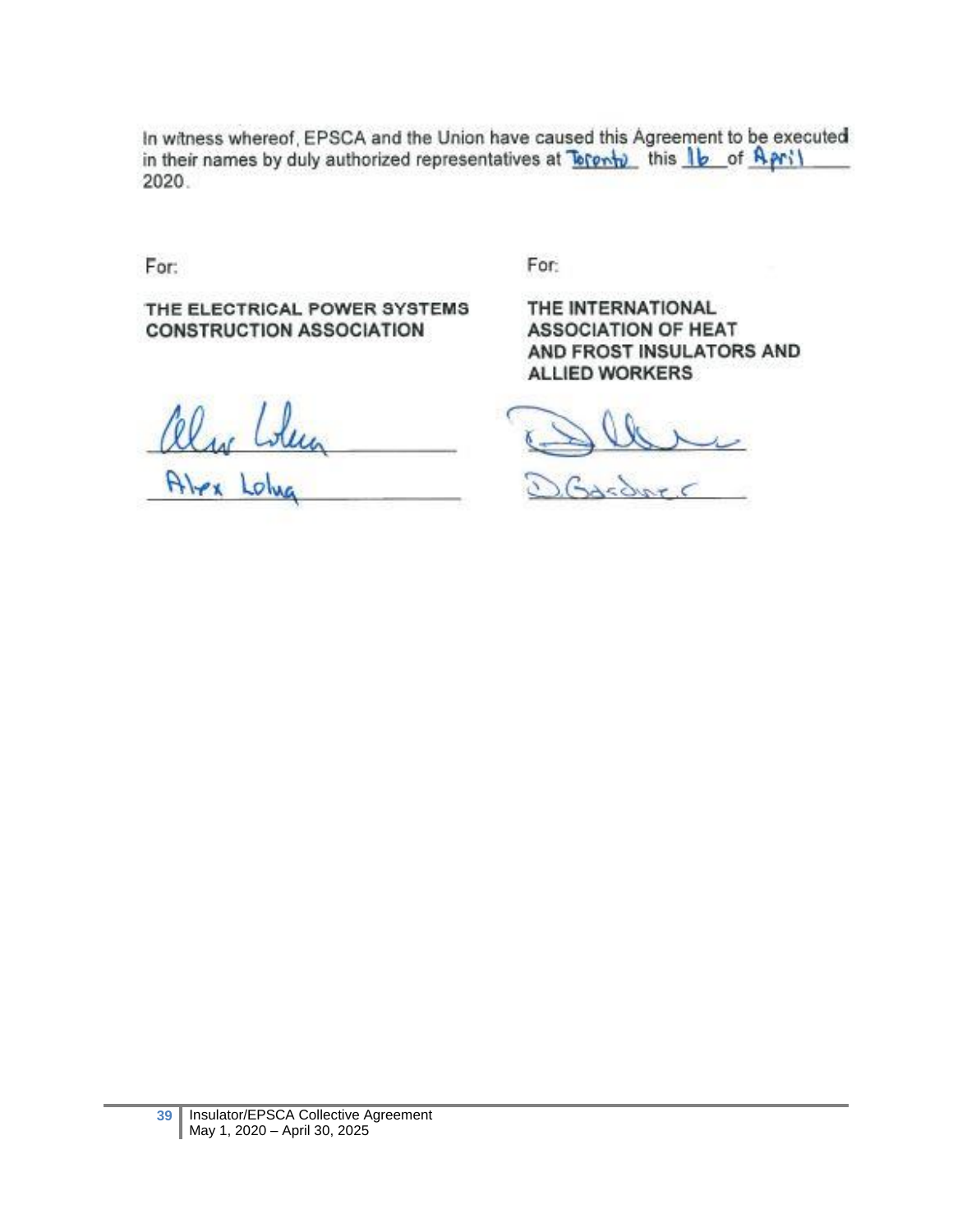#### **APPENDIX A**

#### **MOOSE RIVER BASIN: NORTHERN ONTARIO**

<span id="page-43-0"></span>Where the Employer elects to establish a camp, the following conditions will apply for employees working in the Moose River Basin:

#### Camp Conditions

- (a) An Employer may elect to provide free room and board in camp at no cost to the employee. Where the Employer elects to provide a camp such employees will not be entitled to receive a daily travel or room & board allowance.
- (b) When an Employer does not elect to provide free room and board in camp, the employee will be entitled to receive a daily travel or room and board allowance as set out in Articles 24.1 and 24.2.
- (c) An employee who remains in camp on a normally scheduled work day on which he does not work will be charged \$25.00 per day unless he is excused from work for a legitimate reason by the project medical attendant or an authorized representative of his Employer.
- (d) An employee who is absent from work without approval and who remains in camp and is still absent from work the following day without approval will be charged \$25.00 for the day of absence and each successive day of unapproved absence.

#### Hours of Work

- (1) The hours of work will consist of a twenty-one (21) day cycle of fourteen (14) consecutive work days followed by seven (7) consecutive days off.
- (2) Regularly scheduled hours of work of ten (10) hours per day shall be paid at straight time hourly rates.
- (3) Regularly scheduled hours of work on Saturday, Sunday, Recognized Holidays, and the fifth (5th) consecutive weekday shall be paid at two times the straight time hourly rate.

#### Wrap Around

An employee shall qualify for a return trip from the project every second twenty-one (21) day cycle he is on the project on the following basis:

- (a) If an employee lives within 161 radius kilometres\* from the project, the Employer shall pay forty dollars (\$40.00).
- (b) If an employee lives greater than 161 radius kilometres\* from the project, the Employer shall pay as an allowance, forty dollars (\$40.00) plus travel time based on the equivalent of one (1) hour's base rate of pay for each eighty (80) kilometres\*\* from where the employee lives or place of recruitment, whichever is closer to the project.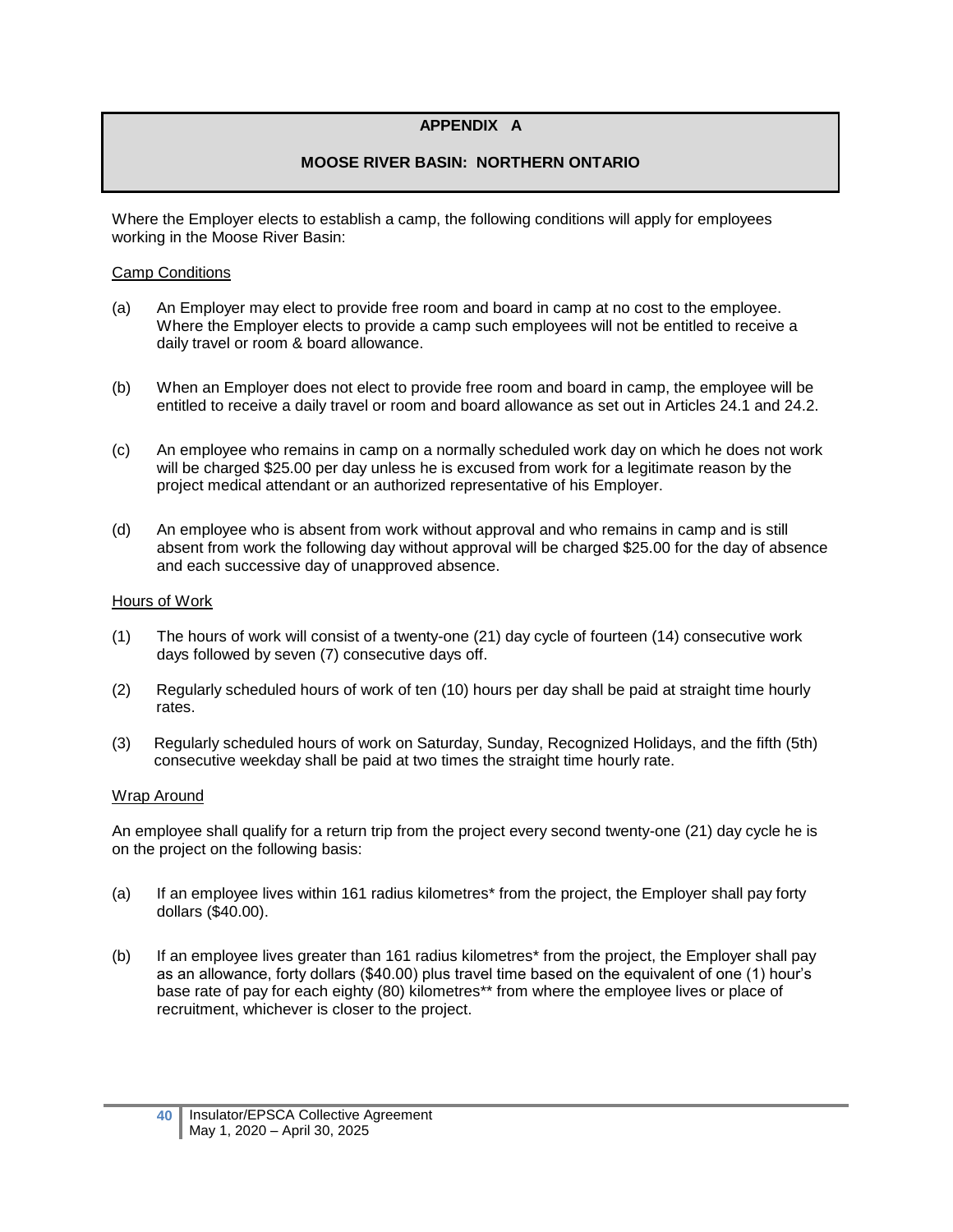*(\*) For work performed on Hydro One sites: "161 radius kilometers" shall be converted into one hundred and eighty-nine (189) road-driven kilometers*

*(\*\*) For work performed on Hydro One sites: "kilometres" shall be converted into "road-driven kilometers"*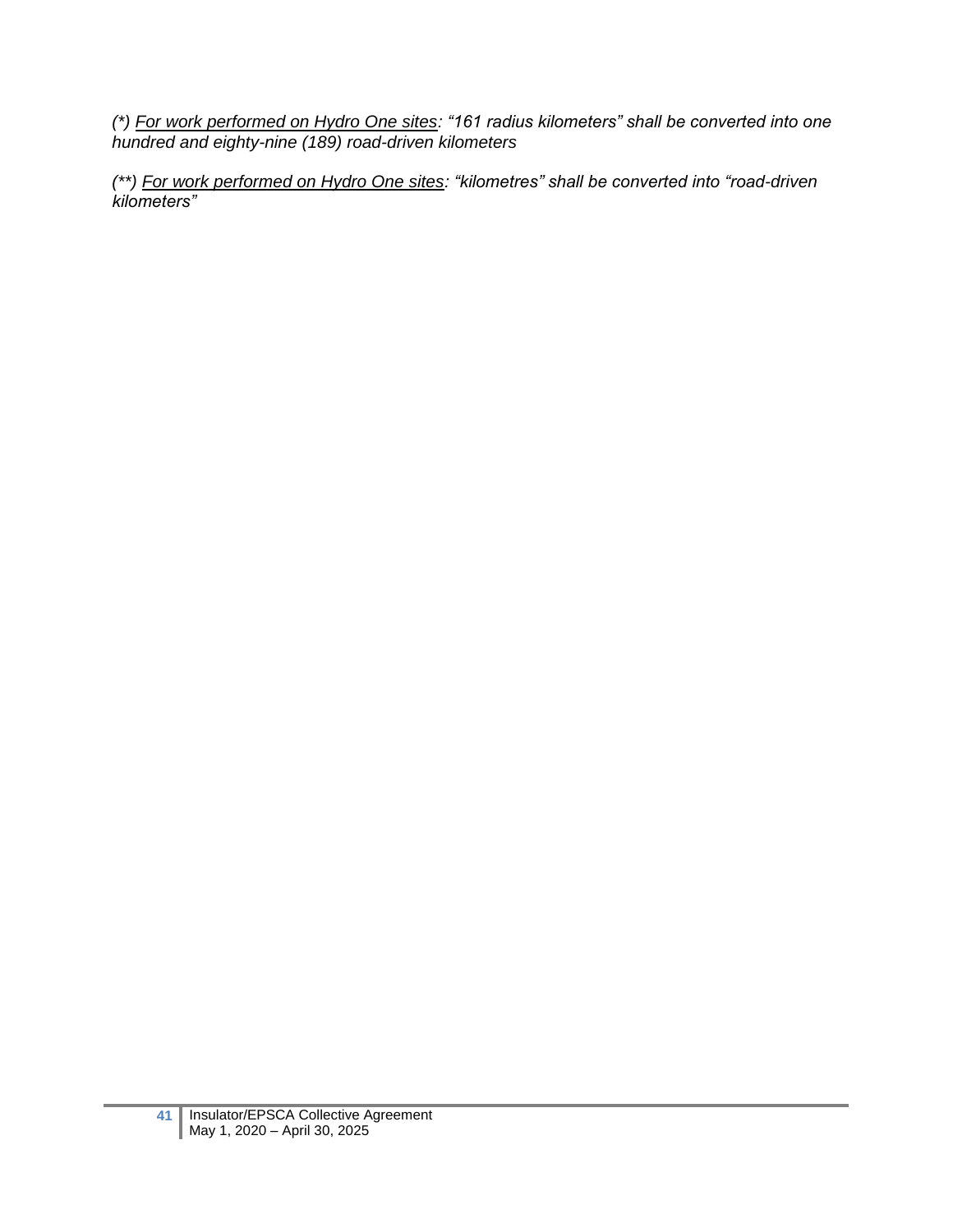# **APPENDIX B**

## **7-DAY COVERAGE HYDRO ONE (LINES AND STATIONS)**

<span id="page-45-0"></span>This shift schedule is intended for work greater than two (2) weeks in duration; however, it is recognized that unforeseen circumstances may require the cancellation of this schedule.

These provisions will only apply to work performed on Lines and Stations as follows:

"for emergency work until the system is restored to the pre-emergent state"

If in the transition onto or off this 7-day shift schedule an employee would receive less than 40 paid hours in a pay period, the employee shall receive the difference between the total paid hours for that pay period and 40 hours' pay. This does not apply to those employees who are laid off during or at the end of the schedule.

The employee(s) shift schedule consists of four consecutive shifts (day, afternoon, or night) followed by four scheduled days off. Shift overlap may be required.

Shift work may be established by the Employer to provide seven days per week work coverage, on a one, two, or three shift per day basis. When this occurs, a specific shift arrangement will be established by the Employer detailing the shift schedule to be worked. The Employer will provide the Union with 48 hours' notice prior to the implementation of these shift provisions.

#### First Shift

Regularly scheduled hours of work, Monday to Friday inclusive, shall be paid at straight time hourly rates.

#### Second Shift

Regularly scheduled hours of work, Monday to Friday inclusive, shall be paid at straight time hourly rates, plus a shift differential of one-seventh (1/7) the normal scheduled hours worked.

#### Third Shift

Regularly scheduled hours of work, Monday to Friday inclusive, shall be paid at straight time hourly rates, plus a shift differential of one-fifth (1/5) the normal scheduled hours worked.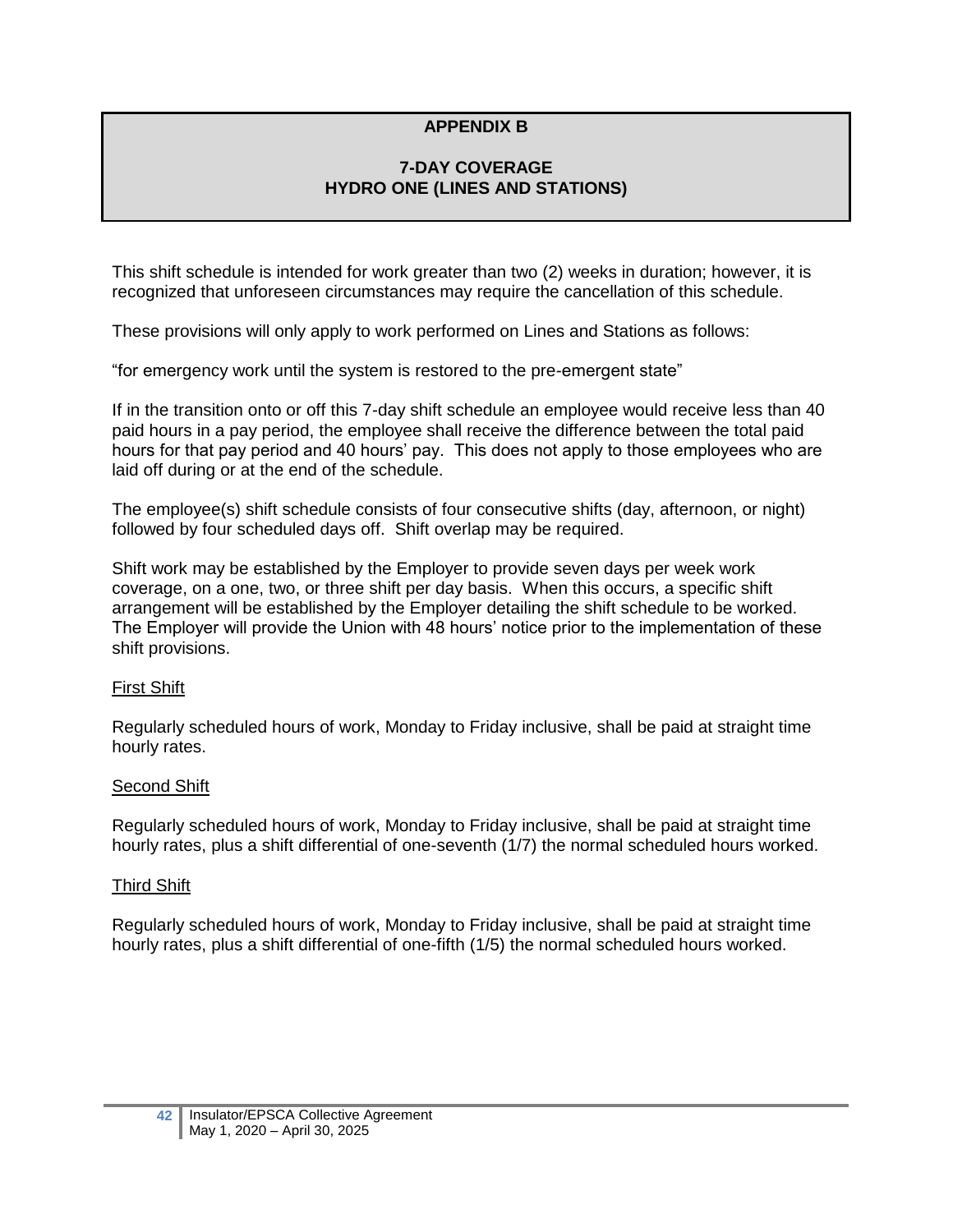### All Shifts

Regularly scheduled hours of work on Saturday, Sunday, Statutory and Recognized Holidays shall be paid the appropriate overtime rate. Recognized Holidays will be observed on the actual day on which the holiday occurs or as declared by legislation.

The rate for the shift will be based on the day in which the shift begins.

An unpaid lunch period of one-half hour shall be allowed to be taken no later than five hours after the commencement of a shift.

For employees working regularly scheduled hours, two fifteen (15) minute rest periods will be allotted at a time and location directed by the Employer for employees to rest.

It may be necessary, from time to time, to vary the established shift arrangements. When this occurs, a revised shift arrangement will be established.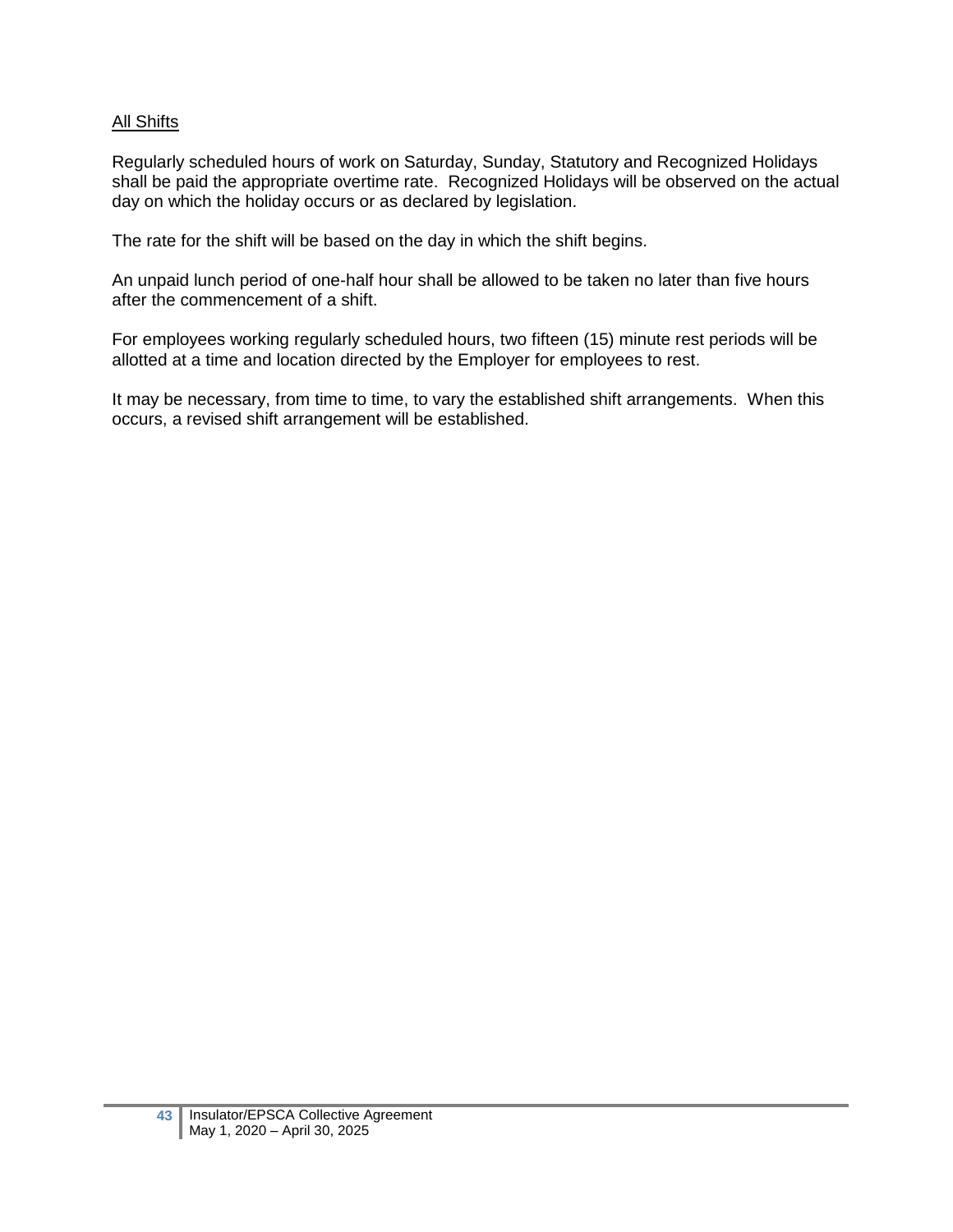# **APPENDIX C**

# **Nuclear Appendix**

<span id="page-47-0"></span>During the course of this collective agreement, the parties will meet to negotiate terms and conditions for Nuclear sites that will establish the framework for Nuclear Projects and/or outages.

This appendix will come into effect at the date of the successful completion of these negotiations and will form part of the EPSCA/Insulator Agreement.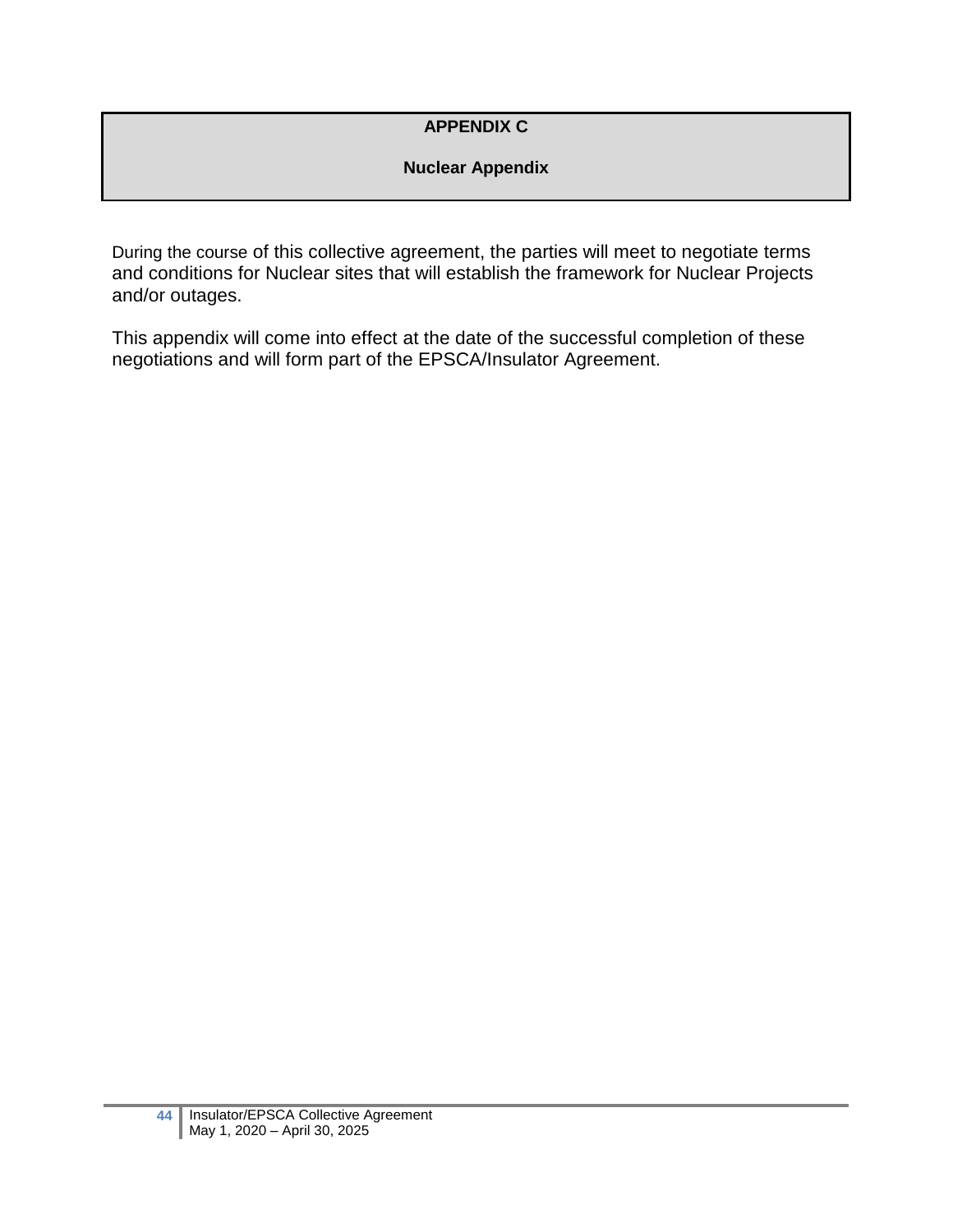# **APPENDIX D**

# **7 Day Coverage**

<span id="page-48-0"></span>This shift schedule is intended for work greater than four (4), eight (8) day cycles (32 days) in duration, however, it is recognized that unforeseen circumstances may require the cancellation of this schedule.

If in the transition onto or off this 7-day shift schedule an employee would receive less than 40 paid hours in a pay period, the employee shall receive the difference between the total paid hours for that pay period and 40 hours pay. This does not apply to those employees who are laid off during or at the end of the schedule.

The employee(s) shift schedule consists of four consecutive shifts (day, afternoon, or night) followed by four scheduled days off. Shift overlap may be required.

Shift work may be established by the employer to provide seven days per week work coverage, on a one, two, or three shift per day basis. When this occurs, a specific shift arrangement will be established by the employer detailing the shift schedule to be worked. The employer will provide the Union with seven (7) calendar days' notice prior to the implementation of these shift provisions.

First Shift (Day Shift)

Regularly scheduled hours of work of ten (10) hours per shift Monday to Friday inclusive shall be paid at straight time hourly rates.

Second Shift (Afternoon Shift)

Regularly scheduled hours of work of ten (10) hours per shift Monday to Friday inclusive shall be paid at straight time hourly rates plus the applicable shift differential per the collective agreement.

Third Shift (Night Shift)

Regularly scheduled hours of work of ten (10) hours per shift Monday to Friday inclusive shall be paid at straight time hourly rates plus the applicable shift differential per the collective agreement.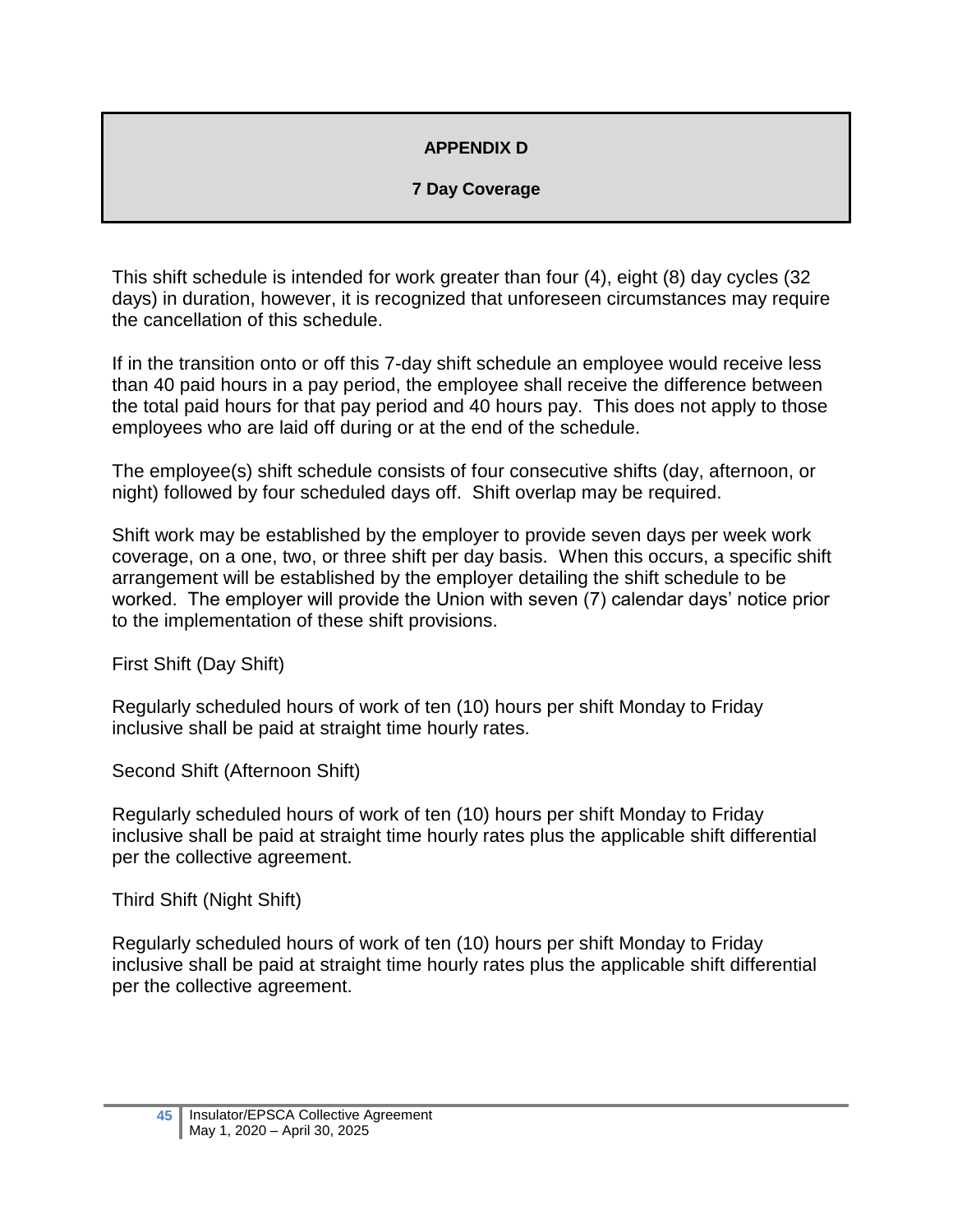# All Shifts

Regularly scheduled hours of work on Saturday and Sunday shall be paid at two (2) times the straight time hourly rate.

Statutory and Recognized Holidays shall be paid at two times the straight time hourly rate. Recognized Holidays will be observed on the actual day on which the holiday occurs or as declared by legislation.

The rate for the shift will be based on the day in which the shift begins.

An unpaid lunch period of one-half hour shall be allowed to be taken no later than five hours after the commencement of a shift.

For employees working regularly scheduled hours, two fifteen (15) minute rest periods will be allotted at a time and location directed by the employer for employees to rest.

It may be necessary, from time to time, to vary the established shift arrangements. When this occurs, a revised shift arrangement will be established.

Overtime will be in accordance with the provisions of the collective agreement.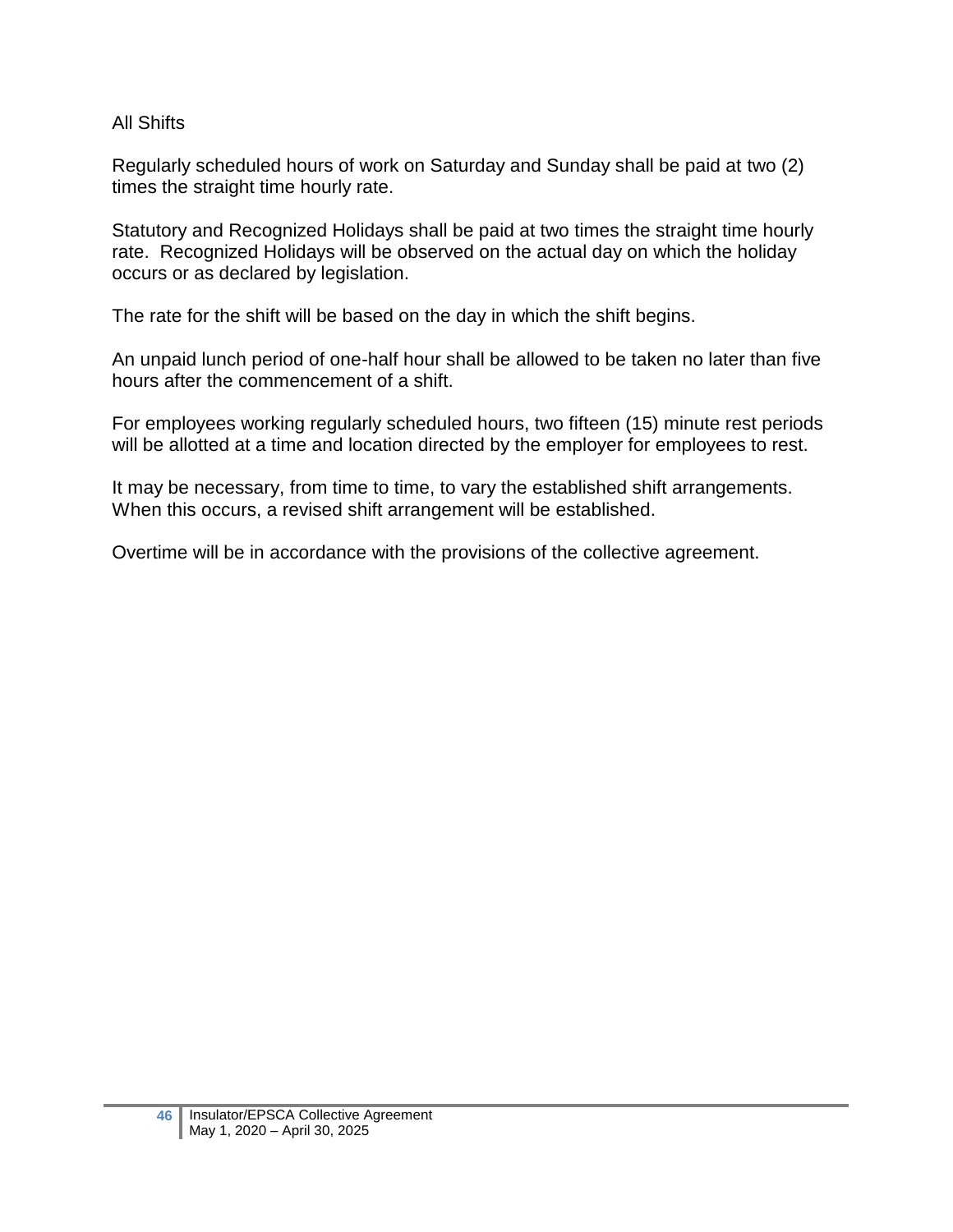# <span id="page-50-0"></span>STATEMENT OF UNDERSTANDING NO. 1

Between

#### THE ELECTRICAL POWER SYSTEMS CONSTRUCTION ASSOCIATION

And

#### INTERNATIONAL ASSOCIATION OF HEAT AND FROST INSULATORS AND ASBESTOS WORKERS

## **EMPLOYMENT REFERRALS**

It is agreed by the Parties to this understanding, that prior to any member being referred for employment under this agreement, the member must submit to a security check (OPG and Bruce Power) and reliability screening (Hydro One). Only members who successfully obtain security clearance will be referred for employment. Once a member has been hired on, they will receive an allowance of \$50.00 on their first weeks pay, in consideration of their time spent filling out the security clearance forms. For clarity, the allowance will only be paid to employees when they have been hired on and such forms have been required to be filled out.

The union will be notified, as soon as possible, whether or not an individual has successfully obtained security clearance. This pre-clearance does not prohibit the Union from filing a grievance against the Employer on behalf of any member who is refused employment due to his/her failure to obtain security clearance.

Dated at Toronto, this 30<sup>th</sup> day of May, 2000.

\_\_\_\_\_\_\_\_\_\_\_\_\_\_\_\_\_\_\_\_\_\_\_\_\_\_\_\_\_\_\_\_\_\_ \_\_\_\_\_\_\_\_\_\_\_\_\_\_\_\_\_\_\_\_\_\_\_\_\_\_\_\_\_\_\_ INTERNATIONAL ASSOCIATION OF FPSCA HEAT AND FROST INSULATORS AND ASBESTOS WORKERS

*Joe de Wit Barry Roberts*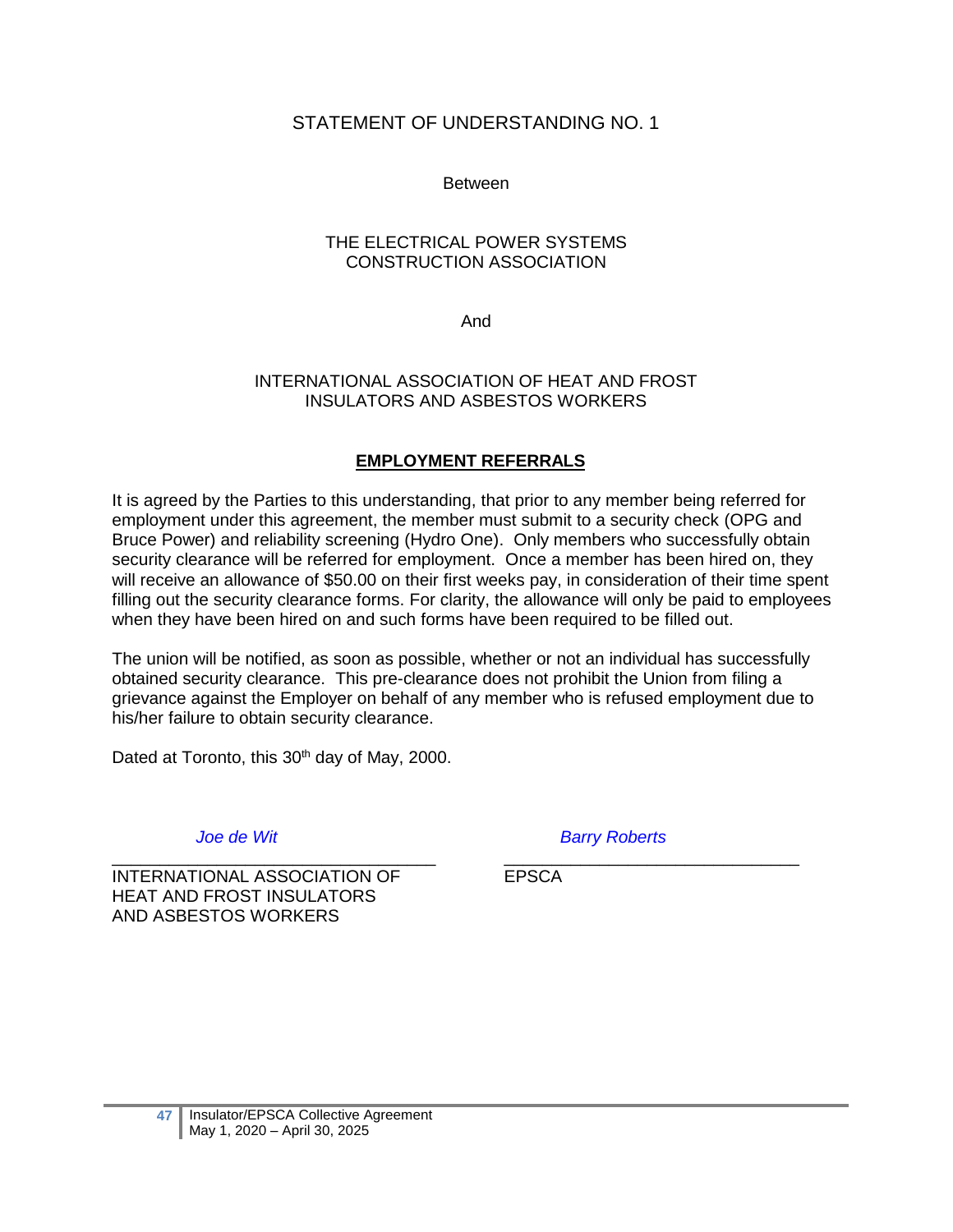# <span id="page-51-0"></span>STATEMENT OF UNDERSTANDING NO. 2

#### **Between**

#### THE ELECTRICAL POWER SYSTEMS CONTRUCTION ASSOCIATION

And

### INTERNATIONAL ASSOCIATION OF HEAT AND FROST INSULATORS AND ASBESTOS WORKERS

It is agreed that an employer may refuse to hire former employees who have retired and signed a waiver that they will not be re-employed.

Dated at Toronto, this 30<sup>th</sup> day of May, 2000.

\_\_\_\_\_\_\_\_\_\_\_\_\_\_\_\_\_\_\_\_\_\_\_\_\_\_\_\_\_\_\_\_ \_\_\_\_\_\_\_\_\_\_\_\_\_\_\_\_\_\_\_\_\_\_\_\_\_\_\_\_\_\_\_\_\_ INTERNATIONAL ASSOCIATION EPSCA OF HEAT AND FROST INSULATORS AND ASBESTOS WORKERS

*Joe de Wit Barry Roberts*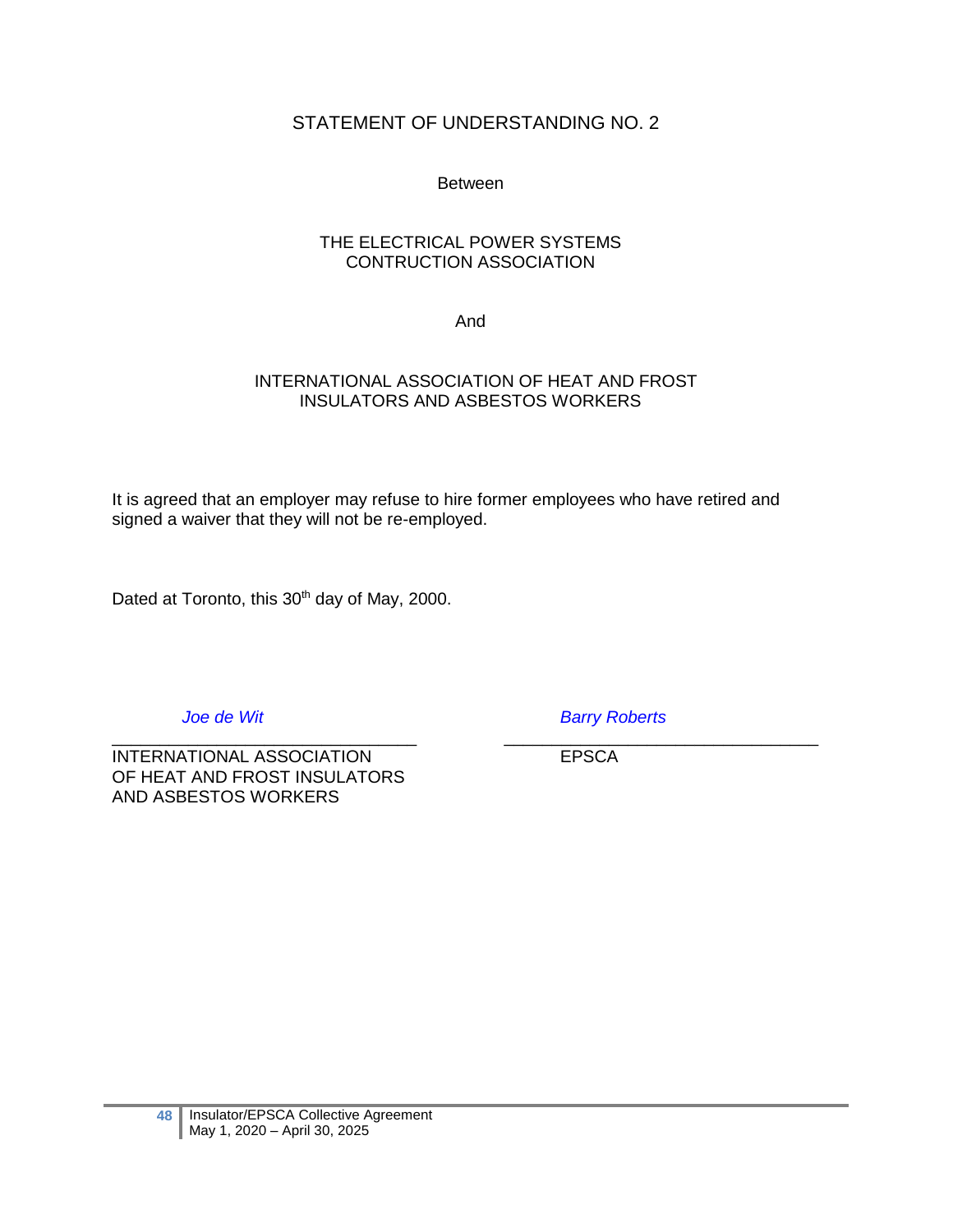## Between

# <span id="page-52-0"></span>THE ELECTRICAL POWER SYSTEMS CONSTRUCTION ASSOCIATION

## AND

## INTERNATIONAL ASSOCIATION OF HEAT AND FROST INSULATORS AND ASBESTOS WORKERS

In order to address the issues of training and cost competitiveness, the parties agree that the following shall constitute the principles that will govern training for the term of the collective agreement.

- 1. The EPSCA Owners will continue to mandate the training requirements for workers on EPSCA owner sites
- 2. Insulators will attend industry standard training at no cost to EPSCA owners/contractors. This training is to be completed prior to referral and the Unon will provide proof of successful completion to the Owner with the referral package. The parties agree that the following training courses will be recognized as industry standard:
	- WHMIS
	- Working at Heights/Fall Protection
	- Standard First Aid/CPR/AED
	- Asbestos Awareness
- 3. The parties agree that EPSCA owners/contractors can request workers with industry standard training (as outlined above).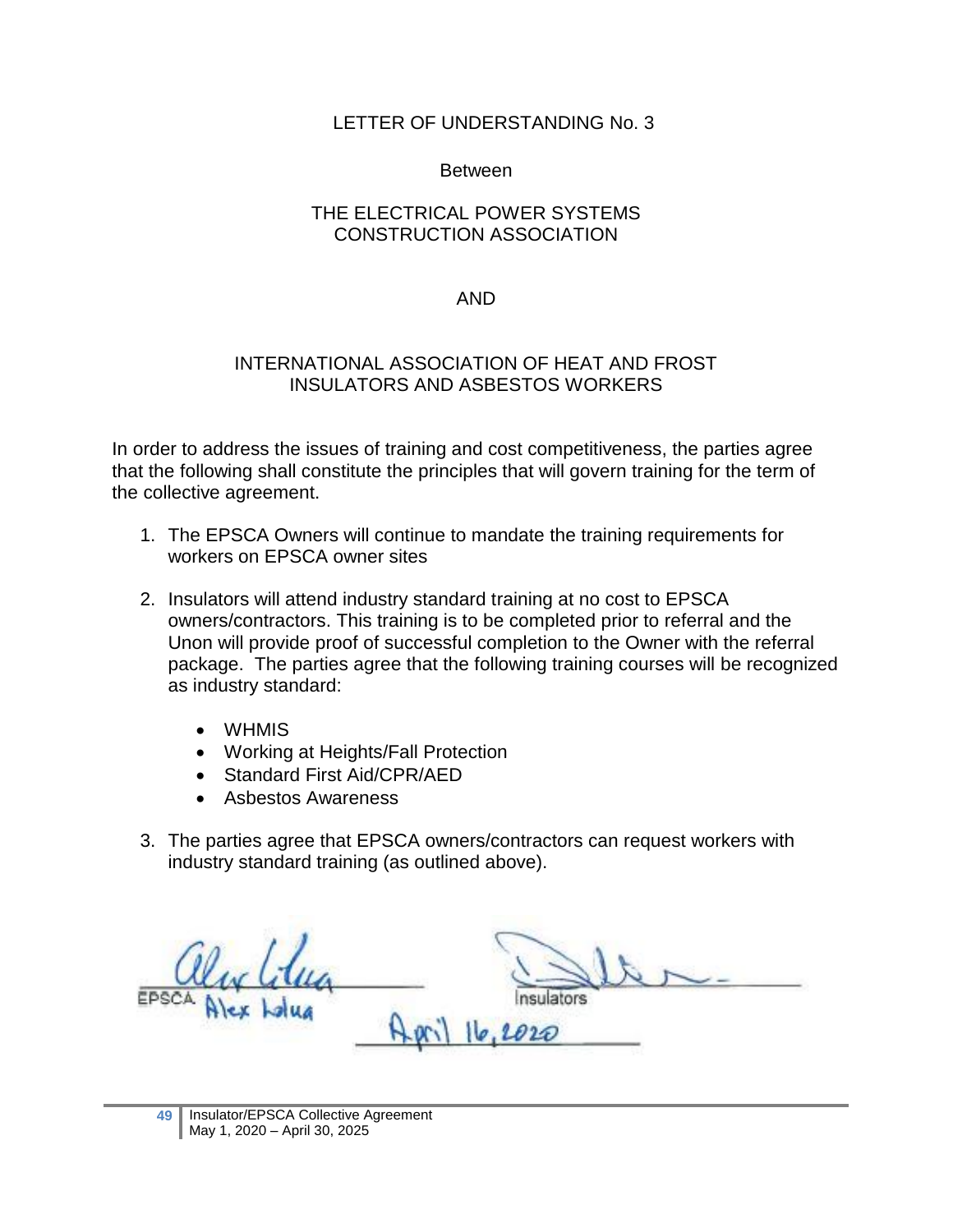# Between

# <span id="page-53-0"></span>THE ELECTRICAL POWER SYSTEMS CONSTRUCTION ASSOCIATION

## AND

# INTERNATIONAL ASSOCIATION OF HEAT AND FROST INSULATORS AND ASBESTOS WORKERS

The parties agree that for Hydro One Direct Hires Only the following will apply:

- 1.1 The Employer, with the mutual agreement of the union (which shall not be unreasonably denied), may establish the following hours of work arrangement for work north of the French River:
	- i. The Employer may establish a shift consisting of eight (8) consecutive ten (10) hour days at straight time followed by six (6) consecutive days off
	- ii. Board allowance will be paid for all days worked. Board allowance will be as per Article 25 or the Employer may pay expenses in lieu of Board Allowance
- 2.1 The Employer reserves the right to implement bi-weekly pay for Hydro One Direct Hires only, and will notify the union in advance of such implementation.
- <span id="page-53-1"></span>2.2 For any overpayment that amounts to \$250.00 or less, the Employer will deduct the full amount of the overpayment from the next regular pay.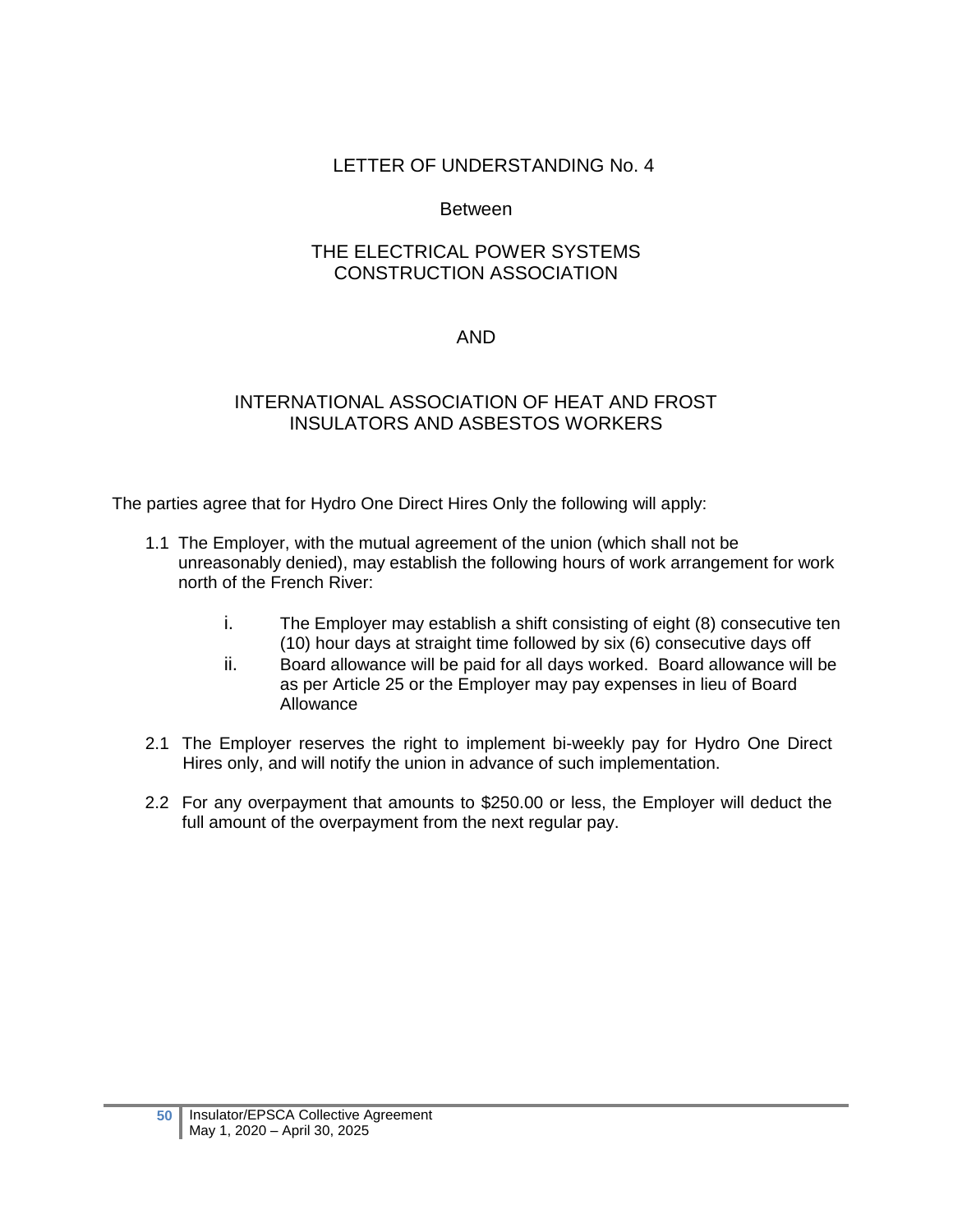## Between

# THE ELECTRICAL POWER SYSTEMS CONSTRUCTION ASSOCIATION

## AND

## INTERNATIONAL ASSOCIATION OF HEAT AND FROST INSULATORS AND ASBESTOS WORKERS

1.1 The Union will have 15 calendar days from ratification to provide the breakdown of pension, welfare, benefits to EPSCA. The parties will have 30 calendar days upon ratification to review, approve and implement the wage schedules. The parties will have 60 calendar days from ratification to review, approve the new collective agreement. If no approval is received by the accredited union representative, within the timelines above the Association shall approve the wage schedule and shall apply any negotiated increase to the base wage. The union will only be able to make changes in the next available window per the collective agreement.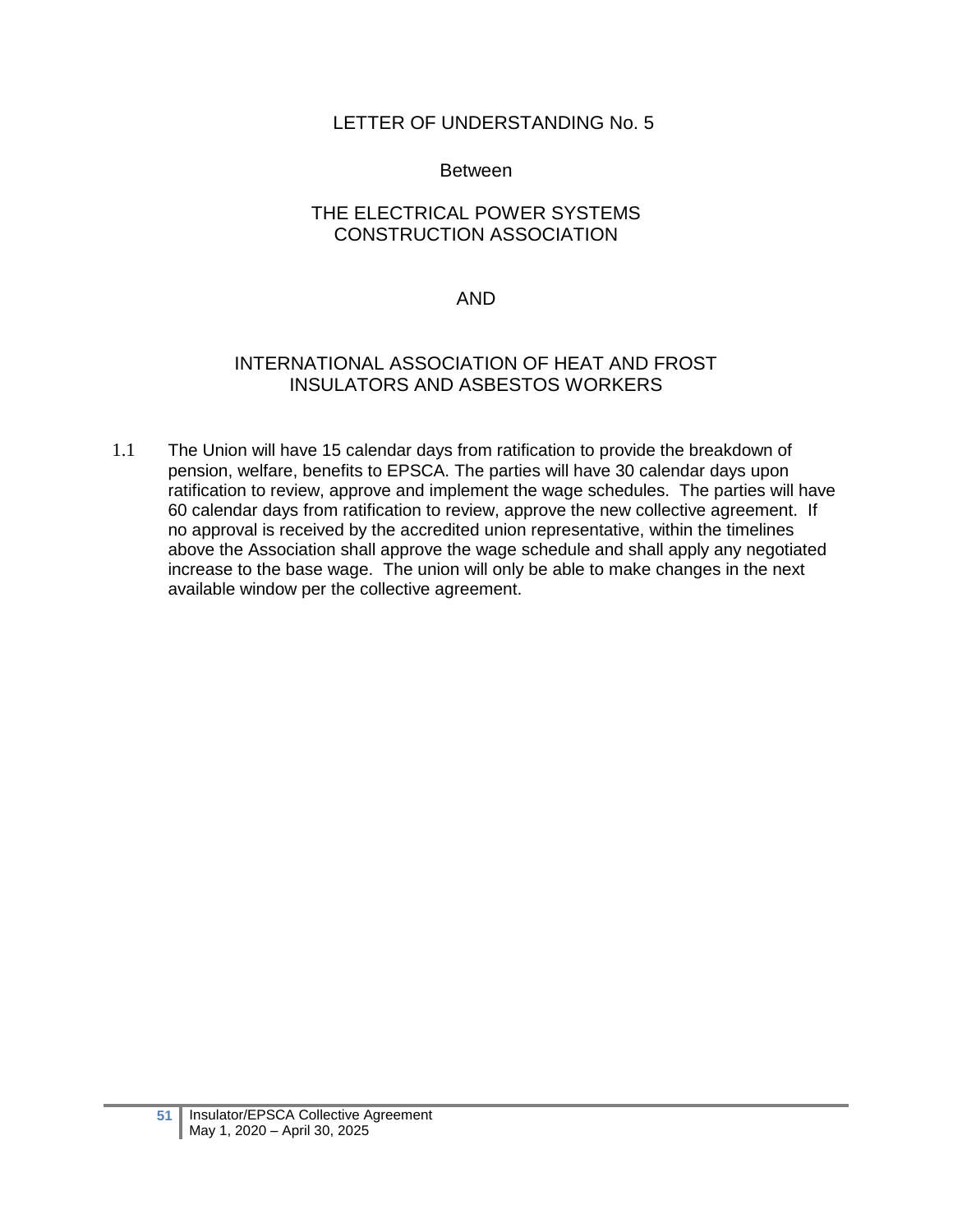# Between

# <span id="page-55-0"></span>THE ELECTRICAL POWER SYSTEMS CONSTRUCTION ASSOCIATION

# AND

# INTERNATIONAL ASSOCIATION OF HEAT AND FROST INSULATORS AND ASBESTOS WORKERS

# **RE: HELMETS TO HARDHATS**

EPSCA and the Union will contribute 1 cent/hour worked effective May 1, 2020- April 30, 2025.

ators dug  $16$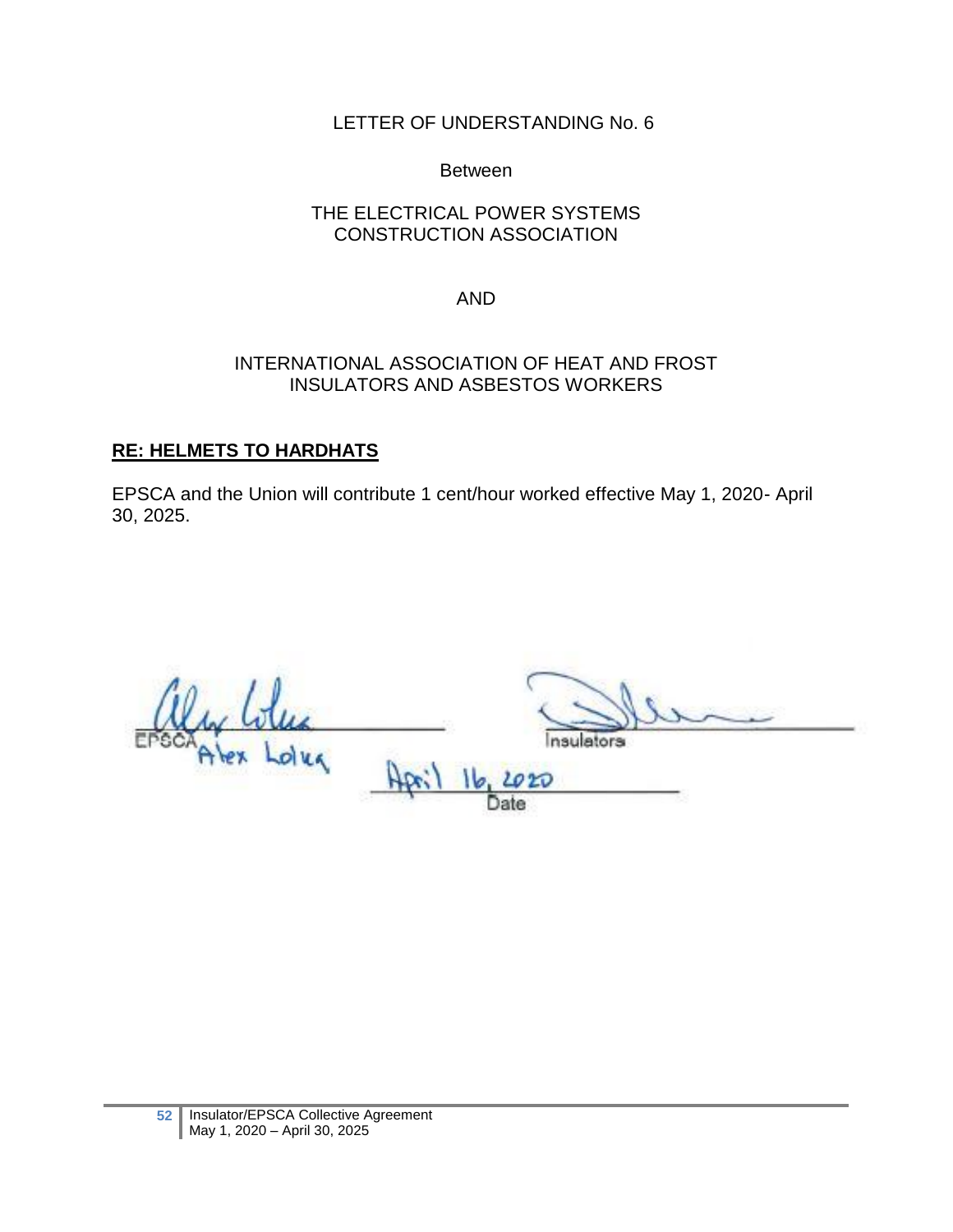# Between

# <span id="page-56-0"></span>THE ELECTRICAL POWER SYSTEMS CONSTRUCTION ASSOCIATION

# AND

## INTERNATIONAL ASSOCIATION OF HEAT AND FROST INSULATORS AND ASBESTOS WORKERS

## **RE: 6X3 SCHEDULE- NUCLEAR ONLY**

When working under the provisions of this LOU, all conditions listed below will supersede those contained in the main agreement. Where this LOU is silent, the appropriate Article in the **Collective** Agreement applies.

If in the transition onto or off this schedule, other than a layoff, an employee would receive less than 40 paid hours in a pay period, the employee shall receive the difference between the total paid hours for that pay period and 40 hours pay. This does not apply to those employees who are laid off during or at the end of the schedule.

This schedule will consist of rotations of six (6) consecutive eight (8) hour shifts, followed by three (3) consecutive days off. When employees work Monday to Friday, they shall be paid at straight time, with overtime as required. When working on a Saturday, Sunday and Statutory Holidays, employees will be paid at the applicable rate. Where this schedule is utilized, there will be a scheduled rest rotation where the employee will not be scheduled to work- this scheduled rest rotation will occur on every 8th rotation. Overlap of shift and/or start/finish times may be required.

It is intended that this schedule will be worked on a six (6) day, ten (10) hour per day schedule, with two (2) hours paid in accordance with Article 16 - Overtime Rates after eight (8) hours per day Monday to Friday.

Shift work may be established by the employer on a two or three, eight (8) hour per day shift basis, with overtime as required. When this occurs, a specific shift arrangement will be established by the employer detailing the shift schedule to be worked.

Where an employee works a full rotation before and after the scheduled rest rotation, the employer will pay the applicable room and board for the scheduled rest rotation.

Shift changes amongst employees must be authorized by the employer.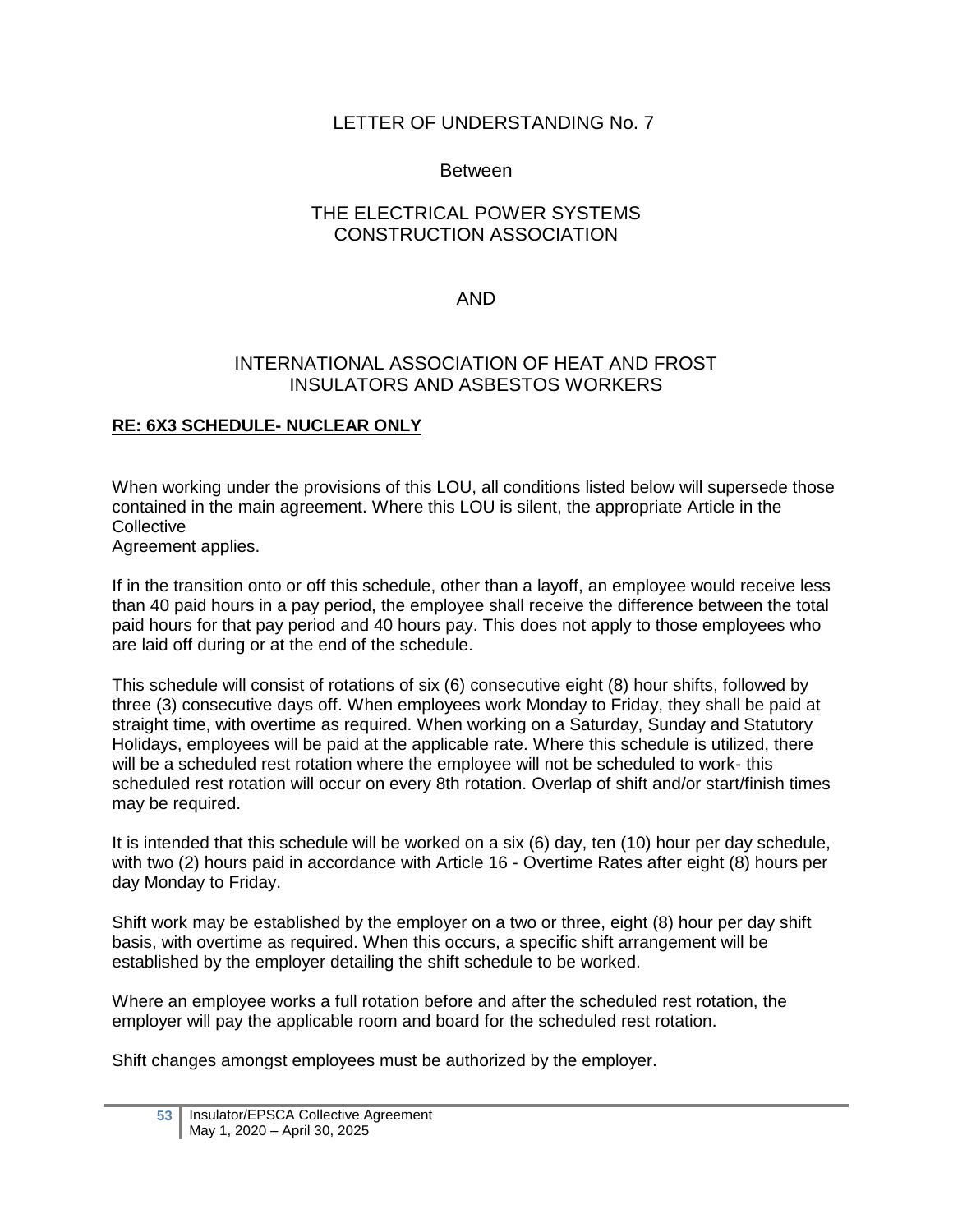Any disputes that arise from the application of this schedule shall be referred to the Nuclear Projects Agreement Project Committee.

### **Shift Provisions**

## **Day Shift**

Regularly scheduled hours of work per shift Monday to Friday inclusive shall be paid at straight time hourly rates.

## **Afternoon Shift**

Regularly scheduled hours of work per shift Monday to Friday inclusive shall be paid at straight time hourly rates plus a shift differential of one-seventh (1/7) of the straight time hourly rate.

## **Night Shift**

Regularly scheduled hours of work per shift Monday to Friday inclusive shall be paid at straight time hourly rates plus a shift differential of one-fifth (1/5) of the straight time hourly rate.

## **All Shifts**

Regularly scheduled hours of work on Saturday, Sunday, Statutory and Recognized Holidays shall be paid at two times the straight time hourly rate. Recognized Holidays will be observed on the actual day on which the holiday occurs or as declared by legislation.

The rate for the shift will be based on the day in which the shift begins.

It may be necessary, from time to time, to vary the established shift arrangements. When this occurs, a revised shift arrangement will be established by the employer.

### **Overtime Rates**

This is to clarify that overtime will be paid in accordance with Article 16 - Overtime Rates.

EPSCA Alex Lolua Insulators Apri